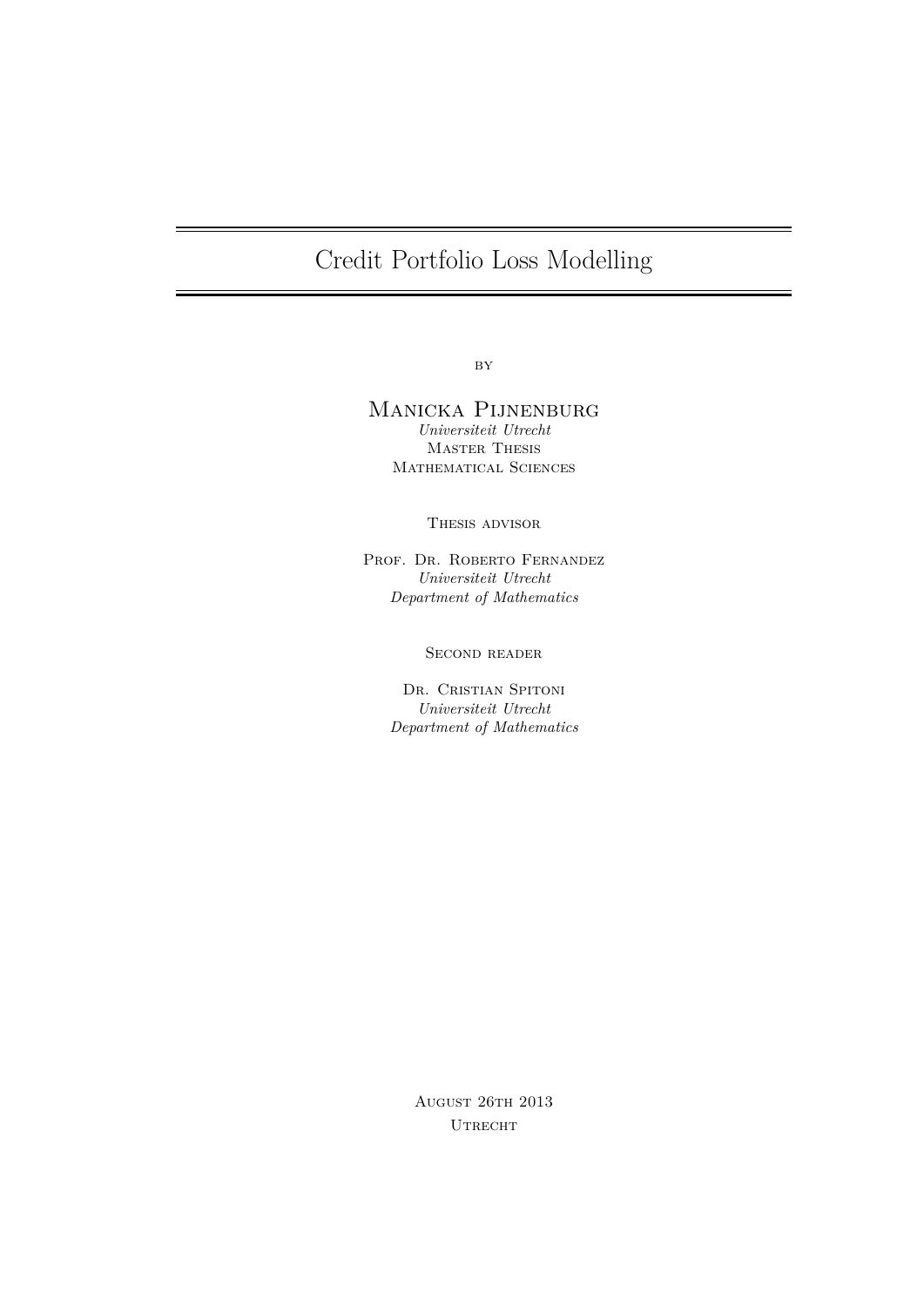## **Contents**

|                | Foreword<br>5 |                                                                                                        |        |  |
|----------------|---------------|--------------------------------------------------------------------------------------------------------|--------|--|
| $\mathbf{1}$   | 1.1           | Introduction                                                                                           | 6<br>6 |  |
|                | 1.2           |                                                                                                        | $8\,$  |  |
|                | 1.3           |                                                                                                        | 8      |  |
|                | 1.4           |                                                                                                        | 9      |  |
|                |               | 1.4.1<br>Merton model                                                                                  | 9      |  |
| $\bf{2}$       |               | Credit portfolio loss modelling                                                                        | 12     |  |
|                | $2.1\,$       |                                                                                                        | 12     |  |
|                | 2.2           | Finding a quantile of sums of dependent random variables $\dots \dots \dots$                           | 13     |  |
| 3              |               | Methods based on Laplace transform inversion                                                           | 14     |  |
|                | $3.1\,$       |                                                                                                        | 15     |  |
|                | 3.2           | Approximating a tail probability                                                                       | 18     |  |
|                |               | 3.2.1                                                                                                  | 18     |  |
|                |               | 3.2.2<br>Approximation method $2 \ldots \ldots \ldots \ldots \ldots \ldots \ldots \ldots$              | 23     |  |
|                |               | 3.2.3<br>Using the saddlepoint approximation $\ldots \ldots \ldots \ldots \ldots \ldots$               | 29     |  |
|                |               | 3.2.4                                                                                                  | 30     |  |
|                | 3.3           |                                                                                                        | 30     |  |
|                | 3.4           |                                                                                                        | 32     |  |
|                |               | 3.4.1                                                                                                  | 32     |  |
|                |               | 3.4.2                                                                                                  | 33     |  |
|                | $3.5\,$       | De Hoog's method for numerical Laplace inversion<br>$\hfill\ldots\ldots\ldots\ldots\ldots\ldots\ldots$ | 37     |  |
|                |               | 3.5.1                                                                                                  | 38     |  |
|                | 3.6           |                                                                                                        | 41     |  |
|                | 3.7           |                                                                                                        | 42     |  |
|                | 3.8           |                                                                                                        | 42     |  |
| $\overline{4}$ |               | Adjustments                                                                                            | 44     |  |
|                | 4.1           |                                                                                                        | 44     |  |
|                | 4.2           |                                                                                                        | 45     |  |
| 5              |               | Simulation of results                                                                                  | 47     |  |
|                | 5.1           |                                                                                                        | 47     |  |
|                | 5.2           |                                                                                                        | 47     |  |
|                | 5.3           |                                                                                                        | 49     |  |
|                | 5.4           | Conclusion                                                                                             | 52     |  |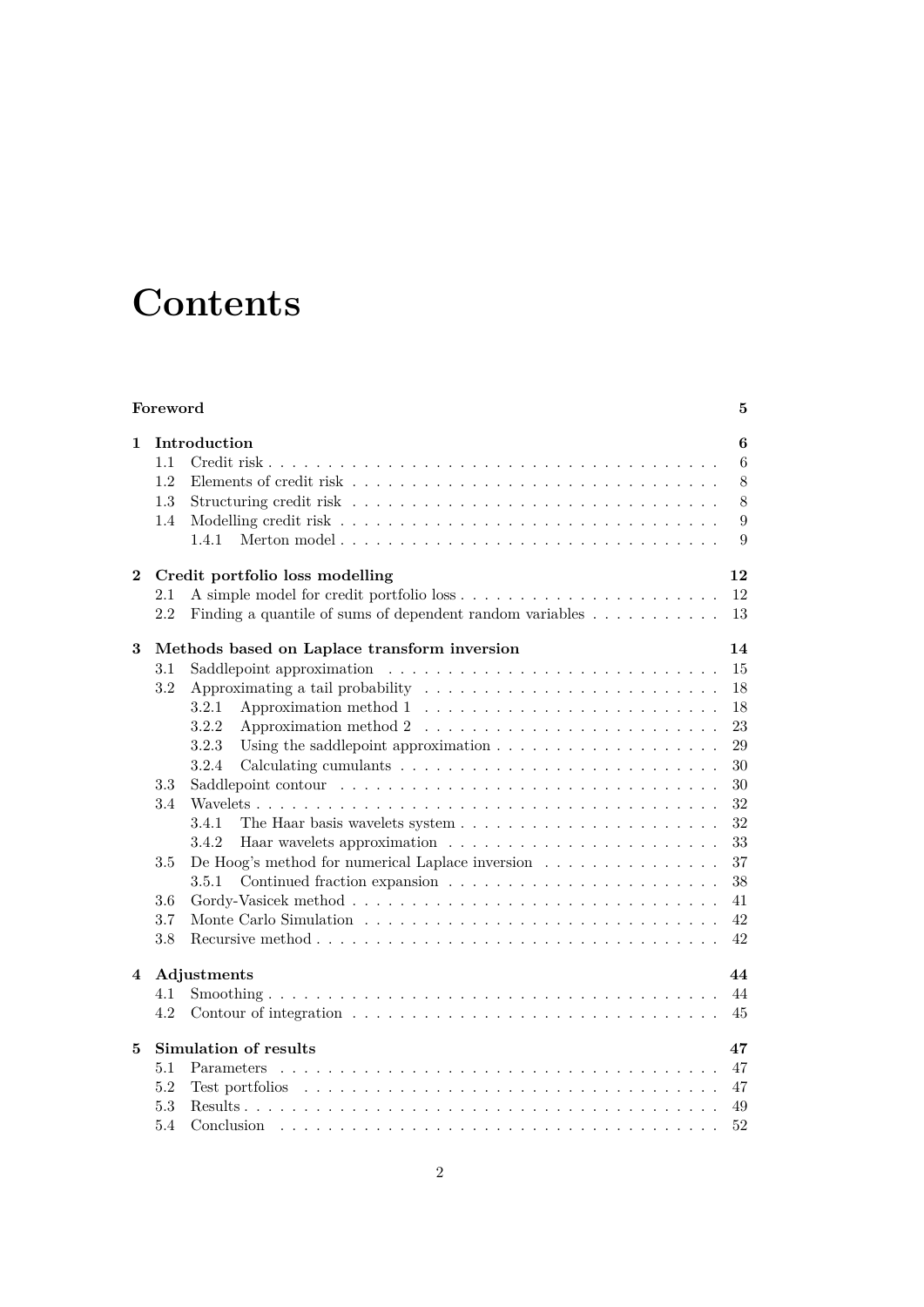|  | A Padé approximation | 53 |
|--|----------------------|----|
|  |                      |    |
|  |                      |    |
|  |                      |    |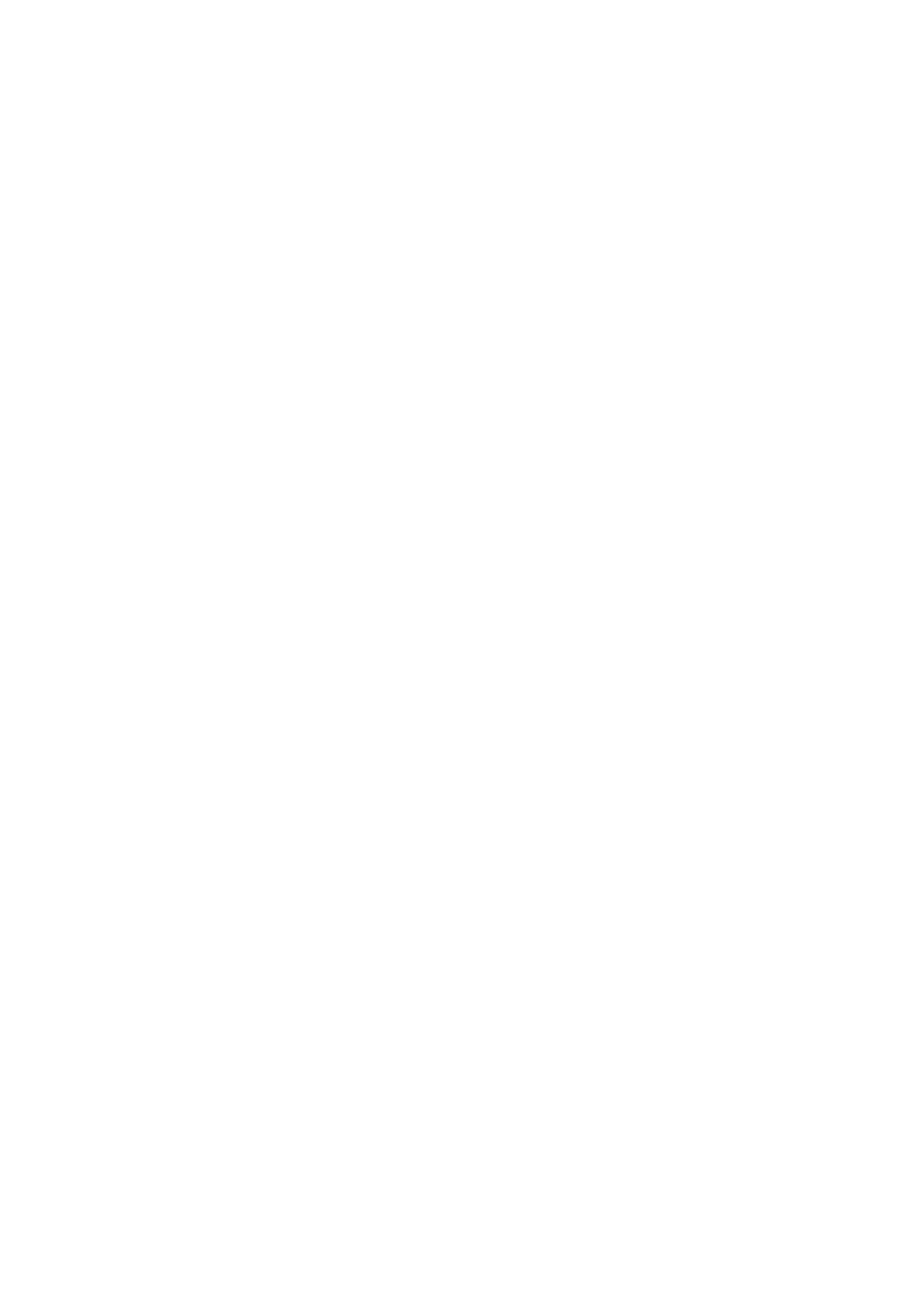## **Foreword**

This master thesis is the end result after several years of following the master programme in mathematics. When I started the master programma I was working at Rabobank. Doing a mathematics master was probably not really a first choice when working in a practical environment as a bank usually tends to be. However since I was always curious about how things like risk neutral pricing worked, I decided to start anyway. Although at times it was really tough working full time and doing a master I have never regretted starting it and learned a lot. I would like thank my thesis advisor Prof. Roberto Fernandez for taking over as a thesis advisor for the last part. I would also like to thank Dr. Karma Dajani for being my thesis advisor for the main part, but illness prevented her from continuing. I would also like to thank Dr. Cristian Spitoni for being the second reader. Furthermore I would like to thank Mâcé Mesters for accomodating me when I needed to follow classes and fruitful discussions. Finally I would like to thank my parents and my sister for their support over the years.

The subject of this thesis is credit porfolio loss modelling. This was a subject that I was working on as a Risk Researcher at the research department of Group Risk Management within Rabobank Nederland. I have used some of the results obtained then and tried to expand more on the theoretical parts. Credit portfolio loss modelling deals with modelling credit risk and finding methods to accurately determine quantiles of a loss distribution for the losses in the loan portfolio of a bank. We look only at the losses incurred by the bank resulting from clients not repaying their loans. The underlying model we use for losses on indivual loans is quite simple. However obtaining quantiles of portfolio losses appears not to be very straightforward. In this thesis we discuss some methods to obtain quantiles of a loss distribution and compare their performances on a number of portfolios.

> Manicka Pijnenburg Utrecht, August 18th 2013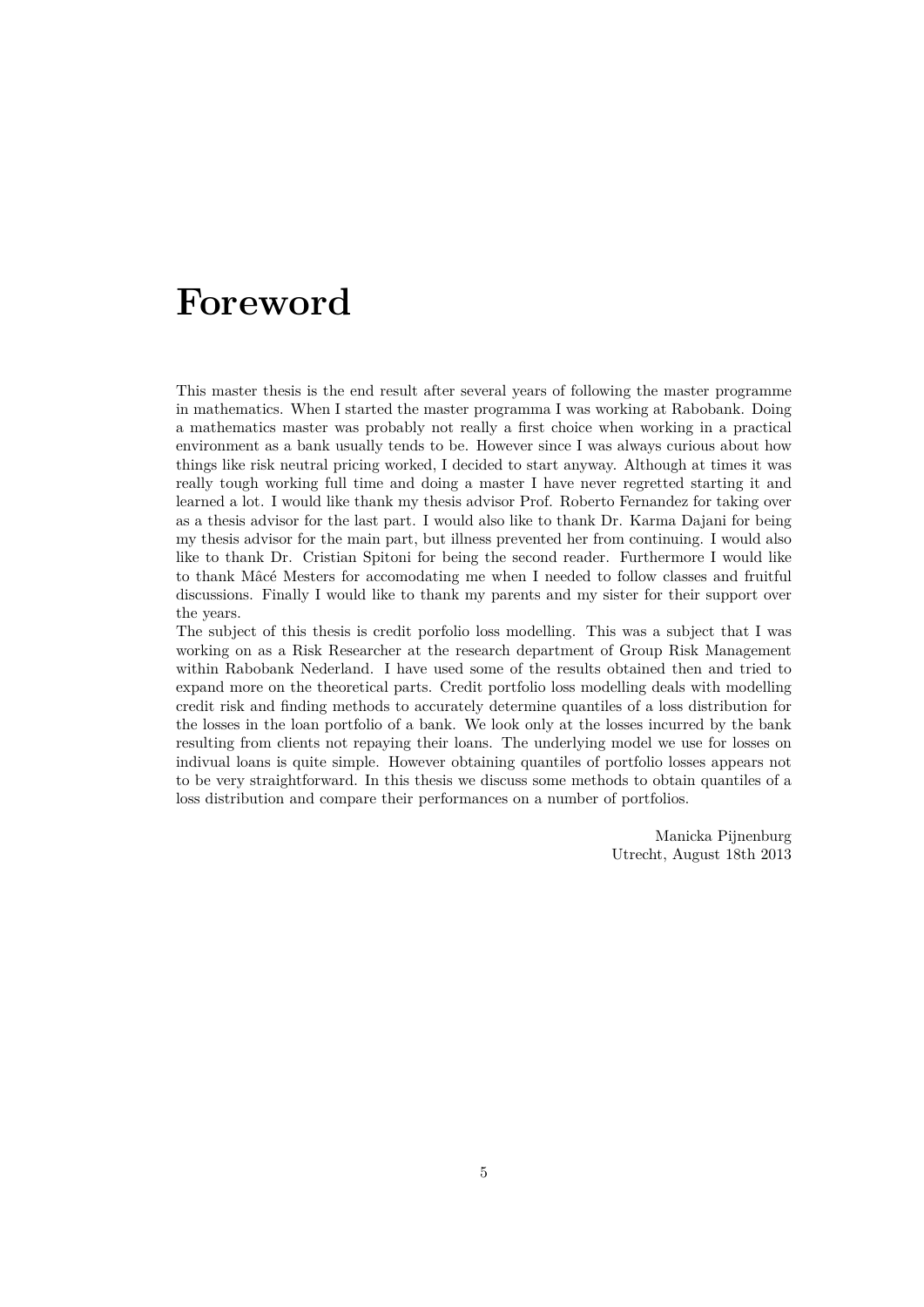# **Chapter 1**

## **Introduction**

## **1.1 Credit risk**

The main business for banks is to attract money from people and businesses and to lend out this money to other people or businesses. In order to make money the bank charges more interest on the loans it provides than on the money that it attracts such as savings. The main risk for those who have deposited their money with the bank is that the bank is unable to repay them their money. There can be a variety of reasons for the bank to be unable to repay the deposits. It can be the case that the bank has invested its money in long term loans that they cannot unwind at the moment the depositers want their money back. Another possibility is that the bank simply does not have the money due to misinvestments. It could be the case that a company that the bank has given a loan to does not repay the money at the moment it is due. In that case the bank could also not be able to repay its depositers. So a risk of a default on a loan given by the bank is also a risk for the depositers (or any other creditor) of the bank.

In general the bank charges more interest on its loans it gives than on the deposits it receives. So it can incur some losses on its loans, while still being able to repay the deposits and the interest on it. However if the losses are more extreme the bank will not be able to repay all of its deposits. The bank will than have to default on its obligation to repay the deposits. In case the depositers get wind of the bank incurring large losses and as a result not being able to repay the deposits will lead depositers to withdraw their money from the bank worsening the position of the bank. These events might lead to a fulfledged bank-run, toppling the bank fully. The failure of one bank may cause other banks to fail as well due to the entanglement of the banking and financial sector.

To shield the depositers from losses even when the bank faces some adverse conditions the banking regulators (e.g. the European Central Bank) require that banks have some buffers to absorb the losses up to some limit. The buffer is in the form of equity. This works as follows.

**Example**. Suppose the bank wants to give out 100 loans for 100 euro each (=notional) amount). So it needs  $100 \times 100$  euro = 10000 euro. Now suppose it takes 10000 euro worth of deposits. Now assume that the loans give a 10% interest rate and the bank pays 5% interest rate on the deposits. If all of the loans repay the notional and the interest the bank makes 5% (10%-5%) profit. The depositers get their promised 5% interest rate.

**Case 1**. Suppose now that 5 of the 100 loans repay the interest, but do not repay the notional of a 100 euro. So the bank gets the following  $95 \times 100$  euro = 9500 euro of notional,  $100 \times 10$  euro = 1000 euro of interest income. In total the bank gets 10500. The banks has to pay its depositers an amount of 10000+500=10500. In this case the bank can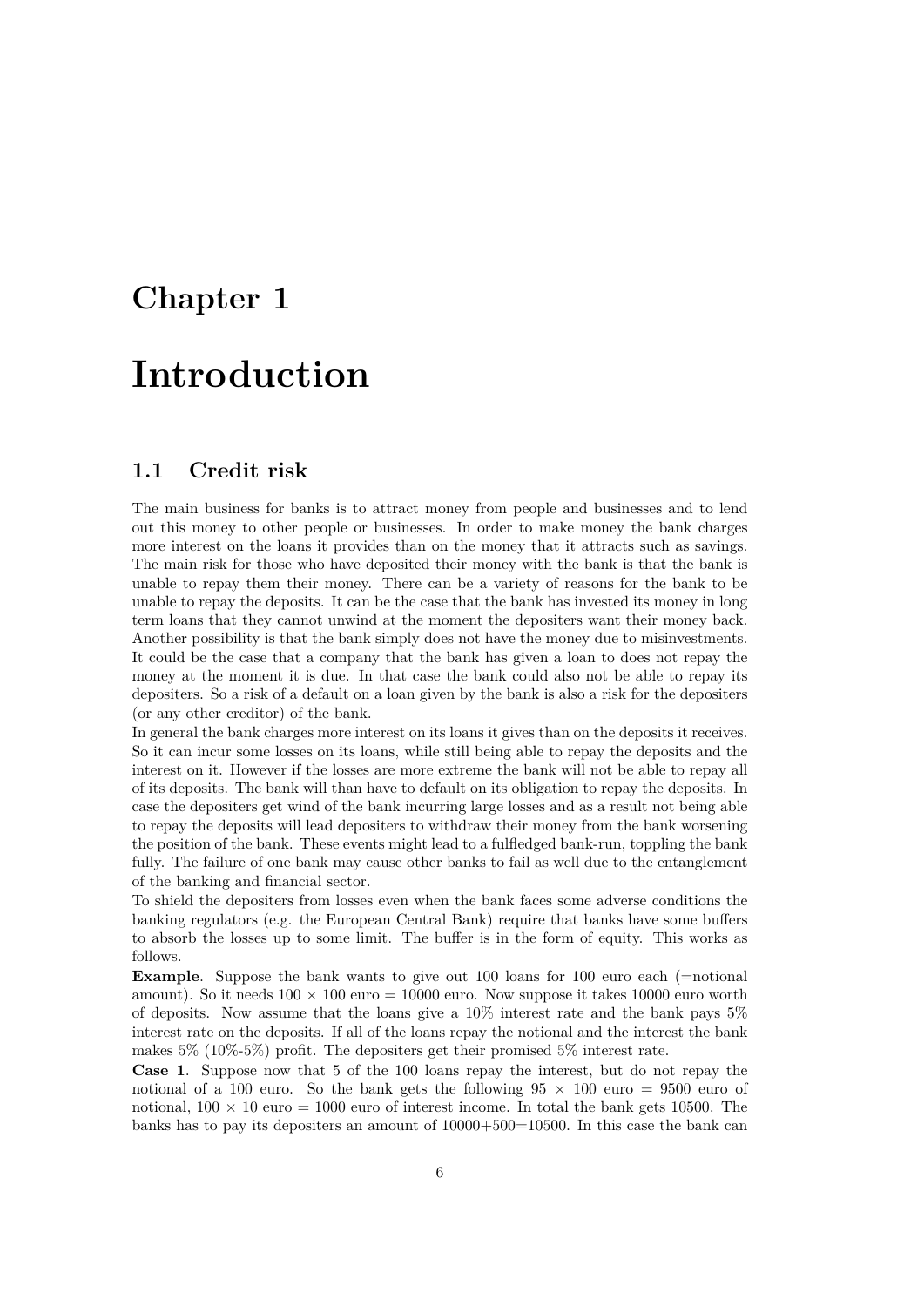#### just repay its depositers.

**Case 2**. Suppose now that 10 of the 100 loans repay the interest, but do not repay the notional of a 100 euro. So the bank gets the following  $90 \times 100$  euro = 9000 euro of notional,  $100 \times 10$  euro = 1000 euro of interest income. In total the bank gets 10000. The banks has to pay its depositers an amount of  $10000+500=10500$ . In this case the bank cannot fully repay its depositers. It is short 500 euro and would default on its obligations due to 10 loans defaulting on their obligations to the bank.

**Case 3**. Now look at the case where not all the 10000 euro is funded by deposits, but also by equity. Equity does not have a fixed interest rate like deposits but only receives that income that is left after all of the depositers are paid what they are owed. Suppose we fund the 10000 euro by 9000 euro of deposits and 1000 euro of equity. Also let 10 loans only repay the interest, but not the notional. Now the bank receives 10000. The depositers are owed  $9000 \times 1.10 = 9900$ . The bank has enough money to repay the depositers. However the equity holders only receive 100 euro (=10000-9900), while they invested a 1000 euro. So they incur a loss of 900 euro, this is a return of -90%, quite negative. The depositers however do not incur any loss in this case.

**Case 4**. In case all of the notional of the loans and the interest are repaid the bank receives 11000 euro. After repaying the depositers, 1100 euro is available to the equity holders. Given that they invested a 1000 euro they have in this case a return of 10%. This is much more than the 5% return that the depositers receive. The equity holders get a higher expected return as they are highly uncertain about their return. They could earn no money at all or even worse, losing a large part of their investment.

The above examples showed that in moderate adverse conditions (case 1) the bank can still repay its depositers. However in more extreme conditions (case 2) the bank defaults. When the bank uses equity to fund its loans (case 3) even in more extreme adverse conditions the bank can still repay its deposits. This means that depostors are more likelily to get their money back and this makes them less likely to withdraw their deposits from the bank.

The regulator of the European banking sector has deemed that banks have to have some level of equity such that its creditors (e.g. depositors, holders of bonds to the bank etc.) have a certain probability level of losing (part of) their money within a certain time frame. For regulatory purposes the banks need to hold equity (also called regulatory capital) at a level such that the probability that the value of the assets within 1 year is above that of the banks obligations to depositors (and bond holders) is not below 99.9%. In order to make this a bit more formal we make the following definitions. Let  $A_t$  be the assets at time  $t$ ,  $E_t$ the equity (or capital) level at time  $t$ ,  $B_t$  the debt level of the bank at time  $t$ . Note that with debt of the bank we mean the debt the bank has to other parties such as its depositors and e.g. bond holders. The assets of a bank are e.g. the loans, mortgages it issues. Then the regulator requires that

$$
\mathbb{P}(A_{t+1} \ge B_{t+1}) \ge 99.9\% \tag{1.1}
$$

Under the restriction that

$$
A_t = E_t + B_t \tag{1.2}
$$

$$
B_{t+1} = (1+r)B_t \t\t(1.3)
$$

Where r is the interest paid by the bank on its debt. In our special banking case the value of  $B_{t+1}$  is known at time *t*. This could be for example the value of deposits at time *t* plus the interest rate on this amount. The interest rate is always known before hand so it is known by time *t*. The only random variable is  $A_{t+1}$ , the assets at time  $t+1$ . The assets of a bank consists of the loans and mortgages it issued, but also stocks and bonds in other companies it holds for trading and the things it owns such as buildings, computers etc. The majority of its assets are made up of loans it issued. So for our analysis we make the abstraction that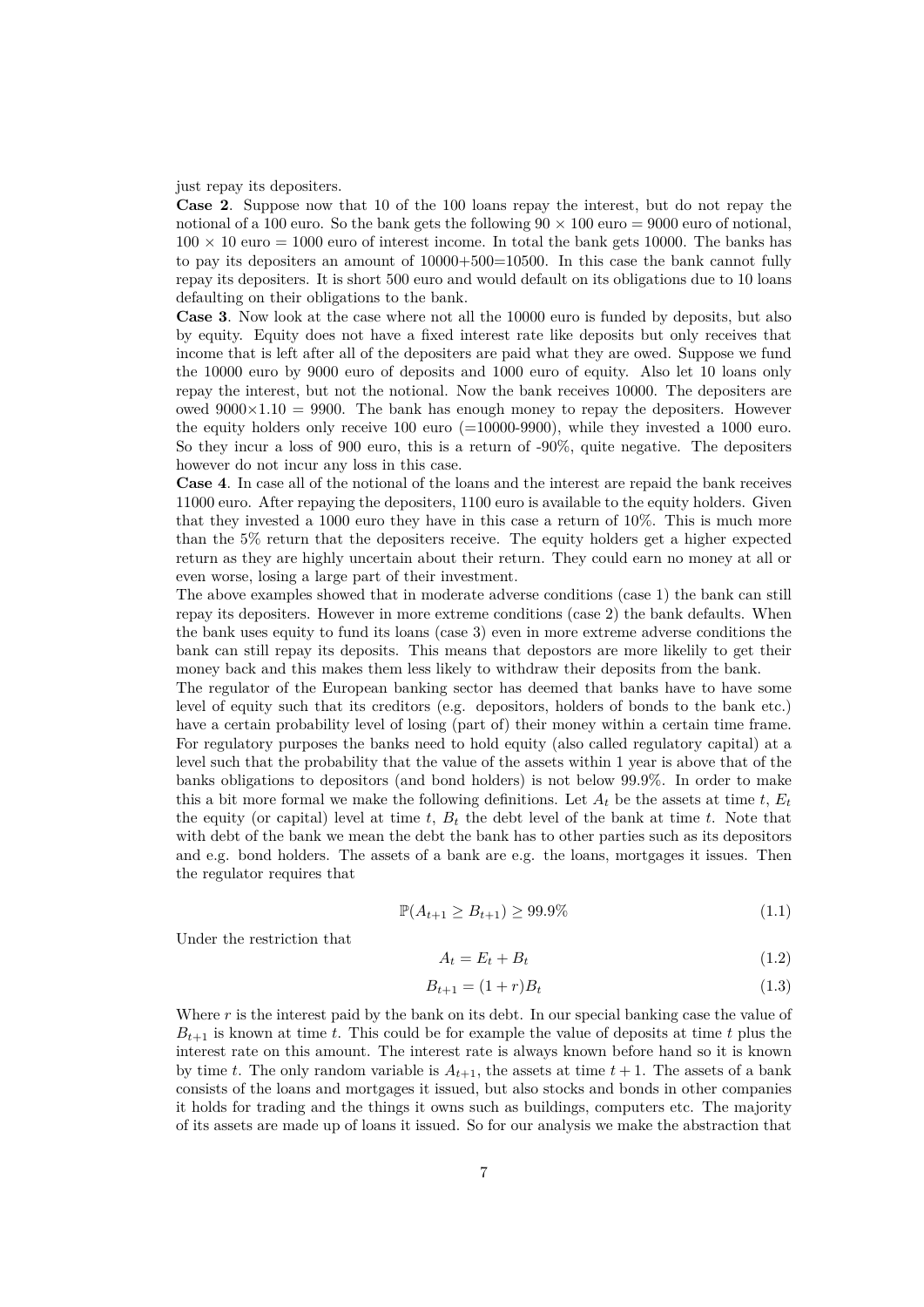the only assets a bank has are the loans it issued. These loans can be items like consumer loans, mortgages, student loans, lines of credit, revolver loans. In our analysis we will focus only on credit risk.

*Here by credit risk we mean the risk that a client does not fully fullfill all the payments and timings thereof of the loan that are contractually due. So this refers to both the amount repaid and the time it is due*.

Other risks such as changing interest rates we will not include.

### **1.2 Elements of credit risk**

In this section we discuss what credit risk is and what elements play a role in it. The definition of credit risk is the uncertainty in the payments and the timings thereof of a loan as they are contractually due by the client taking the loan. So this could be for example not paying the full amount due at a certain moment or making payments later than required by the contract of the loan. When a client does not fulfill on its obligation of a loan, it is in default. The regulators definition of a default is when a client is 90 days overdue on its obligation or when it is unlikely to pay. In the regulators definition of default if a client pays 1 day too late it is not in default yet. However if it pays 90 days too late it is in default. Banks in Europe are forced to follow the regulators definition, so we will also take this as the definition of default. Admittantly, the 'unlikely to pay' phrase is a bit vague. We believe it to mean that if a client only has a 100 euro cash and has to pay a 1000 euro in 6 months and if it is virtually certain that it will not get any additional cash in between the client, it will certainly be in default in  $6$  months  $+90$  days. At this moment the client has not fallen behind on any payments, but the bank will almost certainly not receive the full 1000 euro payment. For our analysis the exact definition of default will not be that important.

### **1.3 Structuring credit risk**

Now we discuss some elements in modelling credit risk. There are usually 3 elements that are used in modelling credit risk. **1:** The first elelment is the indicator of default, *D*. This variable indicates whether or not a default on a loan has occured within a certain period. This variable has value 0 if no default occured in a certain period and has value 1 if a default did indeed occur in that period. The probability of default, abbreviated as *P D*, is the probability that  $D=1$ .

**2:** The second element is the loss given default (*LGD*). When a client defaults on a loan the bank has two options. The first is to renegotiate the terms of the contract. As the client is usually in financial trouble when it defaults this will be with less favorable conditions for the bank, so it takes a loss. Another option is to get a liquidator and sell the assets of the client in order to recoup the money the client owes the bank. In general this will also yield less than the clients owes the bank. The bank then incurs a loss on the loan. The loss the bank incurs after a default occurs is called, not surprisingly, the loss given default or *LGD* as it is usually abbreviated. The *LGD* is expressed as a percentage of another variable called the exposure at default, which we will discuss now.

**3:** The exposure at default (*EAD*) is the total amount that the bank is exposed to from that client at the moment of default. It is the amount that the bank has outstanding with the client, so not necessarily the amount the client failed to pay to the bank that triggered its default. So suppose a client has to make an annual interest payment of 5% on a 1 million euro mortgage loan. Suppose the mortgage is to be repaid in one single payment within 10 years. However suppose that this year the client failed to make the interest payment and is therefore in default. Now it failed to pay 50000 euro  $(=5\%)$ , but the outstanding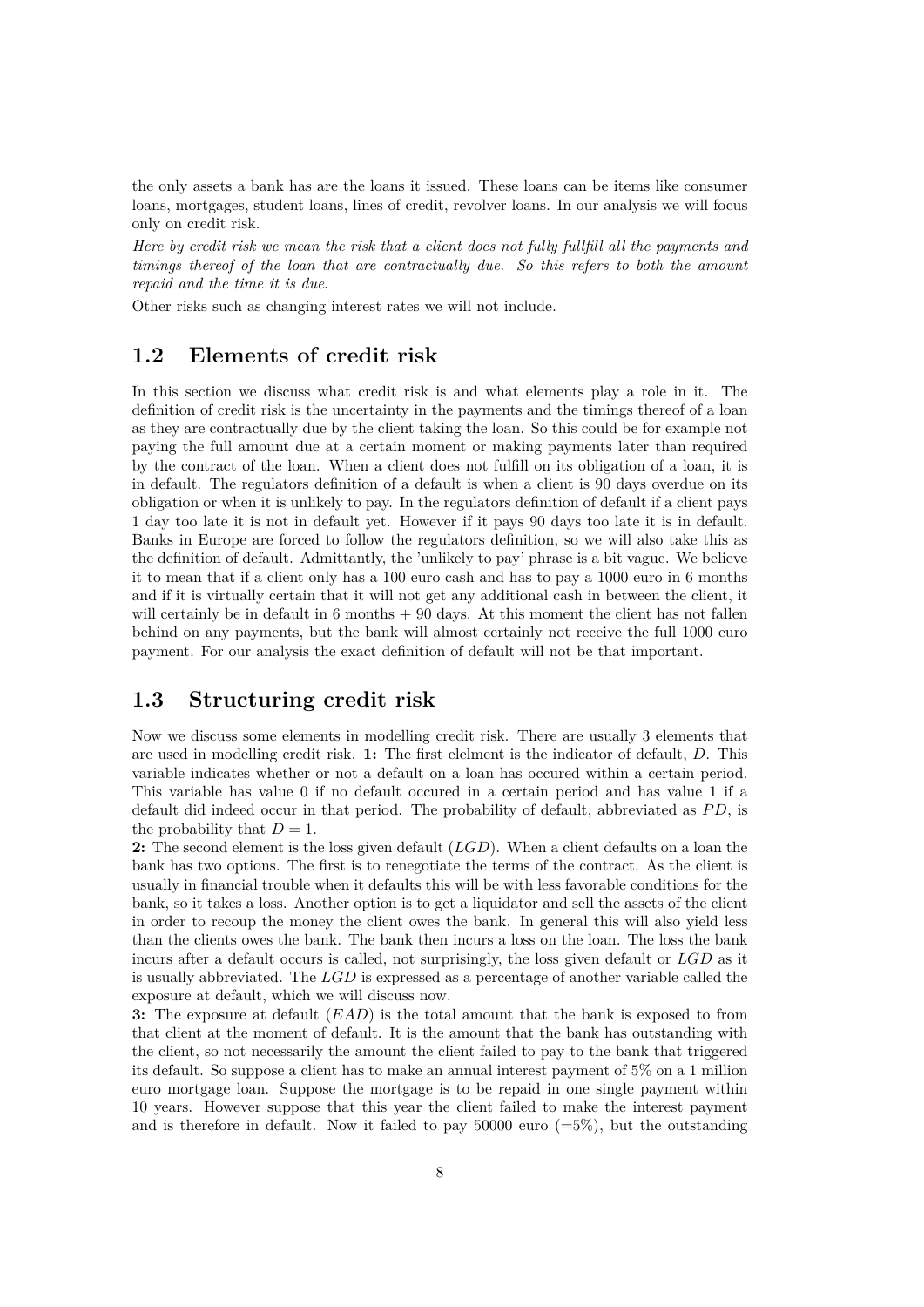amount is 1 million euro (plus the interest owed). So the exposure at default was 1 million euro  $+50000$  euro  $= 1050000$  euro. The interest payments that are due in the remaining 9 years we will not take into account anymore. So the loss on a loan can be expressed as  $D \times LGD \times EAD$ .

### **1.4 Modelling credit risk**

In the previous section we saw the some important elements in the structure of credit risk, i.e. the default indicator, loss given default and exposure given default. So let us take the example of a loan in which the client has to pay the bank 1 euro after 1 year. So the  $EAD = 1$  and is thus fixed. If the client defaults within that year the bank receives (1 *− LGD*) *×* 1 so it loses *LGD ×* 1. Assume that *LGD* is also not random, but fixed. Then the loss *L* at the end of the year for the bank has the distribution

$$
\mathbb{P}(L=0) = \mathbb{P}(D=0) = 1 - PD,
$$
\n(1.4)

$$
\mathbb{P}(L = LGD) = \mathbb{P}(D = 1) = PD.
$$
\n(1.5)

So the distribution is like a Bernouilli one except that the possible outcomes are not *{*0*,* 1*}* but rather *{*0*, LGD}*. The parameter *P D* is contained in the interval [0*,* 1]. The probability of default, *P D*, in this example is an externally determined parameter.

#### **1.4.1 Merton model**

A frequently used model of default is the so called Merton model. In its most basic form it goes as follows. Assume that we are now at the beginning of a period, say  $t = 0$ . The company whose default we want to model has some assets and a certain debt level at  $t = 0$ . Now suppose at  $t = 1$  the company has to repay its full debt. It must use its assets to repay the debt. This means that if at  $t = 1$  the asset level is at or above the debt level the company can repay all of its debt. If the asset level is below the debt level the company cannot repay all of its debt and is in default. To formalise this, let  $A_t$  be the asset level of the company at time  $t$ ,  $B_t$  the debt level at time  $t$ ,  $D_t$  the default indicator at  $t$ . Then for  $t = 1$ 

$$
A_1 < B_1 \Leftrightarrow D_1 = 1 \tag{1.6}
$$

$$
A_1 \ge B_1 \Leftrightarrow D_1 = 0. \tag{1.7}
$$

We furthermore assume that  $B_1$  is known at  $t = 0$ . The assets we model by means of a geometric Brownian motion, comparable to the Black-Scholes option pricing model. So the assets follow the stochastic differential equation

$$
dA_t = \mu A_t dt + \sigma A_t dW_t. \tag{1.8}
$$

Where  $W_t$  is a standard Brownian motion. So the asset value at time  $t$  is

$$
A_t = A_0 \cdot e^{(\mu - \frac{1}{2}\sigma^2)t + \sigma W_t}.
$$
\n
$$
(1.9)
$$

Here  $A_0$  is assumed non-random. Then we can write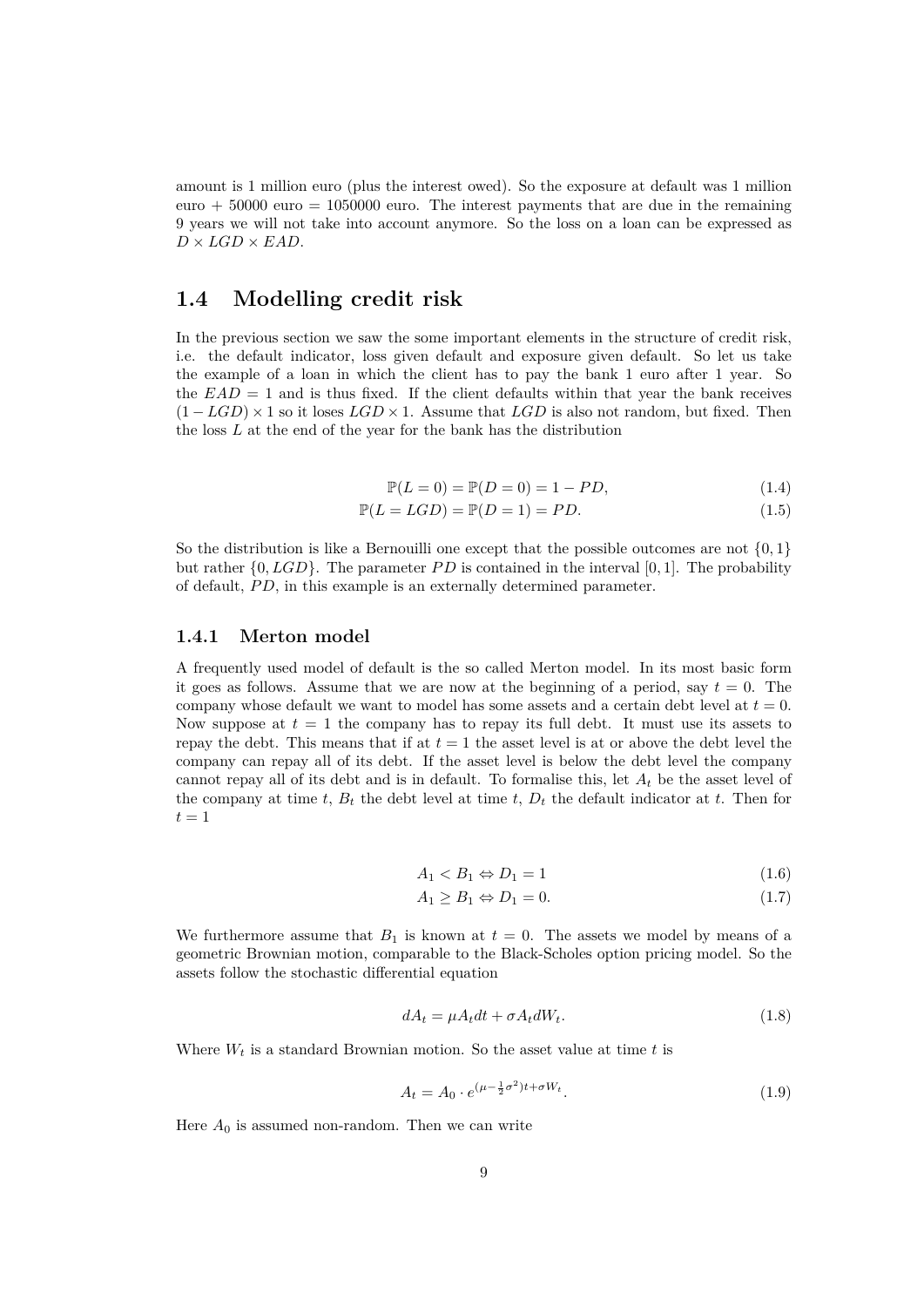$$
\mathbb{P}(D_t = 1) = \mathbb{P}(A_t < B_t) \tag{1.10}
$$
\n
$$
= \mathbb{P}(A_0 \cdot e^{(\mu - \frac{1}{2}\sigma^2)t + \sigma W_t} < B_t)
$$
\n
$$
= \mathbb{P}(\log(A_0) + (\mu - \frac{1}{2}\sigma^2)t + \sigma W_t < \log(B_t))
$$
\n
$$
= \mathbb{P}\left(W_t < \frac{-\log(A_0) + \log(B_t) - (\mu - \frac{1}{2}\sigma^2)t}{\sigma}\right)
$$
\n
$$
= \Phi\left(\frac{-\log(A_0) + \log(B_t) - (\mu - \frac{1}{2}\sigma^2)t}{\sigma\sqrt{t}}\right).
$$

Where  $\Phi$  is the standard normal distribution function. In the above example we had  $t = 1$ , but we will keep *t* for now. So we can write

$$
PD = \Phi\left(\frac{-\log(A_0) + \log(B_t) - (\mu - \frac{1}{2}\sigma^2)t}{\sigma\sqrt{t}}\right) \Leftrightarrow \tag{1.11}
$$

$$
\Phi^{-1}(PD) = \frac{-\log(A_0) + \log(B_t) - (\mu - \frac{1}{2}\sigma^2)t}{\sigma\sqrt{t}}
$$
\n(1.12)

Until now we have only looked at the default behaviour of one client or company. We could also look at the joint default behaviour of two or more clients. The Merton model framework also allows for this. Now let  $A_{t,i}$  be the asset value at time t for client i where  $i = 1, 2, ..., n$ ,  $n \in \mathbb{N}$  and let  $B_{t,i}$  be the debt value at time *t* for client *i*. Furthermore let the Brownian motions driving the asset values be dependent in the following way

$$
dA_{t,i} = \mu_i A_{t,i} dt + \sigma_i A_{t,i} (\sqrt{\rho_i} dW_t + \sqrt{1 - \rho_i} d\varepsilon_{t,i}).
$$
\n(1.13)

Where  $W_t$  is again a standard Brownian motion,  $\varepsilon_{t,i}$ ,  $i = 1, 2, ..., n$  is also a Brownian motion, independent of each other and  $W_t$ , and  $\rho_i \in [0,1]$ . Here the parameter  $\rho_i$  is a client specific parameter determing how dependent the clients assets are on the common Brownian motion  $W_t$ . Since the Brownian motion  $W_t$  drives the asset values for all clients it is also called a 'common factor'. From the stochastic differential equation the process for the asset value follows as

$$
A_{t,i} = A_{0,i} \cdot e^{(\mu_i - \frac{1}{2}\sigma_i^2)t + \sigma_i(\sqrt{\rho_i}W_t + \sqrt{1-\rho_i}\varepsilon_{t,i})}.
$$
\n(1.14)

Now we can also look at the probability that two clients default together. That is for client *i* and client *j*,  $i \neq j$ . First define

$$
X_{t,i} := \sqrt{\rho_i} W_t + \sqrt{1 - \rho_i} \varepsilon_{t,i}
$$
  
\n
$$
X_{t,j} := \sqrt{\rho_j} W_t + \sqrt{1 - \rho_j} \varepsilon_{t,j}
$$
  
\n
$$
\Phi^{-1}(PD_i) = \frac{\log(A_{0,i}) + (\mu_i - \frac{1}{2}\sigma_i^2)t - \log(B_{t,i})}{\sigma\sqrt{t}}
$$
  
\n
$$
\Phi^{-1}(PD_j) = \frac{\log(A_{0,j}) + (\mu_j - \frac{1}{2}\sigma_j^2)t - \log(B_{t,j})}{\sigma\sqrt{t}}.
$$
\n(1.15)

Then we have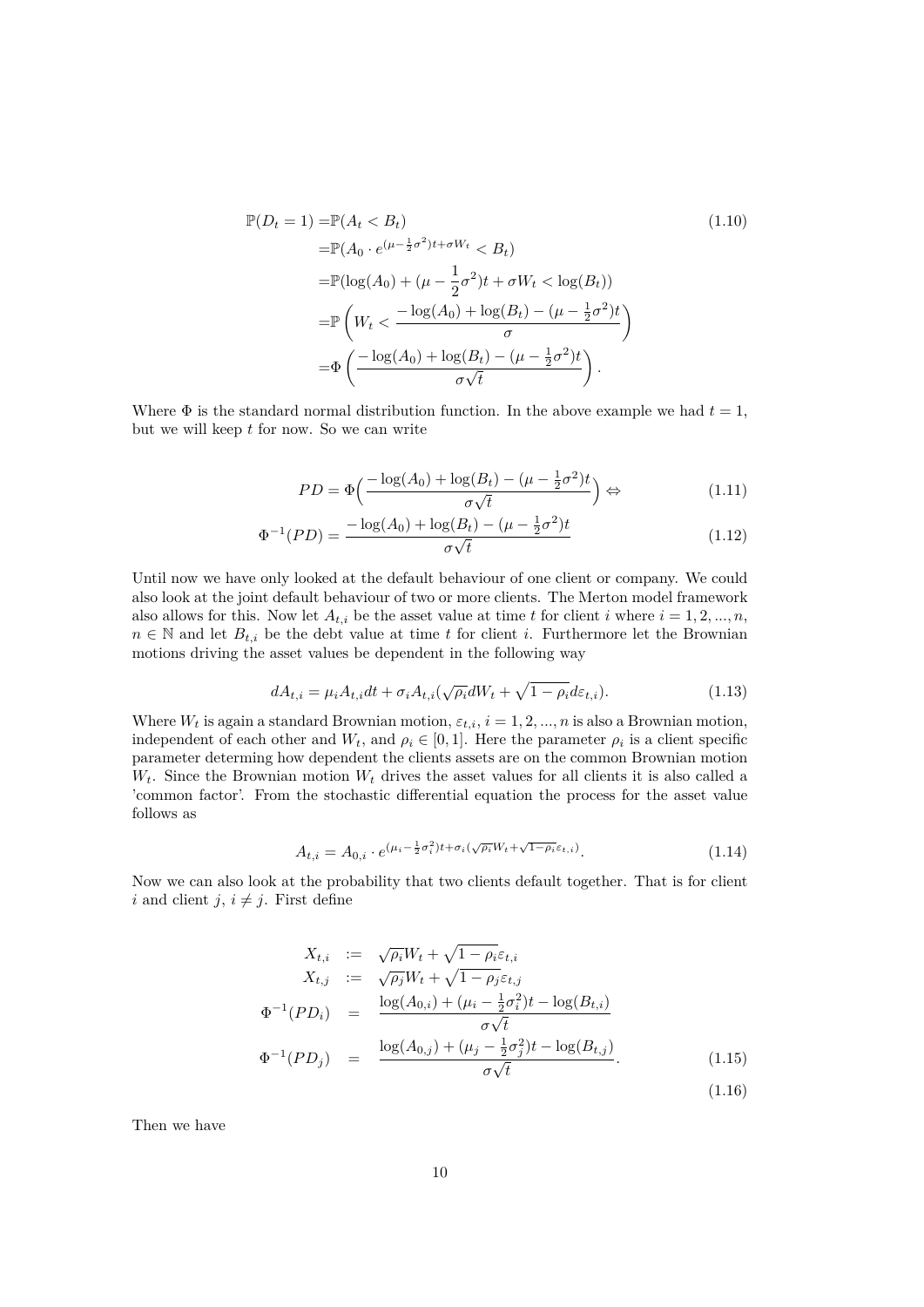$$
\mathbb{P}(A_{t,i} < B_{t,i}, A_{t,j} < B_{t,j}) =
$$
\n
$$
\mathbb{P}(A_{0,i} \cdot e^{(\mu_i - \frac{1}{2}\sigma_i^2)t + \sigma_i X_{t,i}} < B_{t,i}, A_{0,j} \cdot e^{(\mu_j - \frac{1}{2}\sigma_j^2)t + \sigma_j X_{t,j}} < B_{t,j}) =
$$
\n
$$
\mathbb{P}(X_{t,i} < \frac{-\log(A_{0,i}) - (\mu_i - \frac{1}{2}\sigma_i^2)t + \log(B_{t,i})}{\sigma}, X_{t,j} < \frac{-\log(A_{0,j}) - (\mu_j - \frac{1}{2}\sigma_j^2)t + \log(B_{t,j})}{\sigma}) =
$$
\n
$$
\mathbb{P}(X_{t,i}/\sqrt{t} < \Phi^{-1}(PD_i), X_{t,j}/\sqrt{t} < \Phi^{-1}(PD_j)).
$$
\n
$$
(1.17)
$$

Now we look at  $\mathbb{P}(X_{t,i}/\sqrt{t} < \Phi^{-1}(PD_i), X_{t,j}/\sqrt{t} < \Phi^{-1}(PD_j)).$  It is easy to see that Now we look at  $\mathbb{F}(X_{t,i}/\sqrt{t}) \leq \Psi$   $(PD_i), X_{t,j}/\sqrt{t} \leq \Psi$   $(PD_j))$ . It is easy to see that  $(X_{t,i}/\sqrt{t}, X_{t,j}/\sqrt{t})$  is bivariate normal, since they are both linear functions of normally distributed random variables, with

$$
\begin{pmatrix} X_{t,i}/\sqrt{t} \\ X_{t,j}/\sqrt{t} \end{pmatrix} \sim N\left( \begin{pmatrix} 0 \\ 0 \end{pmatrix}, \begin{pmatrix} 1 & \sqrt{\rho_i \rho_j} \\ \sqrt{\rho_i \rho_j} & 1 \end{pmatrix} \right).
$$
 (1.18)

Another useful random variable is the conditional  $PD$ , where we condition on  $W_t/\sqrt{t}$ . Then

$$
\mathbb{P}(X_{t,i}/\sqrt{t} < \Phi^{-1}(PD_i)|W_t/\sqrt{t}) = \\
\mathbb{P}((\sqrt{\rho_i}W_t + \sqrt{1-\rho_i}\varepsilon_{t,i})/\sqrt{t} < \Phi^{-1}(PD_i)|W_t/\sqrt{t}) = \\
\mathbb{P}\left(\varepsilon_{t,i}/\sqrt{t} < \frac{\Phi^{-1}(PD_i) - \sqrt{\rho_i}W_t/\sqrt{t}}{\sqrt{1-\rho_i}} \middle| \frac{W_t}{\sqrt{t}}\right). \tag{1.19}
$$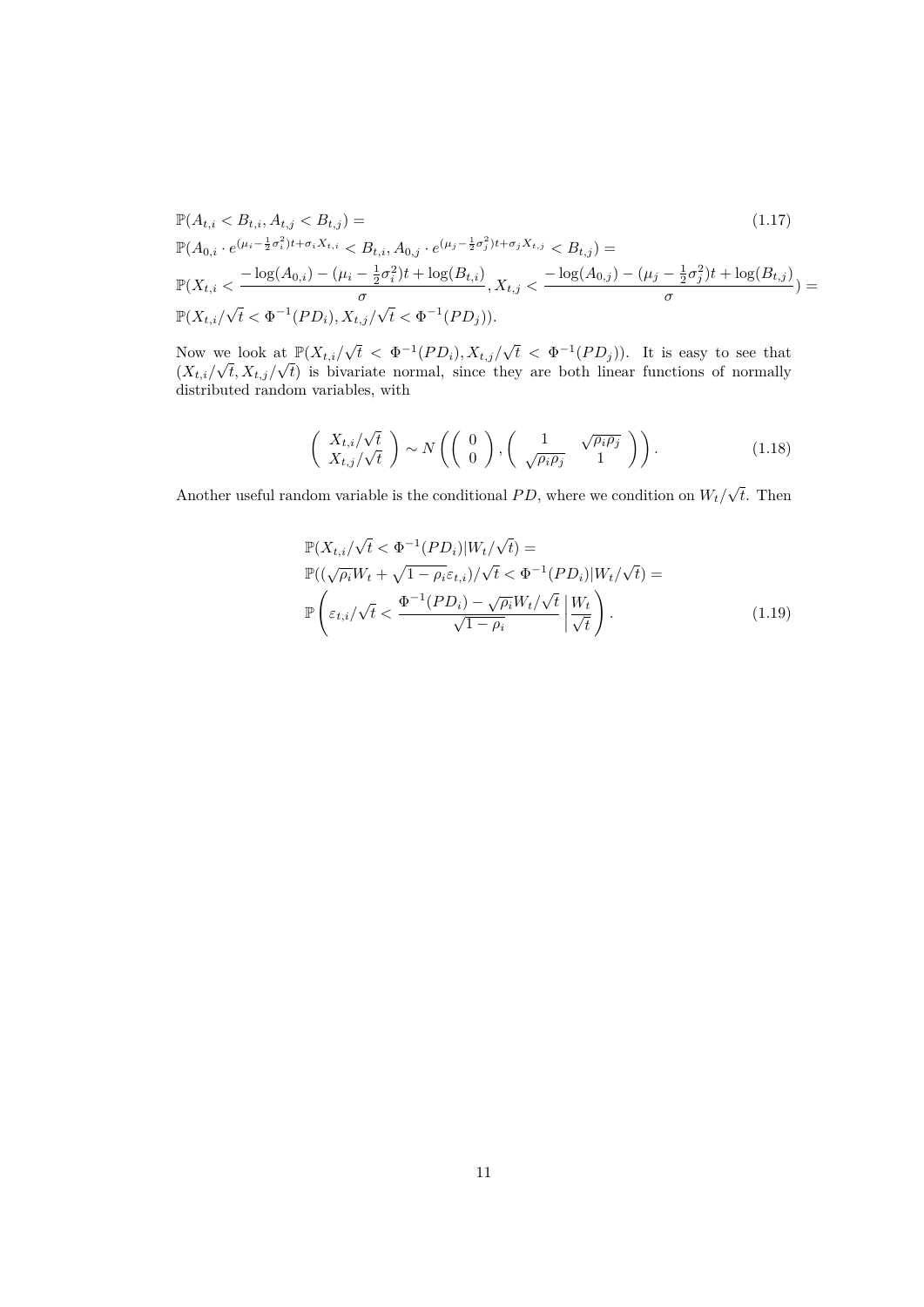# **Chapter 2 Credit portfolio loss modelling**

In this chapter we set up a model for the credit losses of a portfolio of loans. By credit losses we mean the loss that is incurred due to clients not fulfilling their entire loan obligations. Consider a bank whose assets consist only of loans. We have seen in the previous chapter that for the bank to have a certain rating it needs to have a certain level of equity. The exact level of equity depends on the distribution of the assets of the bank, the loans in our case. To be more exact we would like to know certain quantiles of the distribution of the asset value. Given a certain reference point this is equivalent to finding the quantiles of the loss the bank incurs on the loans, via the relation *loss on loan = reference point - value of the loan*. The *reference point* in our set up is EAD. In case there is no default the *value of the loan* is just EAD and thus the loss is *EAD − EAD* = 0. In case there is a default then the *value of the loan* is  $(1 - LGD) \cdot EAD$ . The loss in case of a default is  $EAD - (1 - LGD) \cdot EAD =$ *LGD · EAD*. Here the loss and value of the loans is at some future time and we assume that any interest payments due are included in the value of the *EAD*. In many cases this future time is 1 year after the current time. The loss on the loan portfolio is the sum of the losses on the individual loans. So if  $L_i$  is the loss on loan  $i$  and the portfolio consists of *n* loans so  $i = 1, 2, ..., n$  then the total portfolio loss is  $L^p = \sum_{i=1}^n L_i$ . Our problem is finding the quantile of a sum of random variables  $L_i$ , which in general are dependent. This dependency rules out the use of standard methods such as the central limit theorem and the strong law of large numbers. However we will model the *L<sup>i</sup>* such that they are conditionally independent and we will see the strong law of large number and the central limit theorem being used in certain cases.

#### **2.1 A simple model for credit portfolio loss**

We will start with a very simple model for our credit portfolio loss. Suppose our portfolio consist of *n* bullet loans. A bullet loan is a loan in which a client has to pay interest on the loan and a single repayment of the loan at the end of some period. We will even assume that the loans have to be repaid within 1 year and that the interest is 0 for now. We will also let the loss given default be fixed for every loan, but not necessarily the same. The same hold for the exposure at default. Suppose we start from  $t = 0$  and the end of the period is  $t = 1$ , where time is measured in years. Now let  $D_i$  be the default indicator for loan *i*, where default is measured at  $t = 1$ . Let  $LGD_i$  and  $EAD_i$  be the loss given default and exposure at default for loan *i*. The loss for loan *i* at the end of the period is

$$
L_i = \begin{cases} LGD_i \cdot EAD_i & \text{if } D_i = 1, \\ 0 & \text{if } D_i = 0. \end{cases}
$$
 (2.1)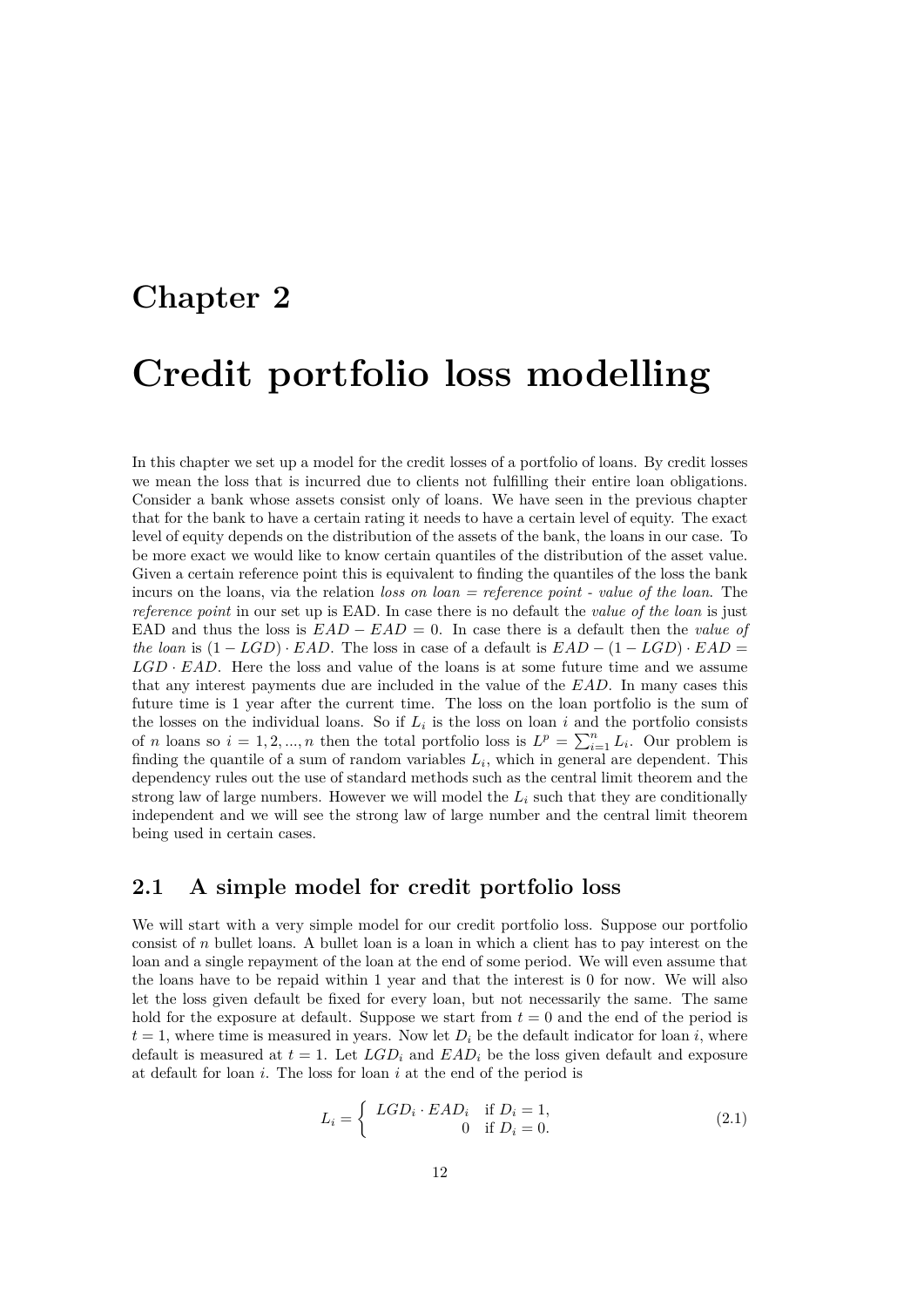The default indicator is modelled using the Merton model of the previous chapter. Since the end of the period is  $t = 1$  this simplifies the formulas. Let Y be the common factor for all loans and  $\varepsilon_i$  the loan specific factor. Let Y be standard normally distributed and independent of all  $\varepsilon_i$ ,  $i = 1, 2, ..., n$ . Also  $\varepsilon_i$  is standard normally distributed and  $\varepsilon_i$  is independent of  $\varepsilon_j$  for all  $j = 1, 2, ..., n$  and  $j \neq i$ . Let  $p_i$  and  $\rho_i$  be a loan specific parameters with  $p_i \in [0,1]$  and  $\rho_i \in [0,1]$ . Then we have that

$$
D_i = \begin{cases} 1 & \text{if } \sqrt{\rho_i} Y + \sqrt{1 - \rho_i} \varepsilon_i < \Phi^{-1}(p_i), \\ 0 & \text{if } \sqrt{\rho_i} Y + \sqrt{1 - \rho_i} \varepsilon_i \ge \Phi^{-1}(p_i). \end{cases}
$$
(2.2)

It is easy to see that  $p_i = \mathbb{P}(D_i = 1)$ . This is why we call  $p_i$  the unconditional probability of default. We will assume that the parameters  $p_i$  and  $\rho_i$  are given. Define the portfolio loss  $L^p$  as

$$
L^p := \sum_{i=1}^n L_i.
$$
\n(2.3)

Given our model above we can write the portfolio loss as a function of *Y* and  $\varepsilon_i$ ,  $i = 1, \ldots, n$ . Let  $I_{\{\cdot\}}$  be the indicator function. Using that  $L_i := I_{\{\sqrt{\rho_i}Y + \sqrt{1-\rho_i}\varepsilon_i \leq \Phi^{-1}(p_i)\}} \cdot LGD_i \cdot EAD_i$ we get

$$
L^p := \sum_{i=1}^n I_{\left\{\sqrt{\rho_i}Y + \sqrt{1-\rho_i}\varepsilon_i < \Phi^{-1}(p_i)\right\}} \cdot LGD_i \cdot EAD_i. \tag{2.4}
$$

We see from the definition of the  $L_i$  that they are dependent on each other via  $Y$ . However if we condition on  $Y$  we see that the  $L_i$  in our model are independent of each other, since the only randomness is by the  $\varepsilon_i$ 's and these are mutually independent.

## **2.2 Finding a quantile of sums of dependent random variables**

In the previous section we modelled the random behaviour of our credit portfolio loss. It is still a rather simple model, but we will stick to it for now. In general finding the quantile of a sum of random variables can be quite hard, even when we assume them to be independent. In our case we have a sum of dependent discrete random variables making our case even harder. The *q* level quantile of  $L^p$ ,  $\alpha_q(L^p)$ , is defined as

$$
\alpha_q(L^p) := \inf \left\{ y \mid \int_{-\infty}^y dF_{L^p}(y) \ge q \right\}.
$$
\n(2.5)

Where  $F_{L^p}$  is the distribution of  $L^p$ . We will discuss in this thesis a number of methods that approximate the quantile. The methods that we will investigate are the Saddlepoint method, De Hoog's algorithm, a wavelet based method, recursive algorithm and Monte Carlo simulation. The first 3 methods are based on inverting the Laplace transform of the distribution of the portfolio loss *L <sup>p</sup>* via the Bromwich integral. The Monte Carlo simulation is a brute force simulation method simply generating a lot of losses to determine the distribution. The methods will be discussed in the next chapter.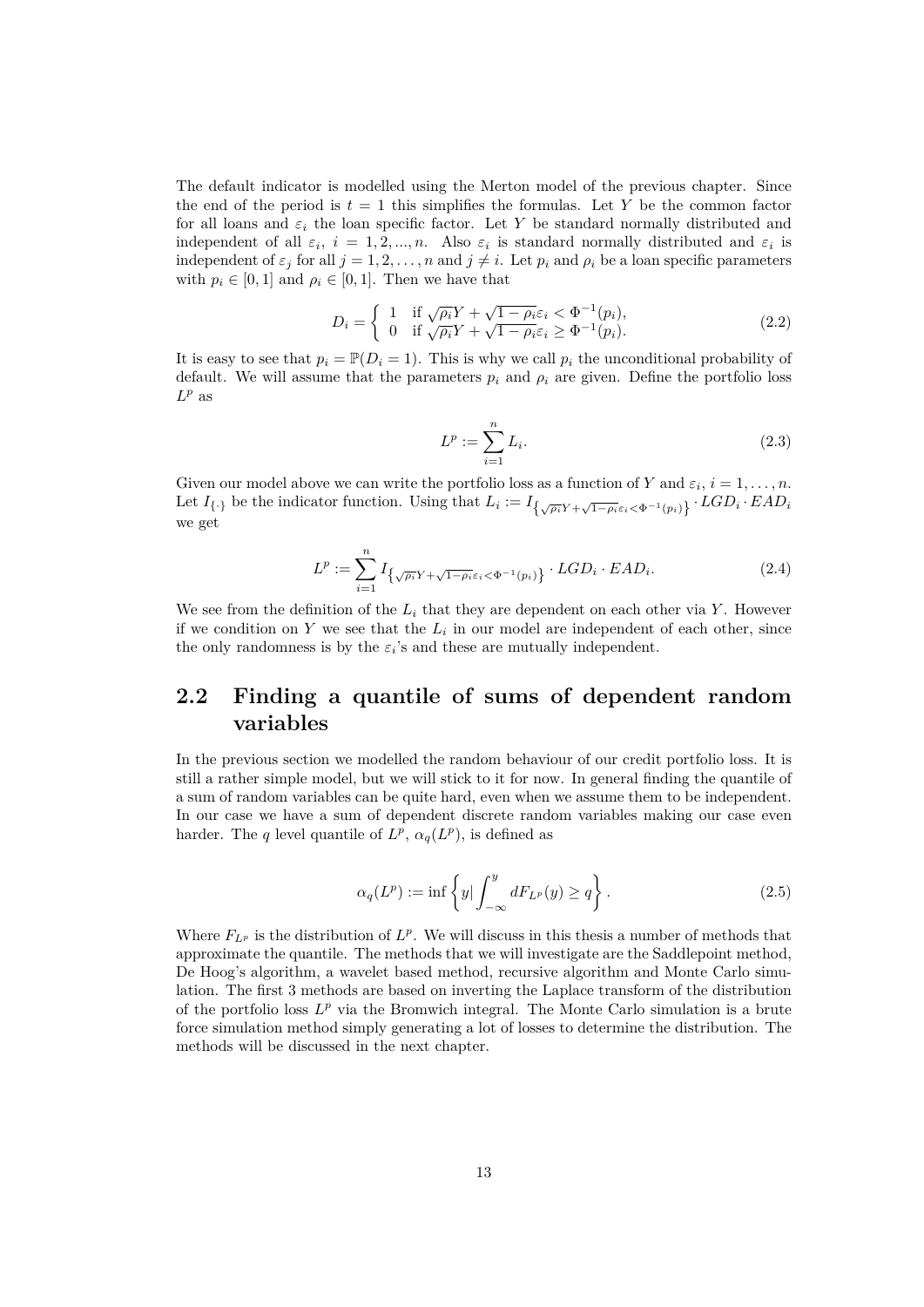## **Chapter 3**

## **Methods based on Laplace transform inversion**

In this chapter we will discuss some methods which are based the inversion of the Laplace transform of the distribution of the portfolio loss. First we define the Laplace transform for the loss on an individual loan. We use the model as presented in the previous chapter. So we have *n* loans,  $L_i := D_i \cdot LGD_i \cdot EAD_i$  and  $\mathbb{P}(D_i = 1) = p_i$ ,  $\mathbb{P}(D_i = 0) = 1 - p_i$ . Then the Laplace transform  $M_i$  of  $L_i$  is

$$
M_i(t) := \mathbb{E}(e^{tL_i}).\tag{3.1}
$$

Where  $t \in \mathbb{C}$  such that the above expectation is well defined, which is the case if  $\mathbb{E}(e^{\text{Re}(t)L_i})$ exists. Then we have that

$$
M_i(t) = (1 - p_i) + p_i e^{t \cdot LGD_i \cdot EAD_i}.
$$
\n(3.2)

Another useful variable is the conditional probability of default, where we condition on *Y* . Recall that *Y* is standard normally distributed. So  $\mathbb{P}(D_i = 1 | Y) = c_i(Y), \mathbb{P}(D_i = 0 | Y) =$  $1 - c_i(Y)$  where

$$
c_i(Y) := \Phi\left(\frac{\Phi^{-1}(p_i) - \sqrt{\rho_i}Y}{\sqrt{1 - \rho_i}}\right).
$$
\n(3.3)

This can be derived as follows.

$$
\mathbb{P}(D_i = 1|Y) = \mathbb{P}(\sqrt{\rho_i}Y + \sqrt{1 - \rho_i}\varepsilon_i < \Phi^{-1}(p_i)|Y) \n= \mathbb{P}\left(\varepsilon_i < \frac{\Phi^{-1}(p_i) - \sqrt{\rho_i}Y}{\sqrt{1 - \rho_i}}\middle| Y\right) \n= \Phi\left(\frac{\Phi^{-1}(p_i) - \sqrt{\rho_i}Y}{\sqrt{1 - \rho_i}}\right).
$$
\n(3.4)

Then the conditional Laplace transform, conditional on *Y* , is defined as

$$
M_i(t, Y) := \mathbb{E}(e^{tL_i}|Y). \tag{3.5}
$$

Then using *c<sup>i</sup>* we get that

$$
M_i(t, Y) = (1 - c_i(Y)) + c_i(Y)e^{t \cdot LGD_i \cdot EAD_i}.
$$
\n(3.6)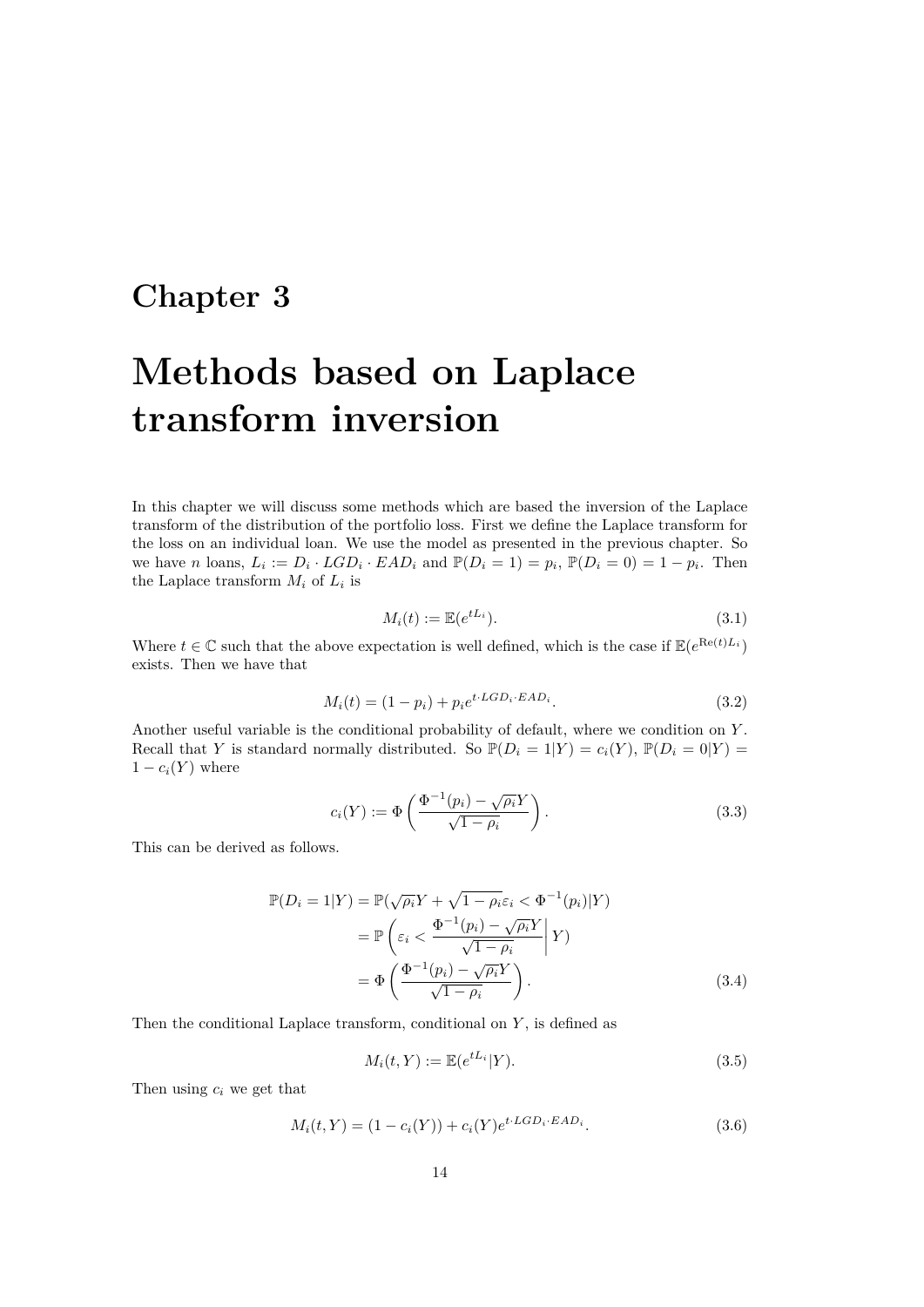The Laplace transform for  $L^p$  is a bit more subtle. The Laplace transform has the property that for two independent random variables  $U, V$  with Laplace transforms  $M_U, M_V$  the Laplace transform for the sum  $U + V$ ,  $M_{U+V}$ , satisfies  $M_{U+V} = M_{U}M_{V}$ . Now we do not have that the  $L_i$ 's are independent, however conditional on  $Y$  they are independent. So we have that

$$
M_{L^p}(t) := \mathbb{E}(e^{tL^p})
$$
  
\n
$$
= \mathbb{E}(e^{t\sum_{i=1}^n L_i})
$$
  
\n
$$
= \mathbb{E}\left(\mathbb{E}(e^{t\sum_{i=1}^n L_i}|Y)\right)
$$
  
\n
$$
= \mathbb{E}\left(\mathbb{E}(\prod_{i=1}^n e^{tL_i}|Y)\right)
$$
  
\n
$$
= \mathbb{E}\left(\prod_{i=1}^n \mathbb{E}(e^{tL_i}|Y)\right)
$$
  
\n
$$
= \mathbb{E}\left(\prod_{i=1}^n M_i(t,Y)\right)
$$
  
\n
$$
= \int_{-\infty}^{\infty} \left(\prod_{i=1}^n M_i(t,u)\right) f_Y(u) du.
$$
 (3.7)

Where  $f_Y$  is the density of  $Y$ , which was a standard normal one. We used conditional independence in the fifth equality.

### **3.1 Saddlepoint approximation**

This section describes the saddlepoint methodology. It is mainly based on [3]. We will first describe the method and then later fit our simple credit portfolio model to it. We start with the mean *X* of *n* independent random variables  $X_1, \ldots, X_n$ . Then

$$
\tilde{X} = \frac{1}{n} \sum_{i=1}^{n} X_i.
$$
\n(3.8)

Where all the  $X_i$ 's admit the same density g. Let the Laplace transform M for  $X_i$  be

$$
M_{X_i}(T) = \int_{-\infty}^{\infty} e^{Tx} f(x) dx.
$$
 (3.9)

Define

$$
K_{X_i}(T) := \log(M_{X_i}(T)).
$$
\n(3.10)

For ease of notation we will leave out the subscript  $X_i$  for  $K$  and  $M$ . Let  $f_n$  be the density of  $\tilde{X}$ . The Bromwich integral gives the inversion formula for the density

$$
f_n(\tilde{x}) = \frac{n}{2\pi i} \int_{\tau - i\infty}^{\tau + i\infty} e^{n(K(T) - T\tilde{x})} dT.
$$
 (3.11)

Where the integral runs over a vertical line in the complex plane which crosses the real line at  $\tau$ . This relation holds for any  $\tau \in \mathbb{R}$ . Define the saddlepoint  $T_0$  by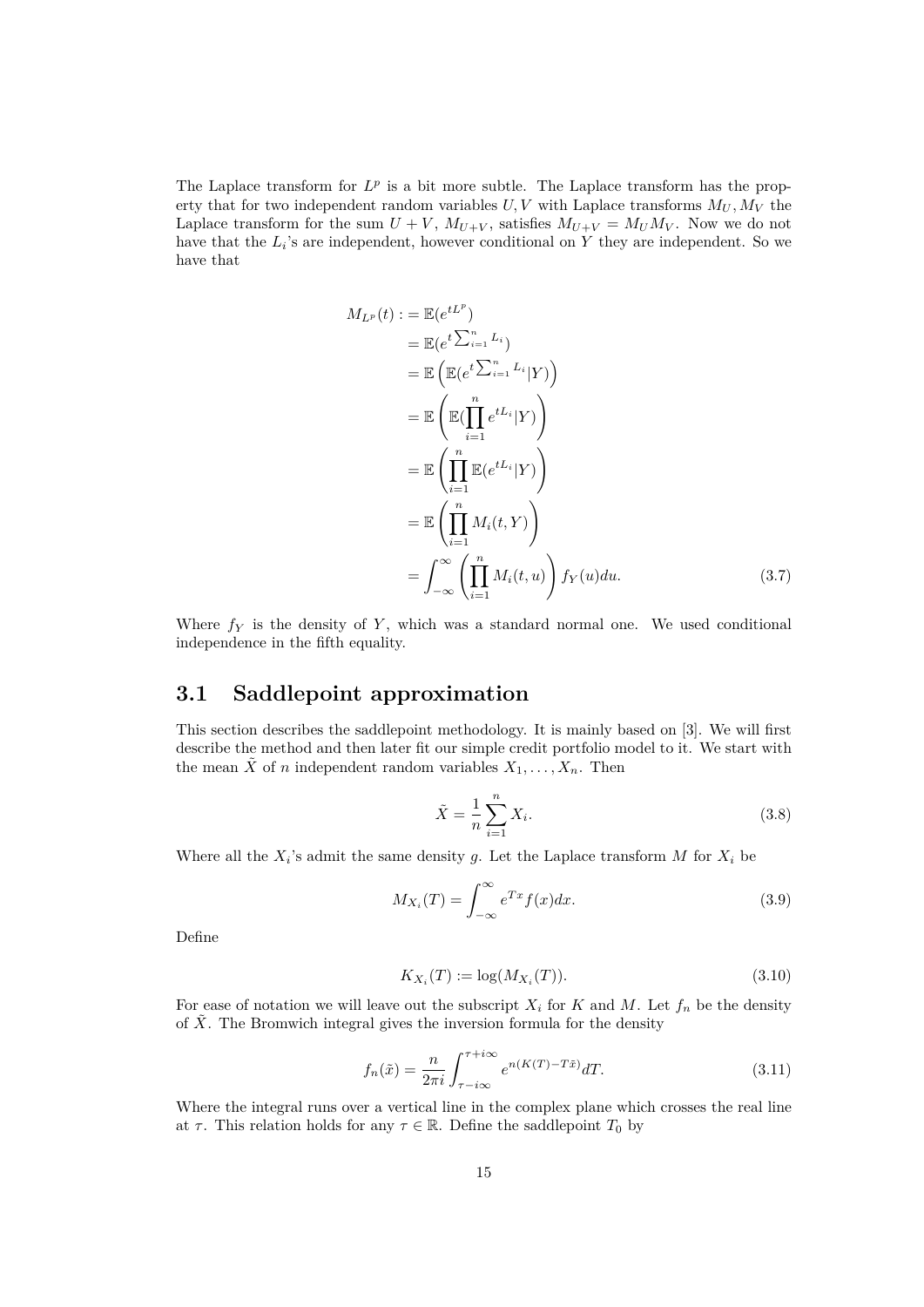$$
K'(T_0) = \tilde{x}.\tag{3.12}
$$

Here  $K'(T) := dK/dT$ . Now we take the contour in the complex plane to integrate over to be  $\gamma(t) = T_0 + it$  with  $\gamma'(t) = i$  and let *t* go from  $-\infty$  to  $\infty$ . Then we have that

$$
f_n(\tilde{x}) = \frac{n}{2\pi i} \int_{T_0 - i\infty}^{T_0 + i\infty} e^{n(K(T) - T\tilde{x})} dT
$$
  
= 
$$
\frac{n}{2\pi i} \int_{-\infty}^{\infty} e^{n(K(\gamma(t)) - \gamma(t)\tilde{x})} \gamma'(t) dt
$$
  
= 
$$
\frac{n}{2\pi} \int_{-\infty}^{\infty} e^{n(K(\gamma(t)) - \gamma(t)\tilde{x})} dt.
$$
 (3.13)

We have that *K* and thus  $K - T\tilde{x}$  is analytic on the complex plane, at least for the subset on which *M* is defined. Then the Taylor series expansion of  $K - T\tilde{x}$  around  $T_0$  exists and we obtain

$$
K(T) - T\tilde{x} = K(T_0) - T_0\tilde{x} + (K'(T_0) - \tilde{x})(T - T_0) + \frac{1}{2}K''(T_0)(T - T_0)^2
$$
  
+  $\frac{1}{6}K'''(T_0)(T - T_0)^3 + \frac{1}{24}K^{(4)}(T_0)(T - T_0)^4 + \cdots$  (3.14)

Where  $K^{(r)}$  is the *r*th derivative of K (also denoted with r primes for  $r < 4$ ). Now fill in the contour  $\gamma(t) = T_0 + it$  and use the fact that  $K'(T_0) = \tilde{x}$  to get

$$
K(T_0 + it) - (T_0 + it)\tilde{x} = K(T_0) - T_0\tilde{x} + 0 + \frac{1}{2}K''(T_0)(it)^2
$$
  
+  $\frac{1}{6}K'''(T_0)(it)^3 + \frac{1}{24}K^{(4)}(T_0)(it)^4 + \cdots$   
=  $K(T_0) - T_0\tilde{x} - \frac{1}{2}K''(T_0)t^2$   
+  $\frac{1}{6}K'''(T_0)it^3 + \frac{1}{24}K^{(4)}(T_0)t^4 + \cdots$  (3.15)

Then the integral becomes

$$
\frac{n}{2\pi} \int_{-\infty}^{\infty} e^{n(K(\gamma(t)) - \gamma \tilde{x}} dt =
$$
\n
$$
\frac{n}{2\pi} e^{K(T_0) - T_0 \tilde{x}} \int_{-\infty}^{\infty} e^{-\frac{1}{2}nK''(T_0)t^2} e^{n(-\frac{1}{6}K'''(T_0)it^3 + \frac{1}{24}K^{(4)}(T_0)t^4 + \cdots)} dt.
$$
\n(3.16)

We expand the last exponent as

$$
e^{n(-\frac{1}{6}K'''(T_0)it^3 + \frac{1}{24}K^{(4)}(T_0)t^4 + \cdots)} =
$$
  
1+ [n(-\frac{1}{6}K'''(T\_0)it^3 + \frac{1}{24}K^{(4)}(T\_0)t^4 + \cdots)] + \frac{1}{2}[-n(\frac{1}{6}K'''(T\_0)it^3 + \frac{1}{24}K^{(4)}(T\_0)t^4 + \cdots)]^2 + \cdots (3.17)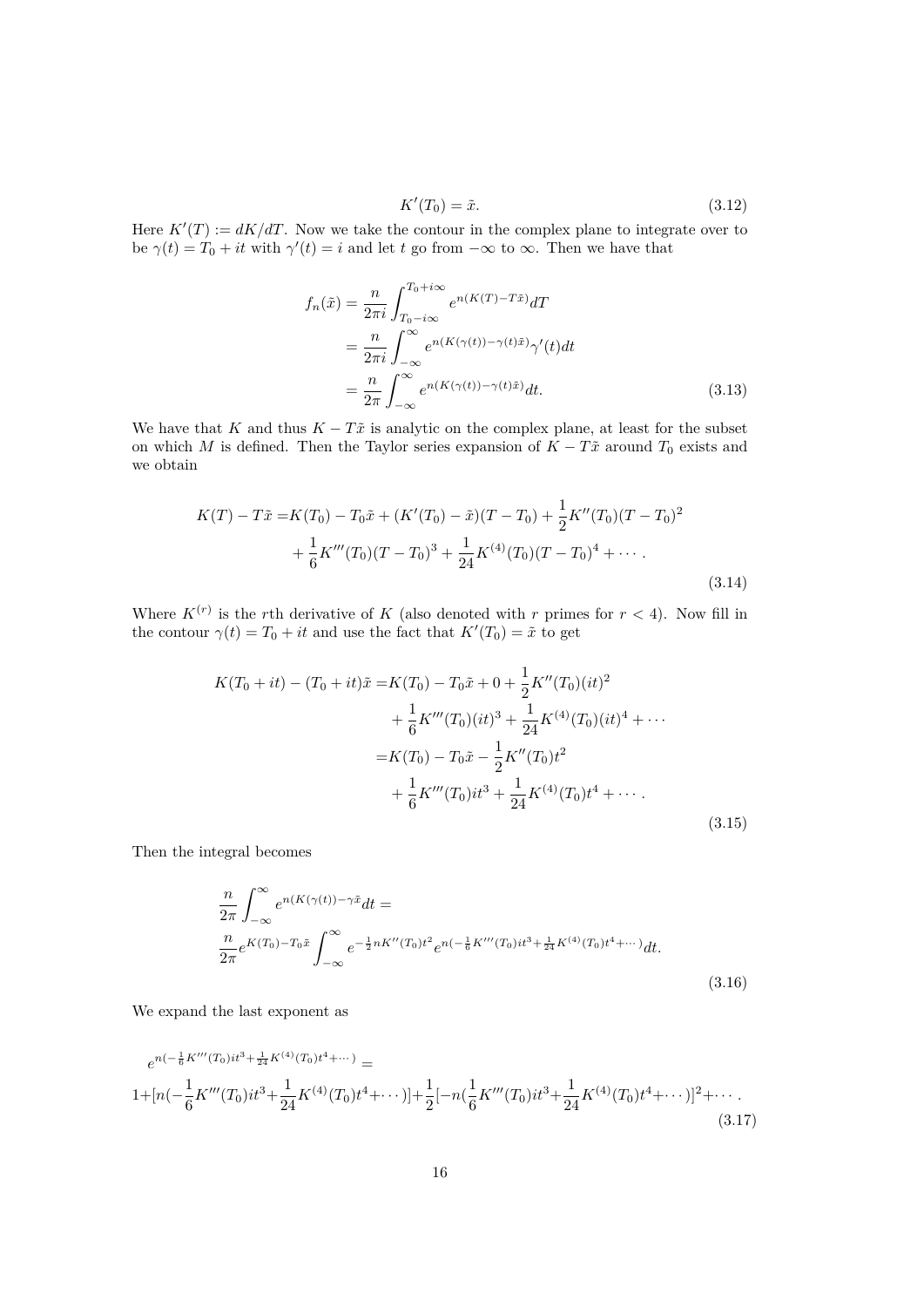Where we used the expansion for the exponential function. Now in order to use 3.15 we must do some bookkeeping. We have the term  $e^{-\frac{1}{2}nK''(T_0)t^2}$  which we would later on replace by  $e^{-\frac{1}{2}v^2}$  so that we will apply the substitution  $t = v/\sqrt{nK''(T_0)}$ . We would like the integrand of 3.17 to be of order  $O(n^{-2})$ . So for  $n(\frac{1}{6}K'''(T_0)it^3 + \frac{1}{24}K^{(4)}(T_0)t^4 + \cdots)$  we only need to write up to the 6th power. So we use  $n(\frac{1}{6}K'''(T_0)it^3 + \frac{1}{24}K^{(4)}(T_0)t^4 + \frac{1}{120}K^{(5)}(T_0)t^5 +$  $\frac{1}{720}K^{(6)}(T_0)t^6 + \cdots$ ). For  $[n(\frac{1}{6}K'''(T_0)it^3 + \frac{1}{24}K^{(4)}(T_0)t^4 + \cdots)]^2$  we need only up to third power. For  $[n(\frac{1}{6}K'''(T_0)it^3 + \frac{1}{24}K^{(4)}(T_0)t^4 + \cdots)]^3$  we do not use any terms as well as for higher order terms. Then

$$
e^{n(-\frac{1}{6}K'''(T_0)it^3 + \frac{1}{24}K^{(4)}(T_0)t^4 + \cdots)} \approx (3.18)
$$

$$
1 - \frac{1}{6}nK'''(T_0)it^3 + \frac{1}{24}nK^{(4)}(T_0)t^4 - \frac{1}{2}\frac{1}{36}n^2K'''(T_0)t^6.
$$
 (3.19)

Then we get

$$
f_n(\tilde{x}) = \frac{n}{2\pi} e^{K(T_0) - T_0 \tilde{x}}
$$
  
\n
$$
\times \int_{-\infty}^{\infty} e^{-\frac{1}{2}nK''(T_0)t^2}
$$
  
\n
$$
\times \left\{ 1 - \frac{1}{6} nK'''(T_0)it^3 + \frac{1}{24} nK^{(4)}(T_0)t^4 - \frac{1}{2} \frac{1}{36} n^2K'''(T_0)t^6 + \frac{1}{120} nK^{(5)}(T_0)it^5 - \frac{1}{720} nK^{(6)}(T_0)t^6 + \cdots \right\} dt.
$$
\n(3.20)

Now apply the substitution  $t = v / \sqrt{n K''(T_0)}$  to obtain that

$$
f_n(\tilde{x}) = \frac{1}{2\pi} \frac{\sqrt{n}}{\sqrt{K''(T_0)}} e^{K(T_0) - T_0 \tilde{x}}
$$
  
\n
$$
\times \int_{-\infty}^{\infty} e^{-\frac{1}{2}v^2}
$$
  
\n
$$
\times \left\{ 1 - \frac{1}{6} \frac{K'''(T_0)iv^3}{\sqrt{n}(K''(T_0))^{3/2}} + \frac{1}{n} \left( \frac{1}{24} \frac{K^{(4)}(T_0)v^4}{K''(T_0))^{2}} - \frac{1}{72} \frac{K'''(T_0)^{2}v^6}{K''(T_0))^{3}} \right) + \frac{1}{n^{3/2}} \frac{1}{120} \frac{K^{(5)}(T_0)iv^5}{K''(T_0))^{5/2}} - \frac{1}{n^2} \frac{1}{720} \frac{K^{(6)}(T_0)v^6}{K''(T_0))^{3}} + \cdots \right\} dv.
$$
\n(3.21)

The odd powers intergrate to 0 giving

$$
f_n(\tilde{x}) = \frac{\sqrt{n}}{\sqrt{2\pi K''(T_0)}} e^{K(T_0) - T_0 \tilde{x}}
$$
  
 
$$
\times \left\{ 1 + \frac{1}{n} \left( \frac{3}{24} \frac{K^{(4)}(T_0)}{K''(T_0))^2} - \frac{15}{72} \frac{K'''(T_0)^2}{K''(T_0))^3} \right) - \frac{1}{n^2} \frac{5}{720} \frac{K^{(6)}(T_0)}{K''(T_0))^3} + \cdots \right\}.
$$
(3.22)

For evaluating the even powers we used the fact that for even  $j$  and  $j > 0$ , it holds that for the moments of the standard normal density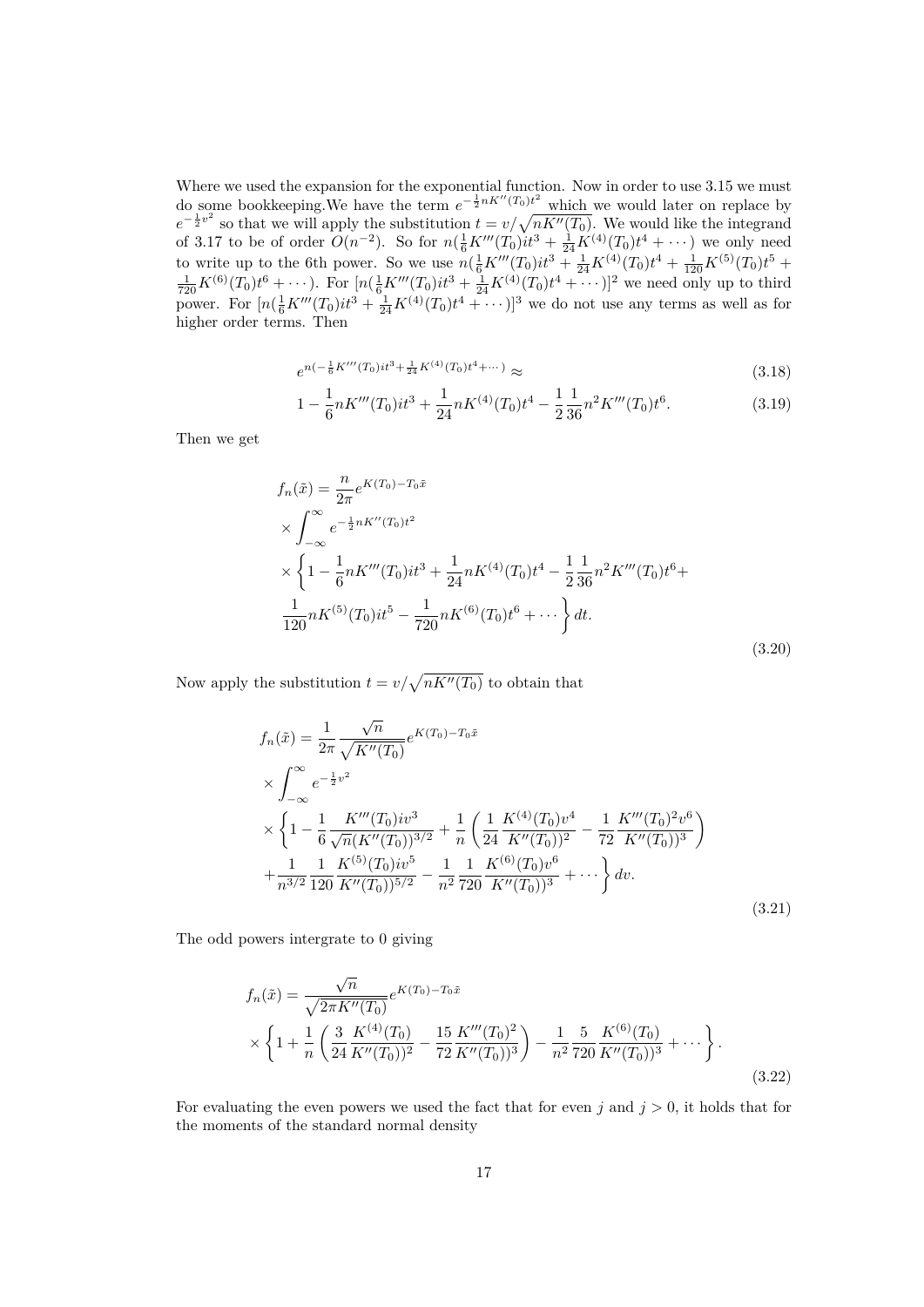$$
\int_{-\infty}^{\infty} \frac{1}{\sqrt{2\pi}} e^{-\frac{1}{2}v^2} v^j dv = \prod_{m=1}^{j/2} (2m - 1).
$$
 (3.23)

If  $j = 0$  the moment is 1 and for odd *j* the moment is 0. Using the definition  $\lambda_r(T_0) :=$  $K^{(r)}/(K''(T_0))^{r/2}$  we can simplify 3.22 to

$$
f_n(\tilde{x}) = \frac{\sqrt{n}}{\sqrt{2\pi K''(T_0)}} e^{K(T_0) - T_0 \tilde{x}} \times \left\{ 1 + \frac{1}{n} \left( \frac{1}{8} \lambda_4(T_0) - \frac{5}{24} \lambda_3^2(T_0) \right) + \mathcal{O}(n^{-2}) \right\}.
$$
\n(3.24)

## **3.2 Approximating a tail probability**

For the tail probability  $Q_n(\tilde{x}) := \mathbb{P}(\tilde{X} \geq \tilde{x})$  it holds that

$$
Q_n(\tilde{x}) = \frac{1}{2\pi i} \int_{c-i\infty}^{c+i\infty} e^{n(K(T)-T\tilde{x})} \frac{dT}{T} \qquad , \qquad c > 0.
$$
 (3.25)

This can be derived from 3.11 in the following way. Again let  $c > 0$ 

$$
Q_n(\tilde{x}) = \int_{\tilde{x}}^{\infty} f_n(y) dy
$$
  
\n
$$
= \int_{\tilde{x}}^{\infty} \frac{n}{2\pi i} \int_{c-i\infty}^{c+i\infty} e^{n(K(T)-Ty)} dT dy
$$
  
\n
$$
= \int_{c-i\infty}^{c+i\infty} \int_{\tilde{x}}^{\infty} \frac{n}{2\pi i} e^{n(K(T)-Ty)} dy dT
$$
  
\n
$$
= \int_{c-i\infty}^{c+i\infty} \left[ \frac{n}{2\pi i} \frac{1}{(-nT)} e^{n(K(T)-Ty)} \right]_{\tilde{x}}^{\infty} dT
$$
  
\n
$$
= \int_{c-i\infty}^{c+i\infty} \frac{1}{2\pi i} \frac{e^{n(K(T)-T\tilde{x})}}{T} dT.
$$
\n(3.26)

#### **3.2.1 Approximation method 1**

There two methods of getting an approximating formula for the above probability. The first method goes as follows. First get a Taylor expansion for  $e^{n(K(T)-T\tilde{x})}$  similar to the one used in the previous section. Then we get (with  $c > 0$  right of the singularity at  $0$ )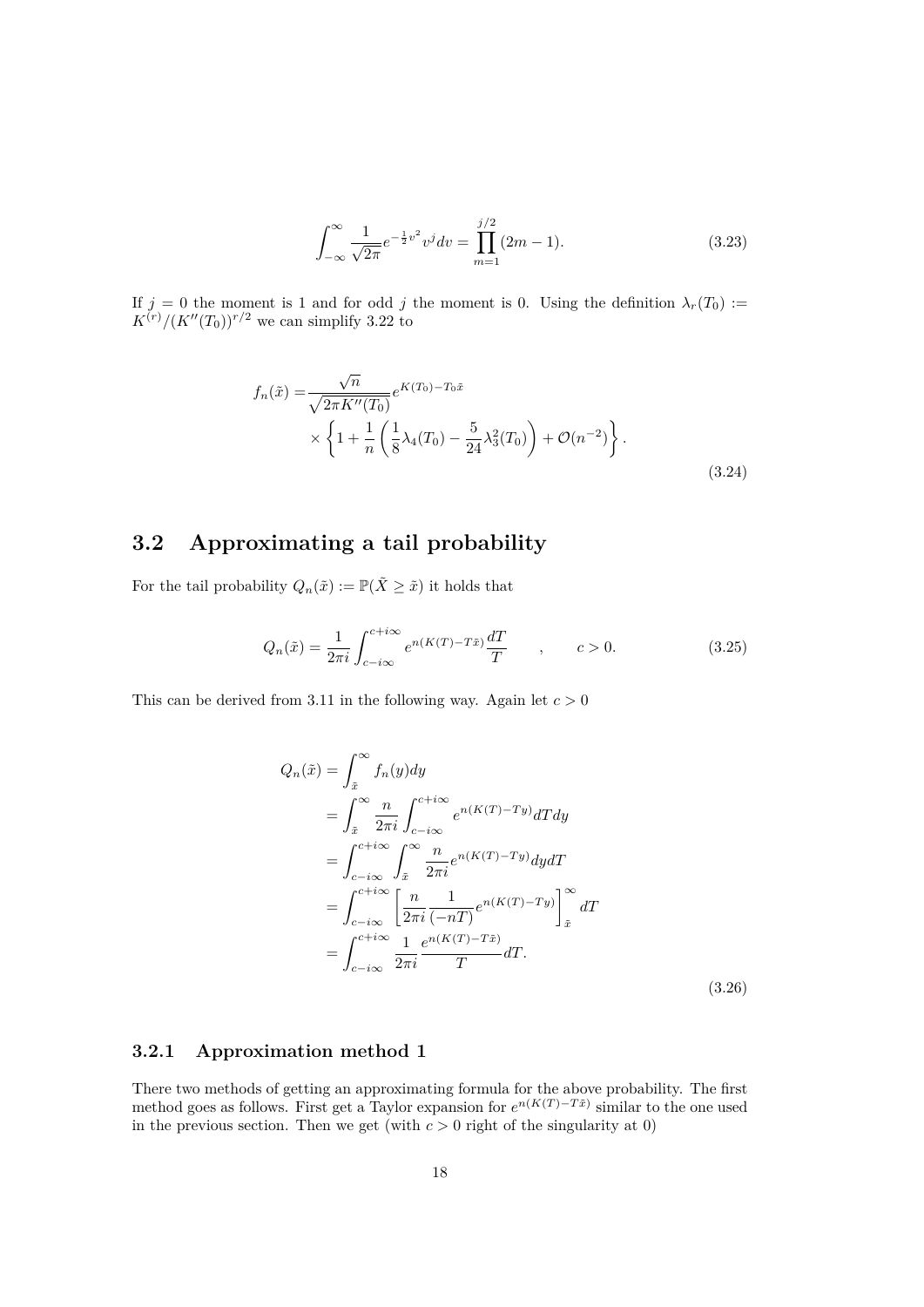$$
Q_n(\tilde{x}) = \frac{1}{2\pi i} e^{n(K(T_0) - T_0\tilde{x})}
$$
\n
$$
\times \int_{c-i\infty}^{c+i\infty} e^{-\frac{1}{2}nK''(T_0)(T - T_0)^2}
$$
\n
$$
\times \left\{ 1 + \frac{n}{6} K_0^{(3)}(T - T_0)^3 + \frac{n}{24} K_0^{(4)}(T - T_0)^4 + \frac{n}{120} K_0^{(5)}(T - T_0)^5 + \frac{n^2}{72} (K_0^{(3)})^2 (T - T_0)^6 + \dots \right\} \frac{dT}{T}.
$$
\n(3.27)

Where  $K_0^{(i)} := K(T_0)^{(i)}$ . The terms of the expansion can be found in the following way. Define

$$
I_r := \frac{1}{2\pi i} \int_{c-i\infty}^{c+i\infty} e^{\frac{1}{2}z^2 - z_0 z} (z - z_0)^r \frac{dz}{z}.
$$
 (3.28)

Where  $\text{Re}(z_0) > 0$ . Then  $I_r$  satisfies the recurrence relations

$$
I_{2m} = -z_0 I_{2m-1}
$$
  
\n
$$
I_{2m+1} = (-1)^m a_m \phi(z_0) - z_0 I_{2m}.
$$

Where  $I_0 = 1 - \Phi(z_0)$ ,  $a_0 = 1$ ,  $a_m = 1 \times 3 \times 5 \times \ldots \times (2m-1)$ ,  $\phi$ ,  $\Phi$  are the standard normal density and distribution. The recurrence relations can be seen by

$$
I_{r+1} := \frac{1}{2\pi i} \int_{c-i\infty}^{c+i\infty} e^{\frac{1}{2}z^2 - z_0 z} (z - z_0)^{r+1} \frac{dz}{z}
$$
  
\n
$$
= \frac{1}{2\pi i} \int_{c-i\infty}^{c+i\infty} e^{\frac{1}{2}z^2 - z_0 z} (z - z_0)^r (z - z_0) \frac{dz}{z}
$$
  
\n
$$
= -z_0 I_r + \frac{1}{2\pi i} \int_{c-i\infty}^{c+i\infty} e^{\frac{1}{2}z^2 - z_0 z} (z - z_0)^r dz
$$
  
\n
$$
= -z_0 I_r + e^{\frac{1}{2}z_0^2} \frac{1}{2\pi i} \int_{c-i\infty}^{c+i\infty} e^{\frac{1}{2}(z - z_0)^2} (z - z_0)^r dz
$$
  
\n
$$
= -z_0 I_r + e^{\frac{1}{2}z_0^2} \frac{1}{2\pi i} \int_{z_0 - i\infty}^{z_0 + i\infty} e^{\frac{1}{2}(z - z_0)^2} (z - z_0)^r dz
$$
  
\n
$$
= -z_0 I_r + e^{\frac{1}{2}z_0^2} \frac{1}{2\pi} \int_{-\infty}^{\infty} e^{\frac{1}{2}(it)^2} (it)^r dt
$$
  
\n
$$
= -z_0 I_r + e^{\frac{1}{2}z_0^2} \frac{1}{2\pi} \int_{-\infty}^{\infty} e^{-\frac{1}{2}t^2} t^r i^r dt.
$$

We shifted the contour of integration from *c* to  $z_0$ . This is allowed as  $e^{\frac{1}{2}(z-z_0)^2}(z-z_0)^r$ tends to zero for  $z = c + it$  and  $t$  tends to  $\pm \infty$ . If  $r$  is even, say  $r = 2m$ , then

$$
I_{r+1} = -z_0 I_r + e^{\frac{1}{2}z_0^2} \frac{1}{2\pi} \int_{-\infty}^{\infty} e^{-\frac{1}{2}t^2} t^{2m} (-1)^m dt
$$
  
=  $-z_0 I_r + \phi(z_0) a_m (-1)^m$ .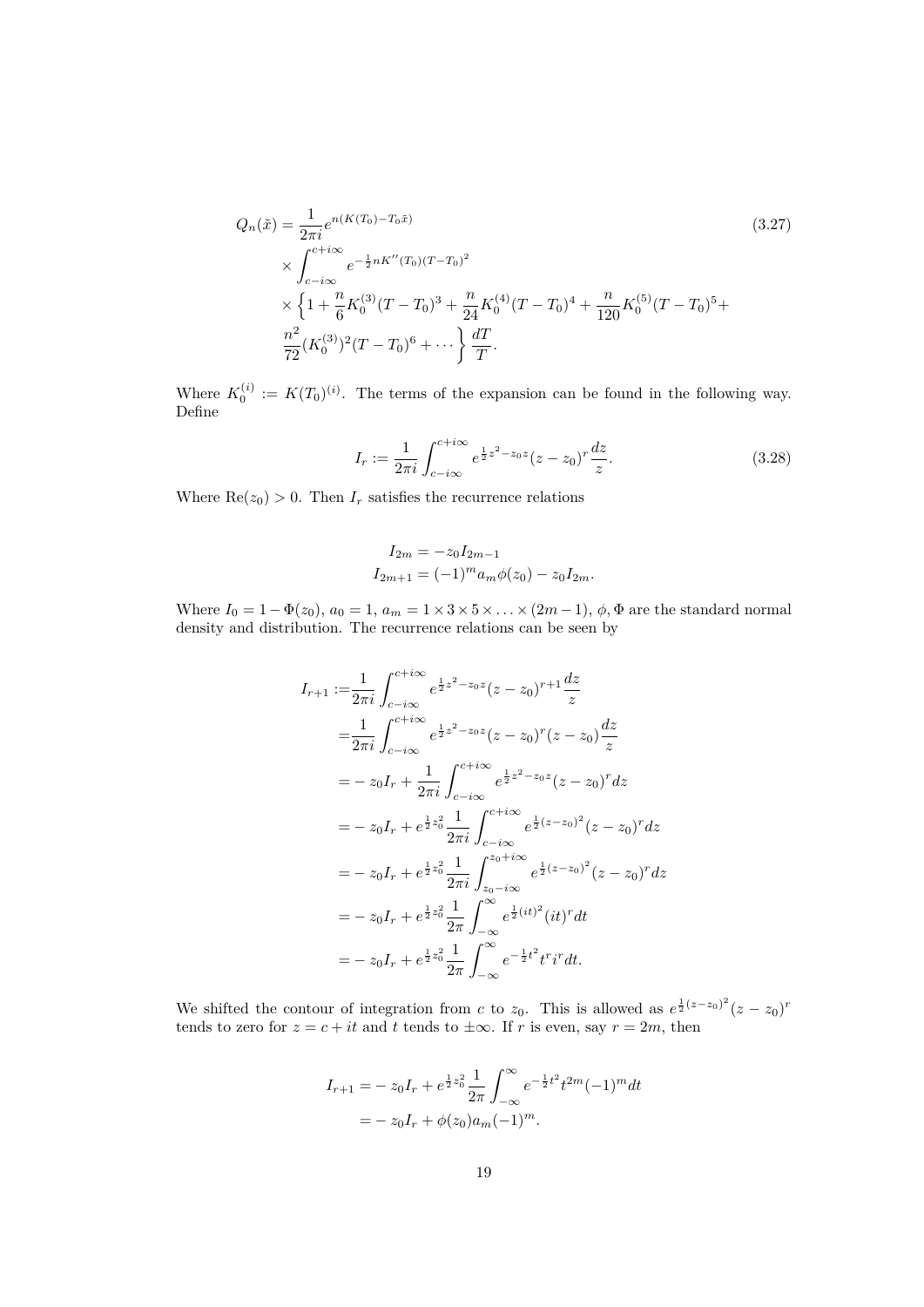Where

$$
a_m = \int_{-\infty}^{\infty} \phi(t)t^{2m} dt = 1 \times 3 \times \dots \times m.
$$
\n(3.29)

When *r* is odd then by symmetry

$$
\int_{-\infty}^{\infty} e^{-\frac{1}{2}t^2} t^r i^r dt = 0.
$$
\n(3.30)

And  $I_{r+1} = -z_0 I_r$ . Combining all this gives the explicit formula

$$
I_r = (-z_0)^r (1 - \Phi(z_0)) + (-1)^{r-1} \phi(z_0) \sum_{m=0}^{\left[\frac{1}{2}(r-1)\right]} (-1)^m a_m z_0^{r-2m-1}.
$$
 (3.31)

Writing out the formulas for  $r = 1, 2, \ldots, 6$ 

$$
I_1 = \phi(z_0) - z_0 (1 - \Phi(z_0))
$$
  
\n
$$
I_2 = -z_0 \phi(z_0) + z_0^2 (1 - \Phi(z_0))
$$
  
\n
$$
I_3 = (z_0^2 - 1)\phi(z_0) - z_0^3 (1 - \Phi(z_0))
$$
  
\n
$$
I_4 = -(z_0^3 - z_0)\phi(z_0) + z_0^4 (1 - \Phi(z_0))
$$
  
\n
$$
I_5 = (z_0^4 - z_0^2 + 3)\phi(z_0) - z_0^5 (1 - \Phi(z_0))
$$
  
\n
$$
I_6 = (z_0^5 - z_0^3 + 3z_0)\phi(z_0) + z_0^6 (1 - \Phi(z_0)).
$$
\n(3.32)

For  $r = 0$  we can see that  $I_0$  is just the Bromwich integral as in 3.25 with  $n = 1$  and  $K(T) = \frac{1}{2}T^2$ . The cumulant  $K(T) = \frac{1}{2}T^2$  belongs to the standard normal distribution. Since the tail probability for a standard normal distribtion is  $1-\Phi$  we get that  $I_0 = 1-\Phi(z_0)$ . In our case  $z_0$  can be taken to be real, otherwise  $\Phi$  has to be analytically continued over the complex plane. Now use the substition  $T = z/\sqrt{nK'}$   $(T_0)$  and  $T_0 = z_0/\sqrt{nK''(T_0)}$ . Then substituting this in 3.27 we get

$$
Q_n(\tilde{x}) = e^{n(K(T_0) - T_0 \tilde{x})} e^{\frac{1}{2} z_0^2}
$$
  
 
$$
\times \left( I_0 + \frac{1}{n^{1/2}} \frac{1}{6} \frac{K_0^{(3)}}{(K_0'')^{3/2}} I_3 + \frac{1}{n} \frac{1}{24} \frac{K_0^{(4)}}{(K_0'')^2} I_4 + \frac{1}{n^{3/2}} \frac{1}{120} \frac{K_0^{(5)}}{(K_0'')^{5/2}} I_5 + \frac{1}{n} \frac{1}{72} \frac{(K_0^{(3)})^2}{(K_0'')^3} I_6 + \cdots \right).
$$
 (3.33)

Where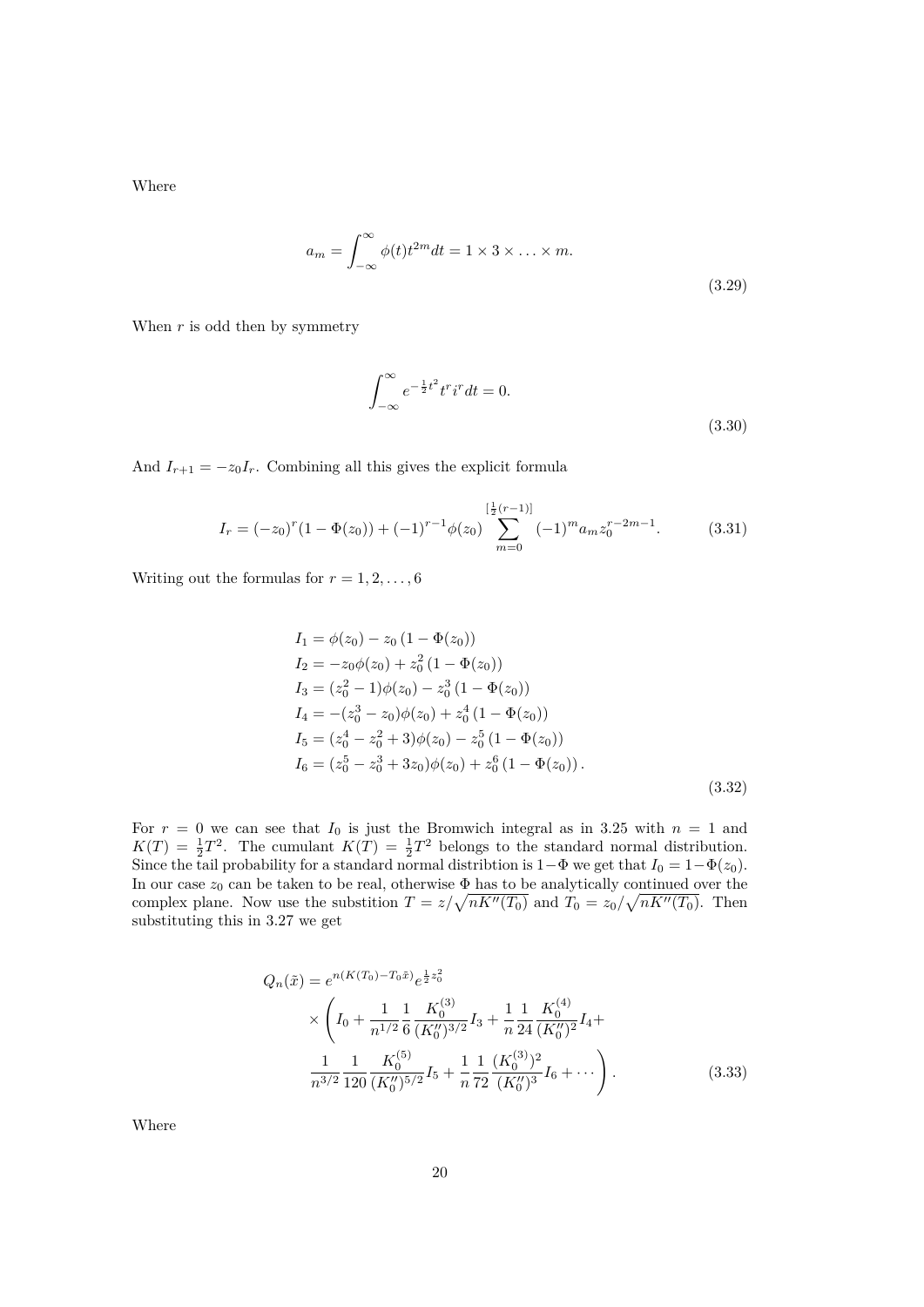$$
I_{0} + \frac{1}{n^{1/2}} \frac{1}{6} \frac{K_{0}^{(3)}}{(K_{0}^{"})^{3/2}} I_{3} + \frac{1}{n} \frac{1}{24} \frac{K_{0}^{(4)}}{(K_{0}^{"})^{2}} I_{4} + \frac{1}{n^{3/2}} \frac{1}{120} \frac{K_{0}^{(5)}}{(K_{0}^{"})^{5/2}} I_{5} + \frac{1}{n} \frac{1}{72} \frac{(K_{0}^{(3)})^{2}}{(K_{0}^{"})^{3}} I_{6} + \cdots =
$$
\n
$$
(1 - \Phi(z_{0})) + (1 - \Phi(z_{0})) \frac{1}{n} \left\{ \frac{1}{24} \frac{K_{0}^{(4)}}{(K_{0}^{"})^{2}} z_{0}^{4} + \frac{1}{72} \frac{(K_{0}^{(3)})^{2}}{(K_{0}^{"})^{3}} z_{0}^{6} \right\}
$$
\n
$$
- \phi(z_{0}) \frac{1}{n} \left\{ \frac{1}{24} \frac{K_{0}^{(4)}}{(K_{0}^{"})^{2}} (z_{0}^{3} - z_{0}) + \frac{1}{72} \frac{(K_{0}^{(3)})^{2}}{(K_{0}^{"})^{3}} (z_{0}^{5} - z_{0}^{3} + 3z_{0}) \right\}
$$
\n
$$
+ \phi(z_{0}) \frac{1}{n^{1/2}} \left\{ \frac{1}{6} \frac{K_{0}^{(3)}}{(K_{0}^{"})^{3/2}} (z_{0}^{2} - 1) \right\} - (1 - \Phi(z_{0})) \frac{1}{n^{1/2}} \left\{ \frac{1}{6} \frac{K_{0}^{(3)}}{(K_{0}^{"})^{3/2}} (z_{0}^{3}) \right\} + \mathcal{O}(n^{-3/2}). \tag{3.34}
$$

The right hand side of the last equation equals

$$
(1 - \Phi(z_0)) \left[ 1 - \frac{z_0^3}{6n^{1/2}} \frac{K_0^{(3)}}{(K_0'')^{3/2}} + \frac{1}{n} \left\{ \frac{z_0^4}{24} \frac{K_0^{(4)}}{(K_0'')^2} + \frac{z_0^6}{72} \frac{(K_0^{(3)})^2}{(K_0'')^3} \right\} \right]
$$
  
+  $\phi(z_0) \left[ \frac{1}{n^{1/2}} \left\{ \frac{1}{6} \frac{K_0^{(3)}}{(K_0'')^{3/2}} (z_0^2 - 1) \right\}$   
-  $\frac{1}{n} \left\{ \frac{1}{24} \frac{K_0^{(4)}}{(K_0'')^2} (z_0^3 - z_0) + \frac{1}{72} \frac{(K_0^{(3)})^2}{(K_0'')^3} (z_0^5 - z_0^3 + 3z_0) \right\} \right\} + \mathcal{O}(n^{-3/2}).$  (3.35)

Then for  $Q_n(\tilde{x})$  we have the approximation

$$
Q_n(\tilde{x}) = e^{n(K(T_0) - T_0\tilde{x}) + \frac{1}{2}z_0^2}
$$
  
\n
$$
\times \left( (1 - \Phi(z_0)) \left[ 1 - \frac{z_0^3}{6n^{1/2}} \frac{K_0^{(3)}}{(K_0'')^{3/2}} + \frac{1}{n} \left\{ \frac{z_0^4}{24} \frac{K_0^{(4)}}{(K_0'')^2} + \frac{z_0^6}{72} \frac{(K_0^{(3)})^2}{(K_0'')^3} \right\} \right]
$$
  
\n
$$
+ \phi(z_0) \left[ \frac{1}{n^{1/2}} \left\{ \frac{1}{6} \frac{K_0^{(3)}}{(K_0'')^{3/2}} (z_0^2 - 1) \right\}
$$
  
\n
$$
- \frac{1}{n} \left\{ \frac{1}{24} \frac{K_0^{(4)}}{(K_0'')^2} (z_0^3 - z_0) + \frac{1}{72} \frac{(K_0^{(3)})^2}{(K_0'')^3} (z_0^5 - z_0^3 + 3z_0) \right\} \right] \right\} \times (1 + \mathcal{O}(n^{-3/2})).
$$
\n(3.36)

This formula is valid if  $\tilde{x} > E(X)$ . In case that  $\tilde{x} < E(X)$  and thus  $T_0 < 0$  then we get that

$$
Q_n(\tilde{x}) = 1 + \frac{1}{2\pi i} \int_{T_0 - i\infty}^{T_0 + i\infty} e^{n(K(T) - T\tilde{x})} \frac{dT}{T} , \qquad T_0 > 0.
$$
 (3.37)

Where the 1 comes from pulling the contour from the positive part of the real line over the origin, but not crossing the pole at 0 leaving a cirle around  $T = 0$  (also two line segments connecting the circle with the new contour, but these cancel). Then from complex analysis we know that for  $\gamma(t) = e^{2\pi i t}$ ,  $t \in [0, 1)$  the integral

$$
\frac{1}{2\pi i} \int_{\gamma} e^{n(K(T) - T\tilde{x})} \frac{dT}{T} = e^{n(K(0) - 0\tilde{x})} = 1.
$$
 (3.38)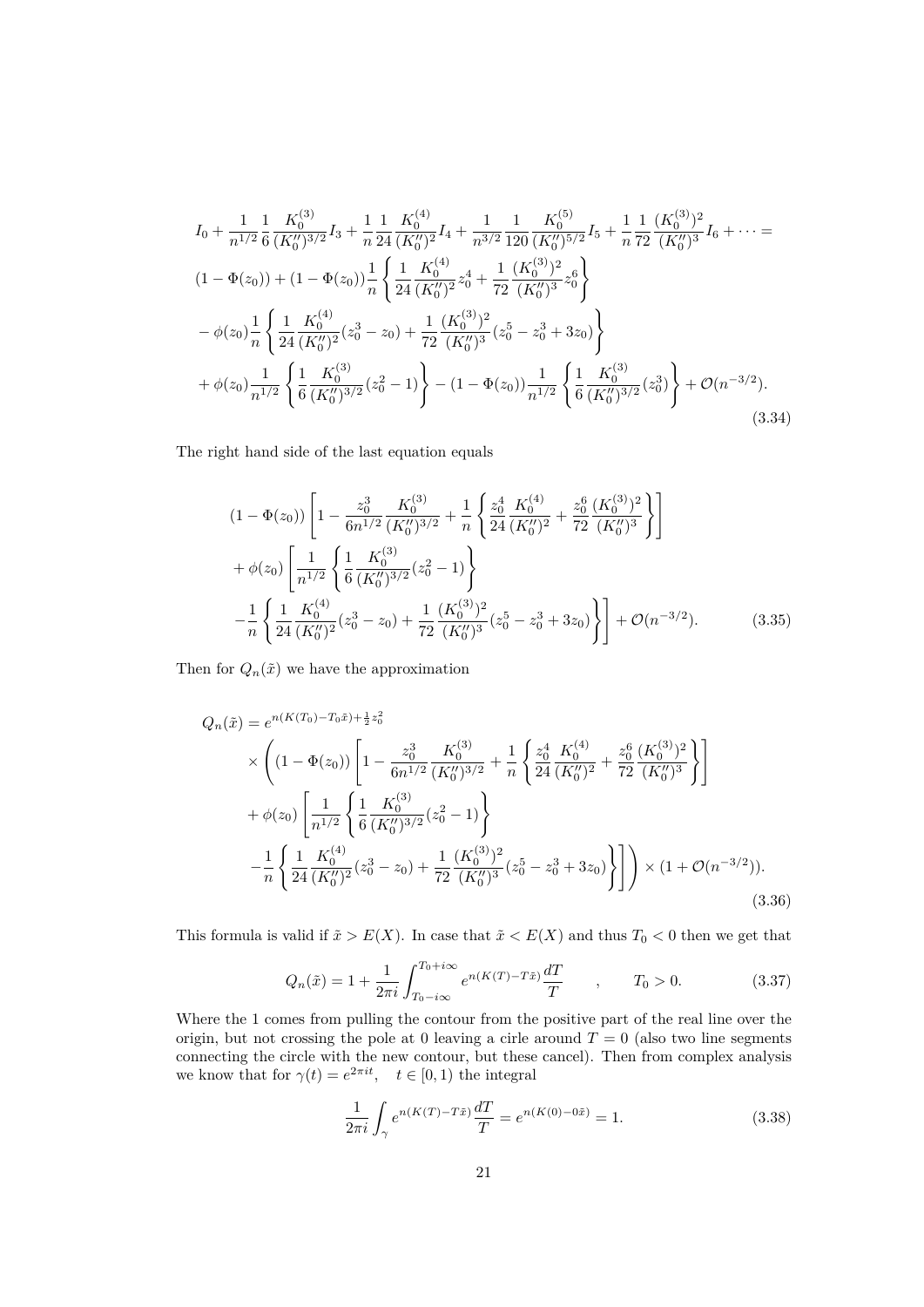For  $\tilde{x} = E(X)$  we have

$$
Q_n(\tilde{x}) = \frac{1}{2}1 + \frac{1}{2\pi i} \int_{T_0 - i\infty}^{T_0 + i\infty} e^{n(K(T) - T\tilde{x})} \frac{dt}{T}.
$$
\n(3.39)

Also for  $I_r$  a similar thing holds. When  $z_0 < 0$  and with the same definition for  $I_r$  namely

$$
I_r := \frac{1}{2\pi i} \int_{z_0 - i\infty}^{z_0 + i\infty} e^{\frac{1}{2}z^2 - z_0 z} (z - z_0)^r \frac{dz}{z}.
$$

The recursion in 3.29 still holds. The only thing that is different is  $I_0$ . To get  $I_0$  we notice that for  $c < 0$ 

$$
I_0 := \frac{1}{2\pi i} \int_{c-i\infty}^{c+i\infty} e^{\frac{1}{2}z^2 - z_0 z} \frac{dz}{z}
$$
  
=  $-H(\gamma) + \frac{1}{2\pi i} \int_{\gamma - i\infty}^{\gamma + i\infty} e^{\frac{1}{2}z^2 - z_0 z} \frac{dz}{z}.$  (3.40)

Where  $H(x) = 1$ 

$$
H(x) = \begin{cases} 1 & x > 0 \\ \frac{1}{2} & x = 0 \\ 0 & x < 0 \end{cases}
$$
 (3.41)

When the contour is pulled over the singularity at  $z = 0 \ (\gamma > 0)$  we add  $-1$  since we incure a loop around  $z = 0$ ,  $e^{-2\pi i t}$ ,  $t \in [0, 2\pi]$ , but it is clockwise so its value is  $-e^{0} = -1$ . When  $\gamma = 0$  we incur a semi-circle  $e^{-2\pi i t}$ ,  $t \in [\pi/2, 3\pi/2]$ , clockwise around  $z = 0$  and the integral over this semi-circle is *−*1*/*2. Then the general formula for *I*<sup>0</sup> becomes

$$
I_0 = \frac{1}{2\pi i} \int_{c-i\infty}^{c+i\infty} e^{\frac{1}{2}z^2 - z_0 z} \frac{dz}{z} = \begin{cases} -\Phi(z_0) & c < 0\\ 1/2 - \Phi(z_0) & c = 0\\ 1 - \Phi(z_0) & c > 0 \end{cases}
$$

If we set  $c = T_0$  and  $z_0 = T_0$ , so at the saddlepoint, we get as a general formula for  $I_r$ 

$$
I_r = (-z_0)^r (H(z_0) - \Phi(z_0)) + (-1)^{r-1} \phi(z_0) \sum_{m=0}^{\left[\frac{1}{2}(r-1)\right]} (-1)^m a_m z_0^{r-2m-1}.
$$
 (3.42)

This all together gives the general saddlepoint formula for any  $T_0$ 

$$
Q_n(\tilde{x}) = H(-T_0) + e^{n(K(T_0) - T_0\tilde{x}) + \frac{1}{2}z_0^2}
$$
  
\n
$$
\times \left( (H(T_0) - \Phi(z_0)) \left[ 1 - \frac{z_0^3}{6n^{1/2}} \frac{K_0^{(3)}}{(K_0'')^{3/2}} + \frac{1}{n} \left\{ \frac{z_0^4}{24} \frac{K_0^{(4)}}{(K_0''')^2} + \frac{z_0^6}{72} \frac{(K_0^{(3)})^2}{(K_0'')^3} \right\} \right]
$$
  
\n
$$
+ \phi(z_0) \left[ \frac{1}{n^{1/2}} \left\{ \frac{1}{6} \frac{K_0^{(3)}}{(K_0'')^{3/2}} (z_0^2 - 1) \right\}
$$
  
\n
$$
- \frac{1}{n} \left\{ \frac{1}{24} \frac{K_0^{(4)}}{(K_0'')^2} (z_0^3 - z_0) + \frac{1}{72} \frac{(K_0^{(3)})^2}{(K_0'')^3} (z_0^5 - z_0^3 + 3z_0) \right\} \right] \right\} \times (1 + \mathcal{O}(n^{-3/2})).
$$
\n(3.43)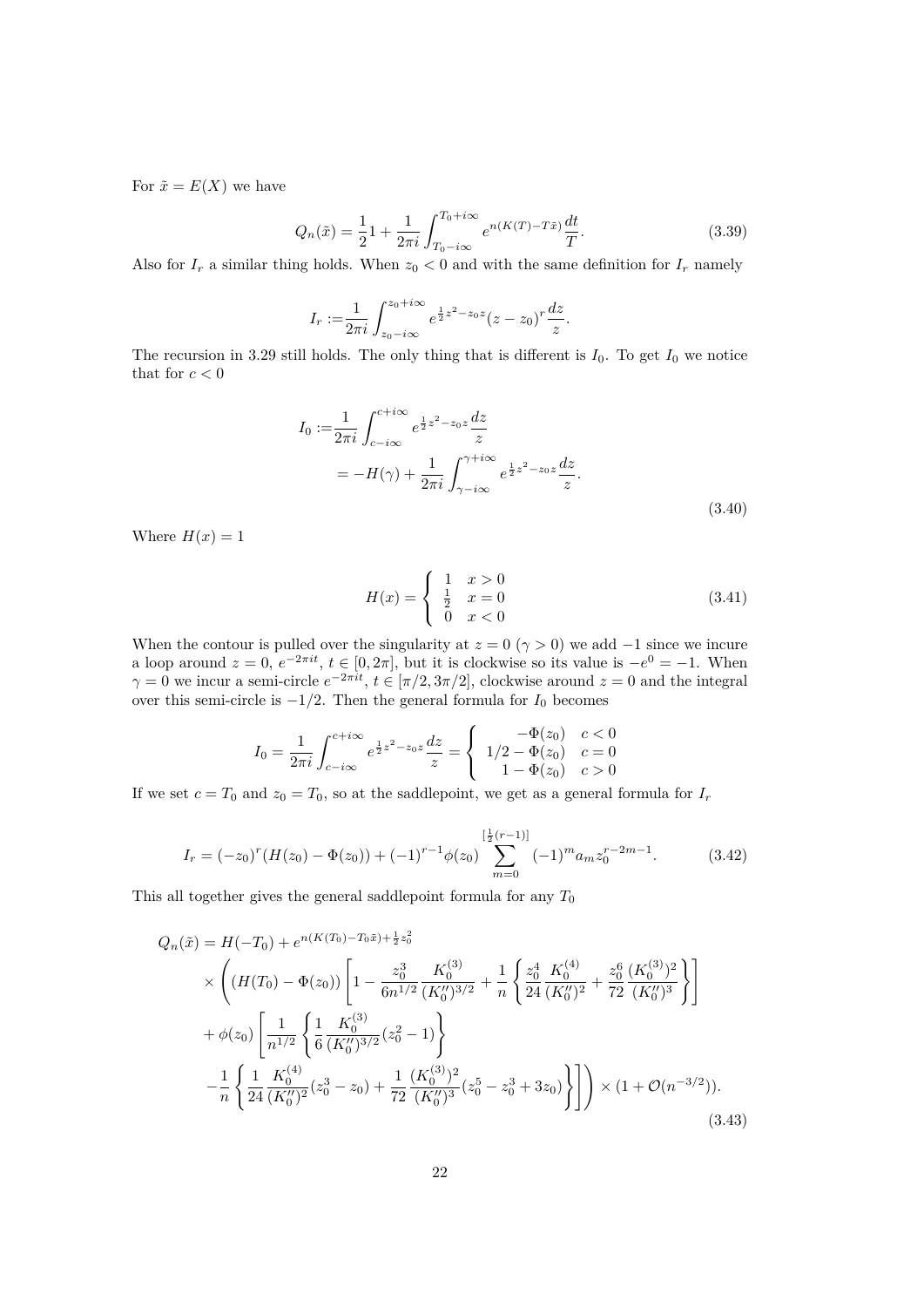#### **3.2.2 Approximation method 2**

The second method is also called the Lugannani-Rice formula. The method described is due to Bleistein (1966) or uses an idea by him. The basic idea is to find a transformation which describes the local behaviour of the function  $K(T)$ *−Tx* over a region containing both  $T = \hat{T}$  and  $T = 0$  when  $\hat{T}$  is small. Such a tranformation is given by

$$
\frac{1}{2}(W - \hat{W})^2 = K(T) - T\tilde{x} - K(\hat{T}) + \hat{T}\tilde{x}.
$$
 (3.44)

Where  $\hat{W}$  is chosen such that  $K(\hat{T}) - \hat{W}\tilde{x} = -\frac{1}{2}\hat{W}^2$ . So we get that

$$
\frac{1}{2}W^2 - \hat{W}W = K(T) - TK'(\hat{T}).
$$
\n(3.45)

The local behaviour of  $K(T) - TK'(\hat{T})$  which is zero at  $T = 0$ , since  $K(0) = 0$ , and has zero derivative at  $\hat{T}$  is reproduced by a quadratic in *W* with similar behaviour at  $\hat{W}$  and  $W = 0$ . It is easy to see that  $\frac{1}{2}W^2 - \hat{W}W$  is zero for  $W = 0$  and the derivative  $W - \hat{W}$  is zero at  $\hat{W}$ . The inversion formula 3.25 transforms into

$$
Q_n(\tilde{x}) = \frac{1}{2\pi i} \int_{c-i\infty}^{c+i\infty} e^{n(\frac{1}{2}W^2 - \hat{W}W)} \left(\frac{1}{T} \frac{dT}{dW}\right) dW \qquad , \qquad c > 0. \tag{3.46}
$$

When *T* is small then  $W \sim AT$ , since *T* is small also *W* is small and neither the derivative of  $K(T) - TK'(\hat{T})$  nor that of  $\frac{1}{2}W^2 - \hat{W}W$  is zero at  $T = 0$  and  $W = 0$  respectively. Then by using the implicit function theorem we get

$$
A = -\frac{\frac{d(K(T) - TK'(T) - (\frac{1}{2}W^2 - \hat{W}W))}{dT}}{\frac{d(K(T) - TK'(T) - (\frac{1}{2}W^2 - \hat{W}W))}{dW}}\Big|_{W=0} = \frac{K'(\hat{T}) - K'(0)}{\hat{W}} = \frac{\tilde{x} - E(X)}{\hat{W}}.
$$
(3.47)

When  $\tilde{x} \neq E(X)$  and  $A = (K''(0))^{1/2}$  (Daniels has  $A = (K''(0))^{-1/2}$ ) when  $\tilde{x} = E(X)$ . The last part can be seen by letting  $\hat{T} \rightarrow 0$ . Then

$$
\lim_{\hat{T}\to 0} A = \lim_{\hat{T}\to 0} \frac{K'(\hat{T}) - K'(0)}{\hat{W}} = \lim_{\hat{T}\to 0} \frac{K''(\hat{T})}{d\hat{W}/d\hat{T}}.
$$
\n(3.48)

The limit of the derivative  $d\hat{W}/d\hat{T}$  can be determined as follows.

$$
\frac{d\hat{W}}{d\hat{T}} = \frac{2\hat{T}K''(\hat{T})}{2\sqrt{2(\hat{T}K''(\hat{T}) - K(\hat{T}))}}
$$
\n
$$
= \frac{\hat{T}K''(\hat{T})}{\sqrt{2(K'(0)\hat{T} + K''(0)\hat{T}^2 + \mathcal{O}(\hat{T}^3)) - 2(K(0) + K'(0)\hat{T} + \frac{1}{2}K''(0)\hat{T}^2 + \mathcal{O}(\hat{T}^3))}}
$$
\n
$$
= \frac{K''(\hat{T})}{\sqrt{K''(0) + \mathcal{O}(\hat{T})}}.
$$
\n(3.49)

Now let if we let  $\hat{T} \rightarrow 0$  the derivative becomes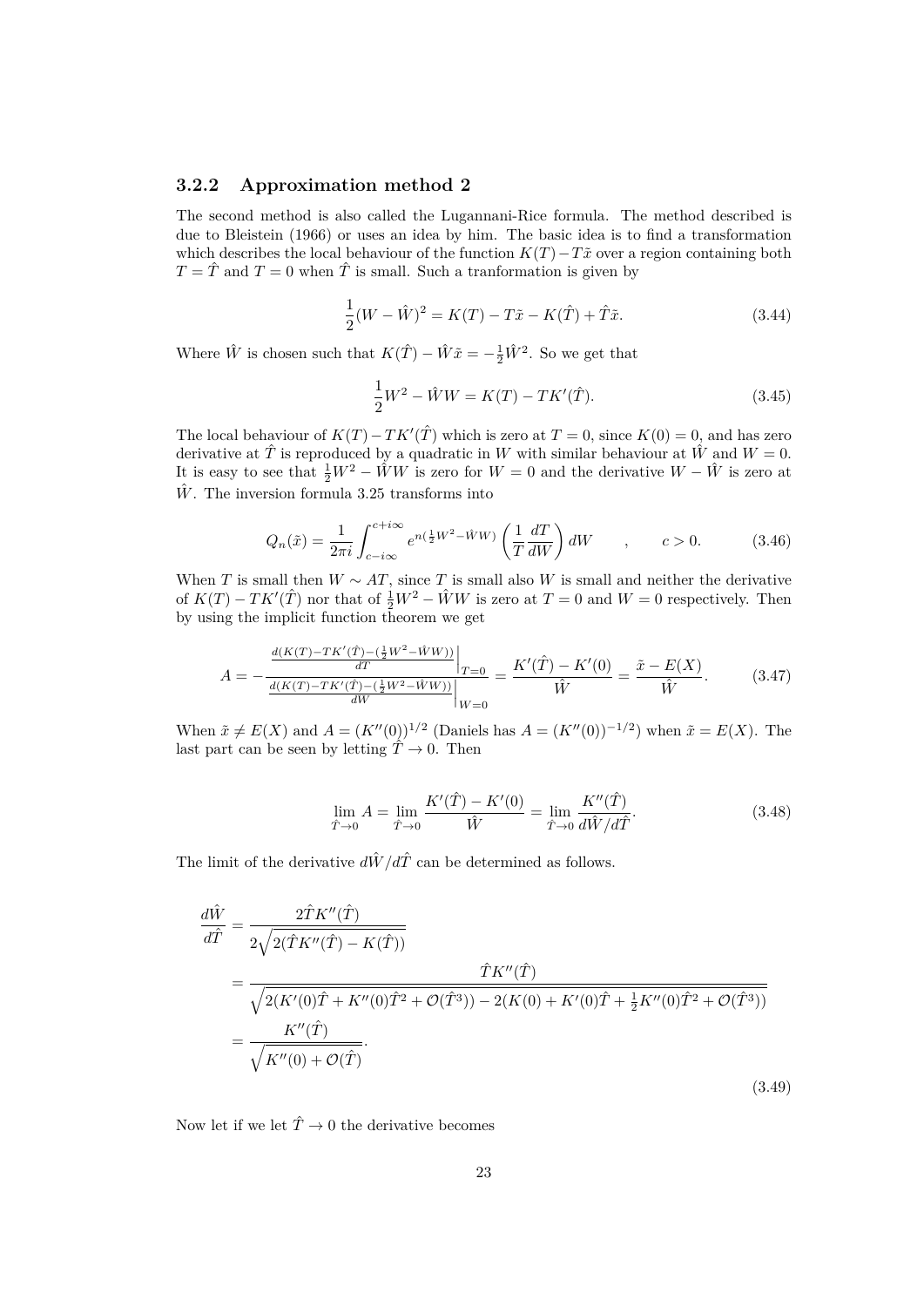$$
\lim_{\hat{T}\to 0} \frac{d\hat{W}}{d\hat{T}} = \lim_{\hat{T}\to 0} \frac{K''(\hat{T})}{\sqrt{K''(0) + \mathcal{O}(\hat{T})}} = \sqrt{K''(0)}.
$$
\n(3.50)

Then  $T^{-1}dT/dW \sim W^{-1}$  as  $T^{-1}dT/dW = (A/W)A^{-1} = 1/W$  for small *W*. Since  $dT/dW$ is analytic in a neightbourhood of  $W = 0$  due to  $K(T)$  being analytic, so is  $T^{-1}dT/dW - W^{-1}$ and 3.51 can be written as

$$
Q_n(\tilde{x}) = \frac{1}{2\pi i} \int_{c-i\infty}^{c+i\infty} e^{n(\frac{1}{2}W^2 - \hat{W}W)} \frac{dW}{W} + e^{-n\frac{1}{2}\hat{W}^2} \frac{1}{2\pi i} \int_{c-i\infty}^{c+i\infty} e^{n\frac{1}{2}(W-\hat{W})^2} \left(\frac{1}{T}\frac{dT}{dW} - \frac{1}{W}\right) dW.
$$
\n(3.51)

The singularity has been isolated into the first term, which has the value  $1 - \Phi(W \hat{n}^{1/2})$ . In the second term  $T^{-1}dT dW - W^{-1}$  is expanded about  $\hat{W}$ . We will define

$$
G_1 := e^{-n\frac{1}{2}\hat{W}^2} \frac{1}{2\pi i} \int_{c-i\infty}^{c+i\infty} e^{n\frac{1}{2}(W-\hat{W})^2} \frac{1}{T} \frac{dT}{dW} dW
$$
  
\n
$$
G_2 := e^{-n\frac{1}{2}\hat{W}^2} \frac{1}{2\pi i} \int_{c-i\infty}^{c+i\infty} e^{n\frac{1}{2}(W-\hat{W})^2} \frac{dW}{W}.
$$

We start by analysing  $G_1$  first. By reverting back to using  $T$  we get that

$$
\frac{1}{2\pi i} \int_{c-i\infty}^{c+i\infty} e^{n(\frac{1}{2}W^2 - \hat{W}W)} \frac{1}{T} \frac{dT}{dW} dW =
$$

$$
\frac{1}{2\pi i} \int_{c-i\infty}^{c+i\infty} e^{n(K(T) - T\tilde{x})} \frac{dT}{T}.
$$

Here we can use the expansion of  $e^{n(K(T)-T\tilde{x})}$  and 1/*T*. From the density we saw that  $e^{n(K(T)-T\tilde{x})}$  could be expanded around  $\hat{T}$  when  $c = \hat{T}$ . Define

$$
g(t) := e^{n(K(\hat{T}) - \hat{T}\tilde{x})} e^{-\frac{1}{2}nK''(\hat{T})t^2}.
$$
\n(3.52)

Then we get

$$
g(t)e^{n\left(-\frac{1}{6}K'''(\hat{T})it^3 + \frac{1}{24}K^{(4)}(\hat{T})t^4 + \cdots\right)} =
$$
  
\n
$$
g(t)\left\{1 + n\left[-\frac{1}{6}K'''(\hat{T})it^3 + \frac{1}{24}K^{(4)}(\hat{T})t^4 + \cdots\right]\right\}
$$
  
\n
$$
+\frac{1}{2}n^2\left[-\frac{1}{6}K'''(\hat{T})it^3 + \frac{1}{24}K^{(4)}(\hat{T})t^4 + \cdots\right]^2 + \cdots\right\}.
$$
\n(3.53)

Now we also expand  $1/T$  around  $\hat{T}$ 

$$
\frac{1}{\hat{T} + it} = \frac{1}{\hat{T}} - \frac{it}{\hat{T}^2} + \frac{(it)^2}{\hat{T}^3} - \frac{(it)^3}{\hat{T}^4} + \dots = \frac{1}{\hat{T}} - \frac{it}{\hat{T}^2} - \frac{t^2}{\hat{T}^3} + \frac{it^3}{\hat{T}^4} + \dots
$$
(3.54)

Then we get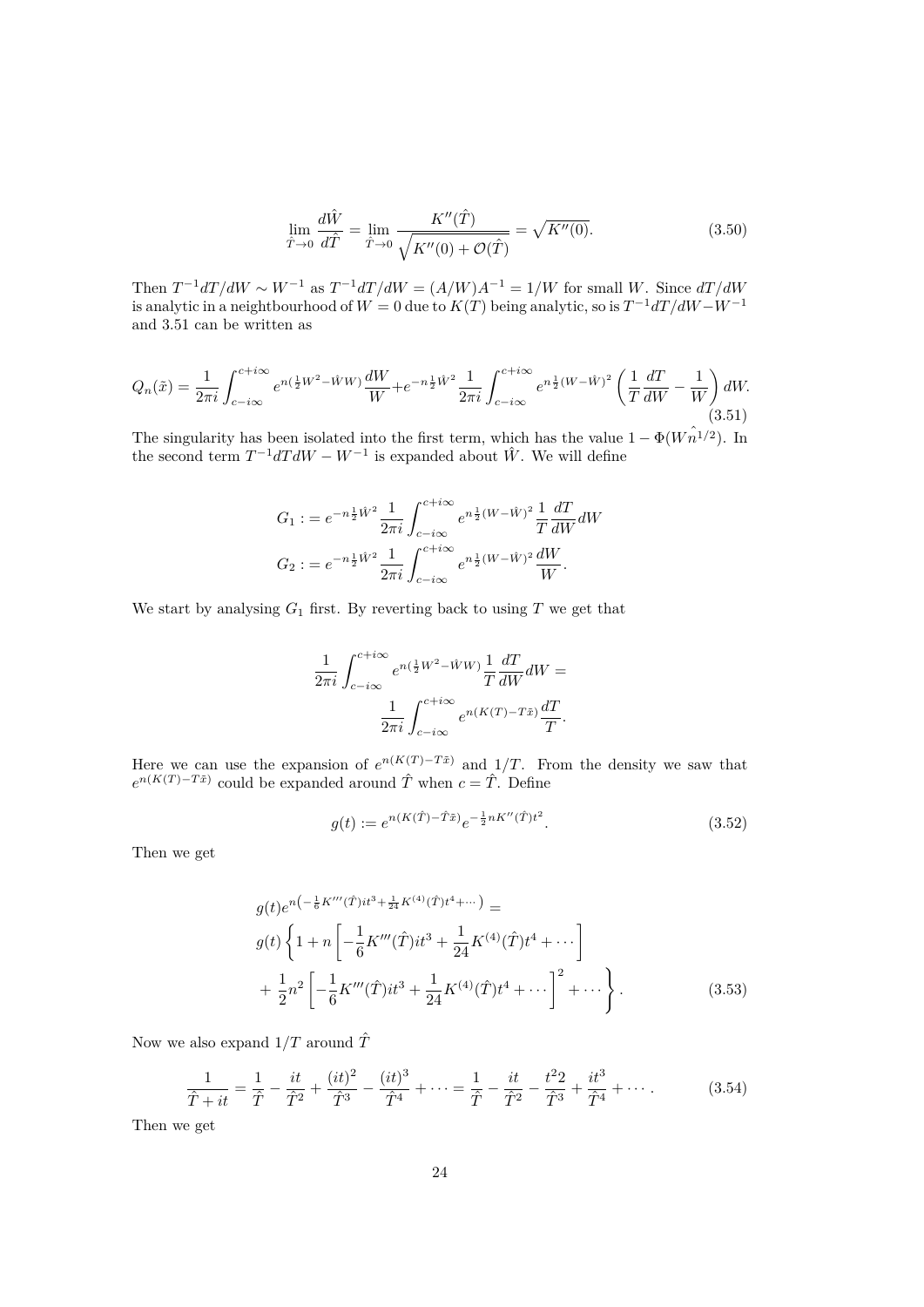$$
g(t)\left\{1+n\left[-\frac{1}{6}K'''(\hat{T})it^3+\frac{1}{24}K^{(4)}(\hat{T})t^4+\cdots\right]\right.+\frac{1}{2}n^2\left[-\frac{1}{6}K'''(\hat{T})it^3+\frac{1}{24}K^{(4)}(\hat{T})t^4+\cdots\right]^2+\cdots\right\}\times\left\{\frac{1}{\hat{T}}-\frac{it}{\hat{T}^2}-\frac{t^2}{\hat{T}^3}+\frac{it^3}{\hat{T}^4}+\cdots\right\}=g(t)\left\{\frac{1}{\hat{T}}\left(1+\frac{n}{24}K^{(4)}(\hat{T})t^4-\frac{1}{2}\frac{n^2}{36}\left(K^{(3)}(\hat{T})\right)^2t^6\right)\right.-\frac{1}{\hat{T}^2}\left(\frac{n}{6}K^{(3)}(\hat{T})t^4\right)-\frac{t^2}{\hat{T}^3}+P(t)+\mathcal{O}(n^{-2})\right\}.
$$
(3.55)

Where  $P$  is a polynomial in which every part has odd degree. Upon integration this will yield zero, i.e.

$$
\int_{-\infty}^{\infty} g(t)P(t)dt = 0.
$$
\n(3.56)

Now use the substitution

$$
t = \frac{v}{\sqrt{nK''(\hat{T})}}.\tag{3.57}
$$

This gives

$$
\begin{split} &g(t)\left\{\frac{1}{\hat{T}}\left(1+\frac{n}{24}K^{(4)}(\hat{T})t^4-\frac{1}{2}\frac{n^2}{36}\left(K^{(3)}(\hat{T})\right)^2t^6\right)-\frac{1}{\hat{T}^2}\left(\frac{n}{6}K^{(3)}(\hat{T})t^4\right)-\frac{t^2}{\hat{T}^3}+P(t)+\mathcal{O}(n^{-2})\right\}=\\ &\frac{e^{n(K(\hat{T})-\hat{T}\hat{x})}e^{-\frac{1}{2}v^2}}{\sqrt{nK''(\hat{T})}}\left\{\frac{1}{\hat{T}}\left(1+\frac{1}{24n}\frac{K^{(4)}(\hat{T})}{K''(\hat{T})^2}v^4-\frac{1}{72n}\frac{\left(K^{(3)}(\hat{T})\right)^2}{K''(\hat{T})^3}v^6\right)\right.\\ &\left. -\frac{1}{\hat{T}^2}\left(\frac{1}{6n}\frac{K^{(3)}(\hat{T})}{K''(\hat{T})^2}v^4\right)-\frac{v^2}{nK''(\hat{T})\hat{T}^3}+\mathcal{O}(n^{-2})\right\}. \end{split}
$$

Now we take the integral (ignoring the term  $1/(2\pi)$  still)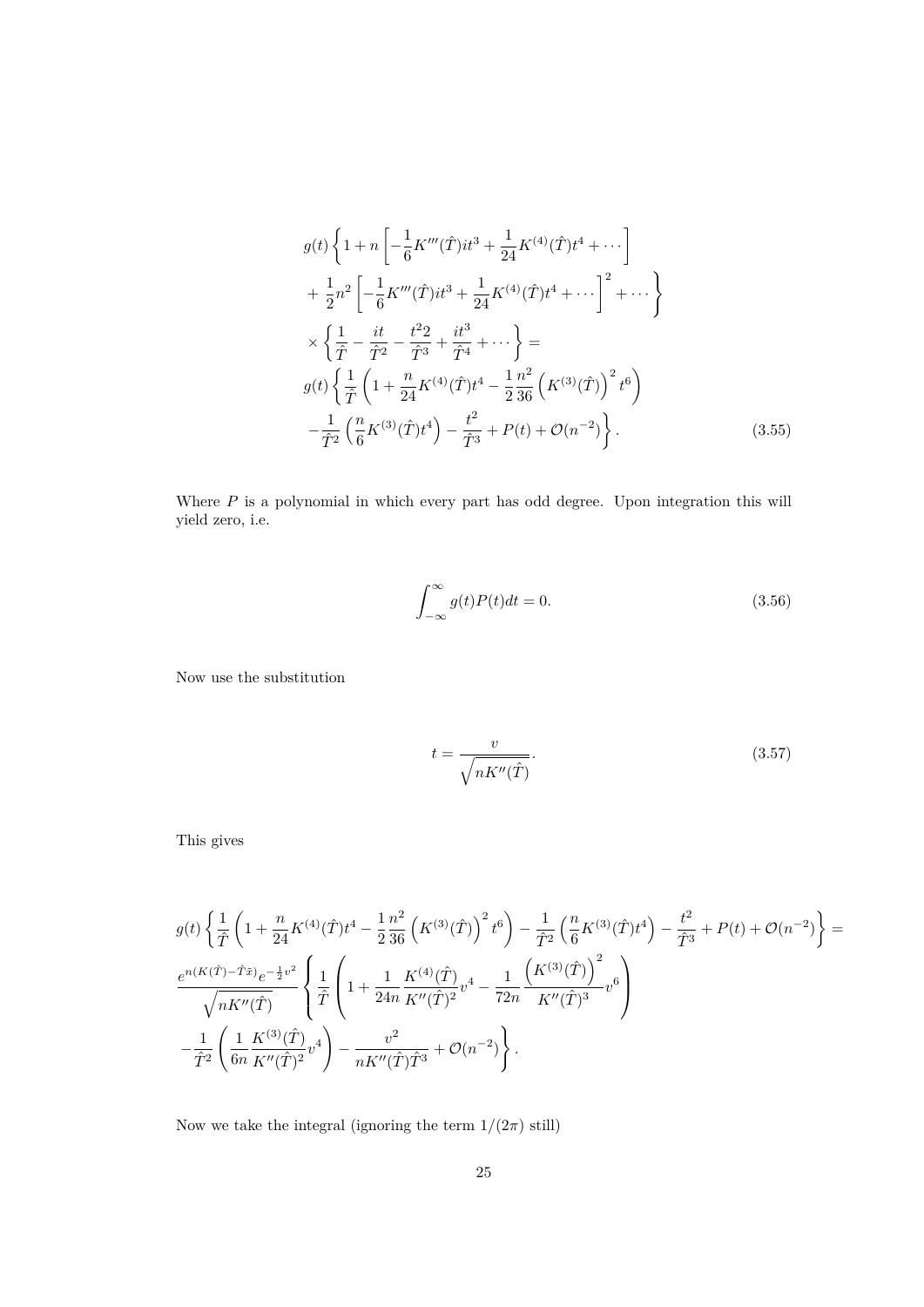$$
\frac{e^{n(K(\hat{T})-\hat{T}\tilde{x})}}{\hat{T}\sqrt{nK''(\hat{T})}} \int_{-\infty}^{\infty} e^{-\frac{1}{2}v^{2}} \left\{ 1 + \frac{1}{n} \left( \frac{1}{24} \frac{K^{(4)}(\hat{T})}{K''(\hat{T})^{2}} v^{4} - \frac{1}{72} \frac{\left( K^{(3)}(\hat{T}) \right)^{2}}{K''(\hat{T})^{3}} v^{6} \right) \right\} \n- \frac{1}{\hat{T}} \frac{1}{6} \frac{K^{(3)}(\hat{T})}{K''(\hat{T})^{2}} v^{4} - \frac{v^{2}}{K''(\hat{T})\hat{T}^{2}} \right) + \mathcal{O}(n^{-2}) \left\} dv = \n\frac{e^{n(K(\hat{T})-\hat{T}\tilde{x})}}{\hat{T}\sqrt{nK''(\hat{T})}} \sqrt{2\pi} \left\{ 1 + \frac{1}{n} \left( \frac{3}{24} \frac{K^{(4)}(\hat{T})}{K''(\hat{T})^{2}} - \frac{15}{72} \frac{\left( K^{(3)}(\hat{T}) \right)^{2}}{K''(\hat{T})^{3}} \right. \right. \n- \frac{3}{6\hat{T}} \frac{K^{(3)}(\hat{T})}{K''(\hat{T})^{2}} - \frac{1}{K''(\hat{T})\hat{T}^{2}} \right) + \mathcal{O}(n^{-2}) \left\} = \n\frac{e^{n(K(\hat{T})-\hat{T}\tilde{x})} \sqrt{2\pi}}{\hat{T}\sqrt{nK''(\hat{T})}} \left\{ 1 + \frac{1}{n} \left( \frac{1}{8} \lambda_{4} - \frac{5}{24} \lambda_{3}^{2} - \frac{1}{2\hat{T}} \frac{\lambda_{3}}{K''(\hat{T})^{1/2}} - \frac{1}{K''(\hat{T})\hat{T}^{2}} \right) + \mathcal{O}(n^{-2}) \right\}. \tag{3.58}
$$

Now we can define *G*<sup>1</sup>

$$
G_{1} = \frac{1}{2\pi} \frac{e^{n(K(\hat{T}) - \hat{T}\tilde{x})}\sqrt{2\pi}}{\hat{T}\sqrt{nK''(\hat{T})}} \left\{ 1 + \frac{1}{n} \left( \frac{1}{8}\lambda_{4} - \frac{5}{24}\lambda_{3}^{2} - \frac{1}{2\hat{T}}\frac{\lambda_{3}}{K''(\hat{T})^{1/2}} - \frac{1}{K''(\hat{T})\hat{T}^{2}} \right) + \mathcal{O}(n^{-2}) \right\}
$$
\n
$$
= \frac{e^{n(K(\hat{T}) - \hat{T}\tilde{x})}}{\hat{T}\sqrt{2\pi nK''(\hat{T})}} \left\{ 1 + \frac{1}{n} \left( \frac{1}{8}\lambda_{4} - \frac{5}{24}\lambda_{3}^{2} - \frac{1}{2\hat{T}}\frac{\lambda_{3}}{K''(\hat{T})^{1/2}} - \frac{1}{K''(\hat{T})\hat{T}^{2}} \right) + \mathcal{O}(n^{-2}) \right\}.
$$
\n(3.59)

Now we expand the integrand of  $G_2$  around  $\hat{W}$ 

$$
\frac{1}{W} = \frac{1}{\hat{W}} - \frac{W - \hat{W}}{\hat{W}^2} + \frac{(W - \hat{W})^2}{\hat{W}^2} + \cdots
$$
 (3.61)

Then we get

$$
G_2 = \frac{1}{2\pi i} e^{-\frac{1}{2}n\hat{W}^2} \int_{c-i\infty}^{c+i\infty} e^{-\frac{1}{2}n(W-\hat{W})^2} \left\{ \frac{1}{\hat{W}} - \frac{W-\hat{W}}{\hat{W}^2} + \frac{(W-\hat{W})^2}{\hat{W}^2} + \cdots \right\} dW. \tag{3.62}
$$

Using the substitution  $z = \sqrt{n}(W - \hat{W})$  we get

$$
\int_{c-i\infty}^{c+i\infty} e^{-\frac{1}{2}n(W-\hat{W}^2)^2} (W-\hat{W})^{k+1} \frac{dW}{W-\hat{W}} = \frac{1}{n^{(k+1)/2}} \int_{c+\hat{W}-i\infty}^{c+\hat{W}+i\infty} e^{\frac{1}{2}z^2} z^{k+1} \frac{dz}{z}.
$$
 (3.63)

Define

$$
I_{k+1} := \int_{c+\hat{W}-i\infty}^{c+\hat{W}+i\infty} e^{\frac{1}{2}z^2} z^{k+1} \frac{dz}{z}.
$$
 (3.64)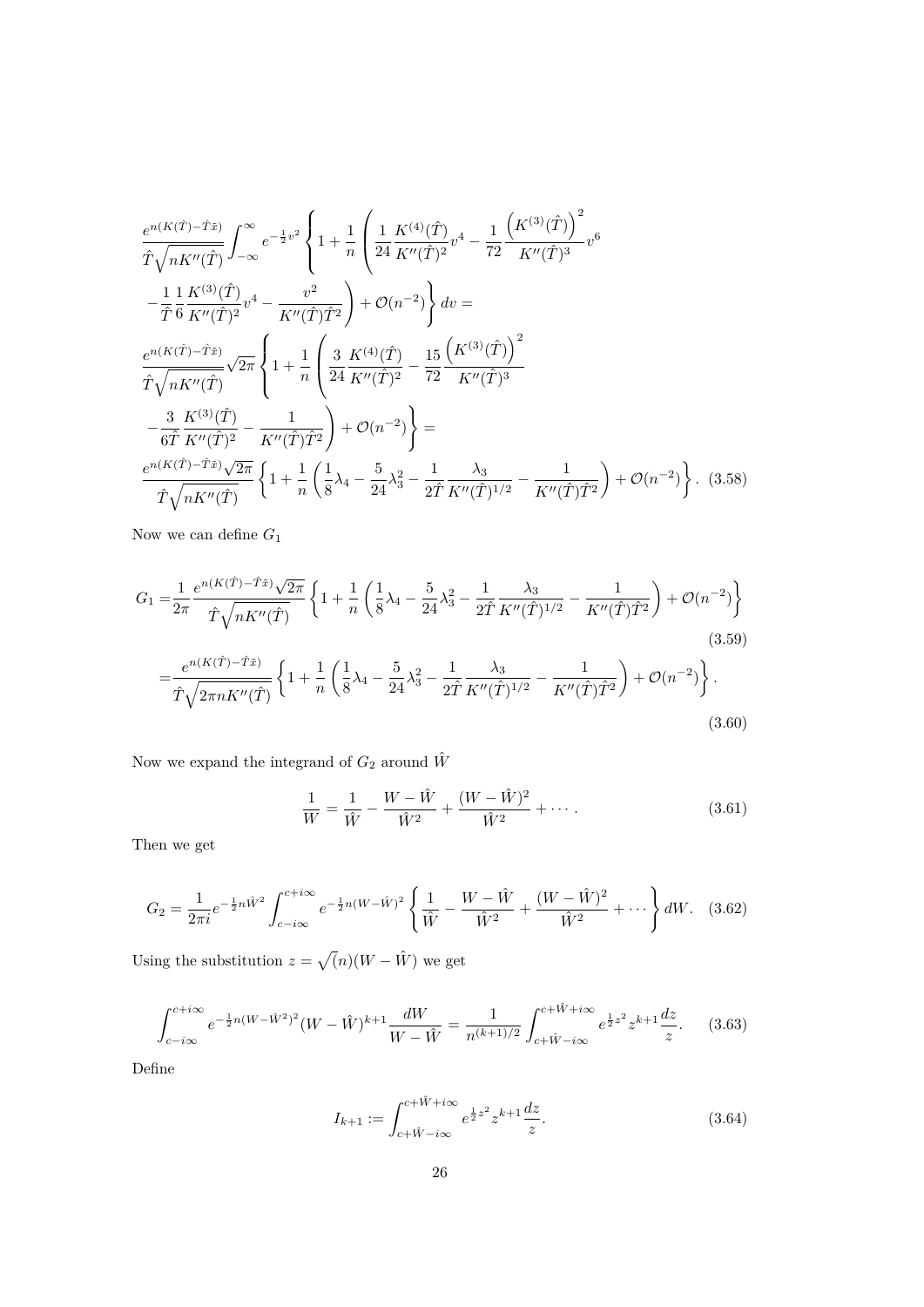Applying 3.28 where we let  $\hat{z} \to 0$  and take  $\text{Re}(c + \hat{W}) > 0$ . The  $I_{k+1} = 0$  if k is odd. So the powers with  $k + 1$  is odd vanish. For  $k$  even, with  $k = 2m$ , we get that

$$
I_{k+1} = (-1)^m a_m \phi(0). \tag{3.65}
$$

Where  $a_m = 1 \times 3 \times \ldots \times (2m - 1)$ . This gives

$$
e^{-\frac{1}{2}n\hat{W}^2} \int_{c-i\infty}^{c+i\infty} e^{\frac{1}{2}n(W-\hat{W}^2)^2} \left\{ \frac{1}{\hat{W}} - \frac{W-\hat{W}}{\hat{W}^2} + \frac{(W-\hat{W})^2}{\hat{W}^2} + \cdots \right\} dW =
$$
  
\n
$$
e^{-\frac{1}{2}n\hat{W}^2} \left\{ \frac{a_0\phi(0)}{n^{1/2}\hat{W}} - \frac{a_1\phi(0)}{n^{3/2}\hat{W}^3} + \frac{a_2\phi(0)}{n^{5/2}\hat{W}^5} - \frac{a_3\phi(0)}{n^{7/2}\hat{W}^7} + \cdots \right\} =
$$
  
\n
$$
e^{-\frac{1}{2}n\hat{W}^2} \phi(0) \left\{ \frac{1}{n^{1/2}\hat{W}} - \frac{1}{n^{3/2}\hat{W}^3} + \frac{1 \times 3}{n^{5/2}\hat{W}^5} - \frac{1 \times 3 \times 5}{n^{7/2}\hat{W}^7} + \cdots \right\} =
$$
  
\n
$$
e^{-\frac{1}{2}n\hat{W}^2} \frac{1}{\sqrt{2\pi}} \left\{ \frac{1}{n^{1/2}\hat{W}} - \frac{1}{n^{3/2}\hat{W}^3} + \frac{1 \times 3}{n^{5/2}\hat{W}^5} - \frac{1 \times 3 \times 5}{n^{7/2}\hat{W}^7} + \cdots \right\} =
$$
  
\n
$$
\phi(\sqrt{n}\hat{W}) \left\{ \frac{1}{n^{1/2}\hat{W}} - \frac{1}{n^{3/2}\hat{W}^3} + \frac{1 \times 3}{n^{5/2}\hat{W}^5} - \frac{1 \times 3 \times 5}{n^{7/2}\hat{W}^7} + \cdots \right\}.
$$
  
\n(3.66)

When we combine  $G_1$  and  $G_2$  we get

$$
G_{1} - G_{2} = \frac{e^{n(K(\hat{T}) - \hat{T}\tilde{x})}}{\hat{T}\sqrt{2\pi nK''(\hat{T})}} \left\{ 1 + \frac{1}{n} \left( \frac{1}{8}\lambda_{4} - \frac{5}{24}\lambda_{3}^{2} - \frac{1}{2\hat{T}}\frac{\lambda_{3}}{K''(\hat{T})^{1/2}} - \frac{1}{K''(\hat{T})\hat{T}^{2}} \right) + \mathcal{O}(n^{-2}) \right\}
$$
  

$$
- \phi(\sqrt{n}\hat{W}) \left\{ \frac{1}{n^{1/2}\hat{W}} - \frac{1}{n^{3/2}\hat{W}^{3}} + \mathcal{O}(n^{-5/2}) \right\}
$$
  

$$
= \frac{\phi(\sqrt{n}\hat{W})}{\hat{T}\sqrt{K''(\hat{T})}} \frac{1}{\sqrt{n}} \left\{ 1 + \frac{1}{n} \left( \frac{1}{8}\lambda_{4} - \frac{5}{24}\lambda_{3}^{2} - \frac{1}{2\hat{T}}\frac{\lambda_{3}}{K''(\hat{T})^{1/2}} - \frac{1}{K''(\hat{T})\hat{T}^{2}} \right) + \mathcal{O}(n^{-2}) \right\}
$$
  

$$
- \phi(\sqrt{n}\hat{W}) \left\{ \frac{1}{n^{1/2}\hat{W}} - \frac{1}{n^{3/2}\hat{W}^{3}} + \mathcal{O}(n^{-5/2}) \right\}.
$$
  
(3.67)

Now define  $\hat{U} := \hat{T}\sqrt{K''(\hat{T})}$  then we get

$$
G_{1} - G_{2} = \phi(\sqrt{n}\hat{W}) \left\{ \frac{1}{\sqrt{n}} \left( \frac{1}{\hat{U}} - \frac{1}{\hat{W}} \right) + \frac{1}{n^{3/2}} \left( \frac{1}{\hat{U}} \left( \frac{1}{8} \lambda_{4} - \frac{5}{24} \lambda_{3}^{2} - \frac{1}{2\hat{T}} \frac{\lambda_{3}}{K''(\hat{T})^{1/2}} - \frac{1}{K''(\hat{T}) \hat{T}^{2}} \right) \right) \right\}
$$
  

$$
+ \frac{1}{\hat{W}^{3}} + \mathcal{O}(n^{-5/2}) \left\} \qquad (n^{-5/2})
$$
  

$$
= \phi(\sqrt{n}\hat{W}) \left\{ \frac{1}{\sqrt{n}} \left( \frac{1}{\hat{U}} - \frac{1}{\hat{W}} \right) + \frac{1}{n^{3/2}} \left( \frac{1}{\hat{U}} \left( \frac{1}{8} \lambda_{4} - \frac{5}{24} \lambda_{3}^{2} \right) - \frac{\lambda_{3}}{2\hat{U}^{2}} - \frac{1}{\hat{U}^{3}} + \frac{1}{\hat{W}^{3}} \right) + \mathcal{O}(n^{-5/2}) \right\}.
$$
  
(3.68)

Combining all these results we get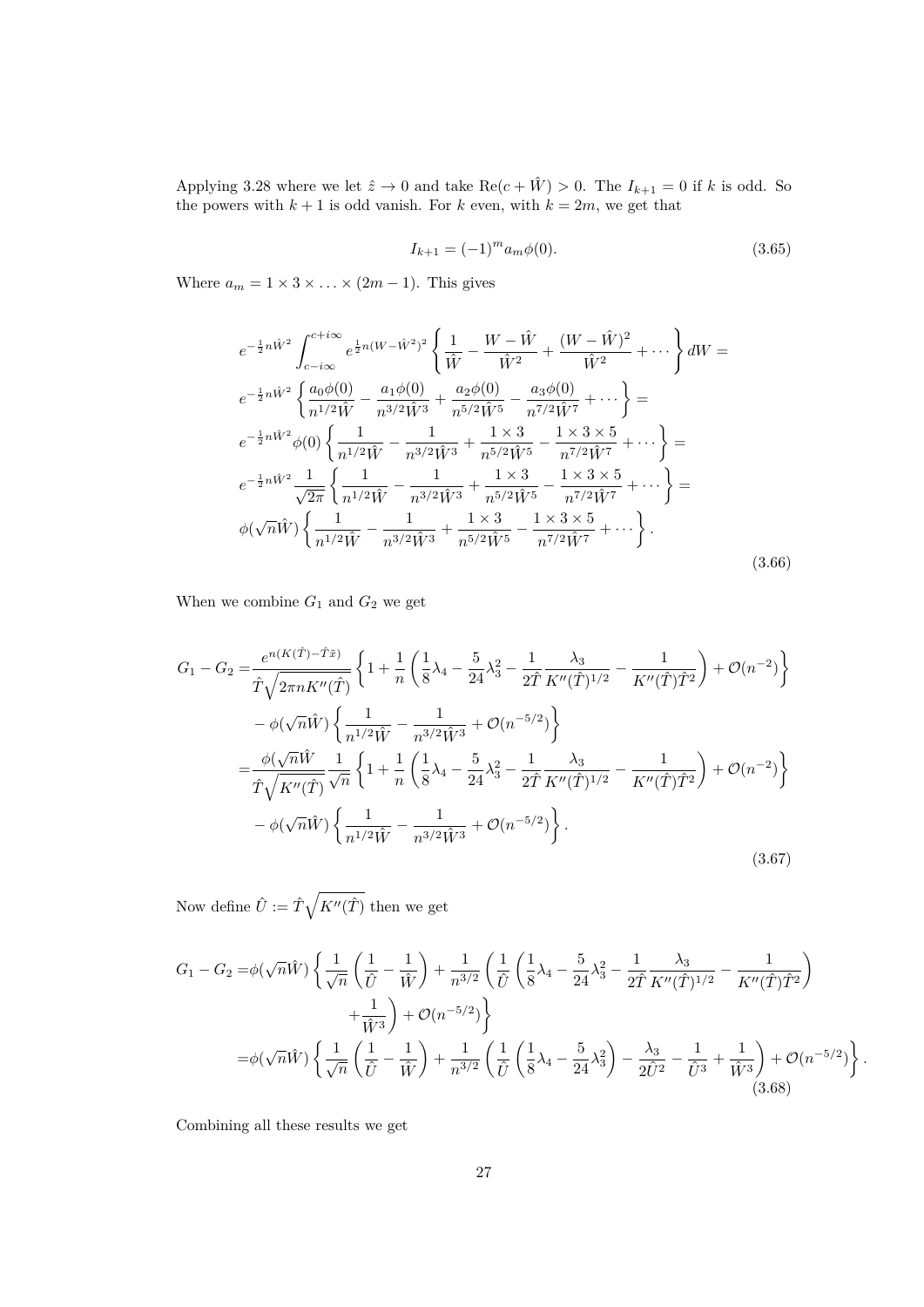$$
Q_n(\tilde{x}) = 1 - \Phi(n^{1/2}(\tilde{W}))
$$
  
+  $\phi(\sqrt{n}\tilde{W}) \left\{ \frac{1}{\sqrt{n}} \left( \frac{1}{\tilde{U}} - \frac{1}{\tilde{W}} \right) + \frac{1}{n^{3/2}} \left( \frac{1}{\tilde{U}} \left( \frac{1}{8} \lambda_4 - \frac{5}{24} \lambda_3^2 \right) - \frac{\lambda_3}{2\tilde{U}^2} - \frac{1}{\tilde{U}^3} + \frac{1}{\tilde{W}^3} \right)$   
+  $\mathcal{O}(n^{-5/2}) \right\}$  (3.69)  
=  $1 - \Phi(n^{1/2}(\tilde{W})) + \phi(\sqrt{n}\tilde{W}) \left\{ \frac{b_0}{n^{1/2}} + \frac{b_1}{n^{3/2}} + \dots + \frac{b_k}{n^{k+1/2}} + \mathcal{O}(n^{-k-1-1/2}) \right\}.$  (3.70)

Where

$$
b_0 = \frac{1}{\hat{U}} - \frac{1}{\hat{W}} \quad , \quad b_1 = \frac{1}{\hat{U}} \left( \frac{1}{8} \lambda_4 - \frac{5}{24} \lambda_3^2 \right) - \frac{\lambda_3}{2 \hat{U}^2} - \frac{1}{\hat{U}^3} + \frac{1}{\hat{W}^3}.
$$
 (3.71)

When  $\hat{U}$ , and hence  $\hat{W}$ , is small the terms that make up  $b_0, b_1, \ldots$  look like they become infinitely large. However by writing  $\hat{W}$  as an expansion in powers of  $\hat{U}$  we see that the  $b_0, b_1$ are in fact bounded around  $\hat{T} = 0$ . First write

$$
\hat{W} = \hat{U} - \frac{1}{6}\lambda_3 \hat{U}^2 + \frac{1}{24}(\lambda_4 - \frac{1}{3}\lambda_3^2)\hat{U}^3 - \frac{1}{24}\left(\frac{1}{5}\lambda_5 - \frac{1}{6}\lambda_3\lambda_4 + \frac{1}{18}\lambda_3^2\right)\hat{U}^4 + \cdots
$$
 (3.72)

We can write

$$
b_0 = \frac{1}{\hat{U}} - \frac{1}{\hat{W}} = \frac{\hat{W} - \hat{U}}{\hat{W}\hat{U}}.
$$
\n(3.73)

Then  $\hat{W} - \hat{U} = -\frac{1}{6}\lambda_3 \hat{U}^2 + \mathcal{O}(\hat{U}^3)$  and  $\hat{W}\hat{U} = \hat{U}^2 + \mathcal{O}(\hat{U}^3)$ . This means that around  $\hat{U} = 0$  $b_0$  is bounded. Doing the same for  $b_1$  we get that

$$
b_1 = \frac{\hat{U}^2 \hat{W}^3 \left(\frac{1}{8}\lambda_4 - \frac{5}{24}\lambda_3^2\right) - \frac{\lambda_3}{2}\hat{U}\hat{W}^3 - \hat{W}^3 + \hat{U}^3}{\hat{W}^3 \hat{U}^3}.
$$
 (3.74)

Where

$$
\left(\frac{1}{8}\lambda_4 - \frac{5}{24}\lambda_3^2\right)\hat{U}^2\hat{W}^3 = \left(\frac{1}{8}\lambda_4 - \frac{5}{24}\lambda_3^2\right)\hat{U}^5 + \mathcal{O}(\hat{U}^6) \n- \frac{1}{2}\lambda_3\hat{U}\hat{W}^3 = -\frac{1}{2}\lambda_3(\hat{U}^4 - \frac{3}{6}\lambda_3\hat{U}^4) + \mathcal{O}(\hat{U}^6) \n- \hat{W}^3 = -\left(\hat{U}^3 - \frac{1}{2}\lambda_3\hat{U}^4 + \frac{1}{12}\lambda_3^2\hat{U}^5 + \frac{3}{24}(\lambda_4 - \frac{1}{3}\lambda_3^2)\hat{U}^5\right) + \mathcal{O}(\hat{U}^6) \n\hat{U}^3 = \hat{U}^3.
$$

If we sum the left hand side and the right hand side we get that

$$
\hat{U}^2 \hat{W}^3 \left( \frac{1}{8} \lambda_4 - \frac{5}{24} \lambda_3^2 \right) - \frac{\lambda_3}{2} \hat{U} \hat{W}^3 - \hat{W}^3 + \hat{U}^3 = \mathcal{O}(\hat{U}^6).
$$
 (3.75)

Together with  $\hat{W}^3 \hat{U}^3 = \hat{U}^6 + \mathcal{O}(\hat{U}^7)$  we get that  $b_1$  is also bounded around  $\hat{T} = 0$ .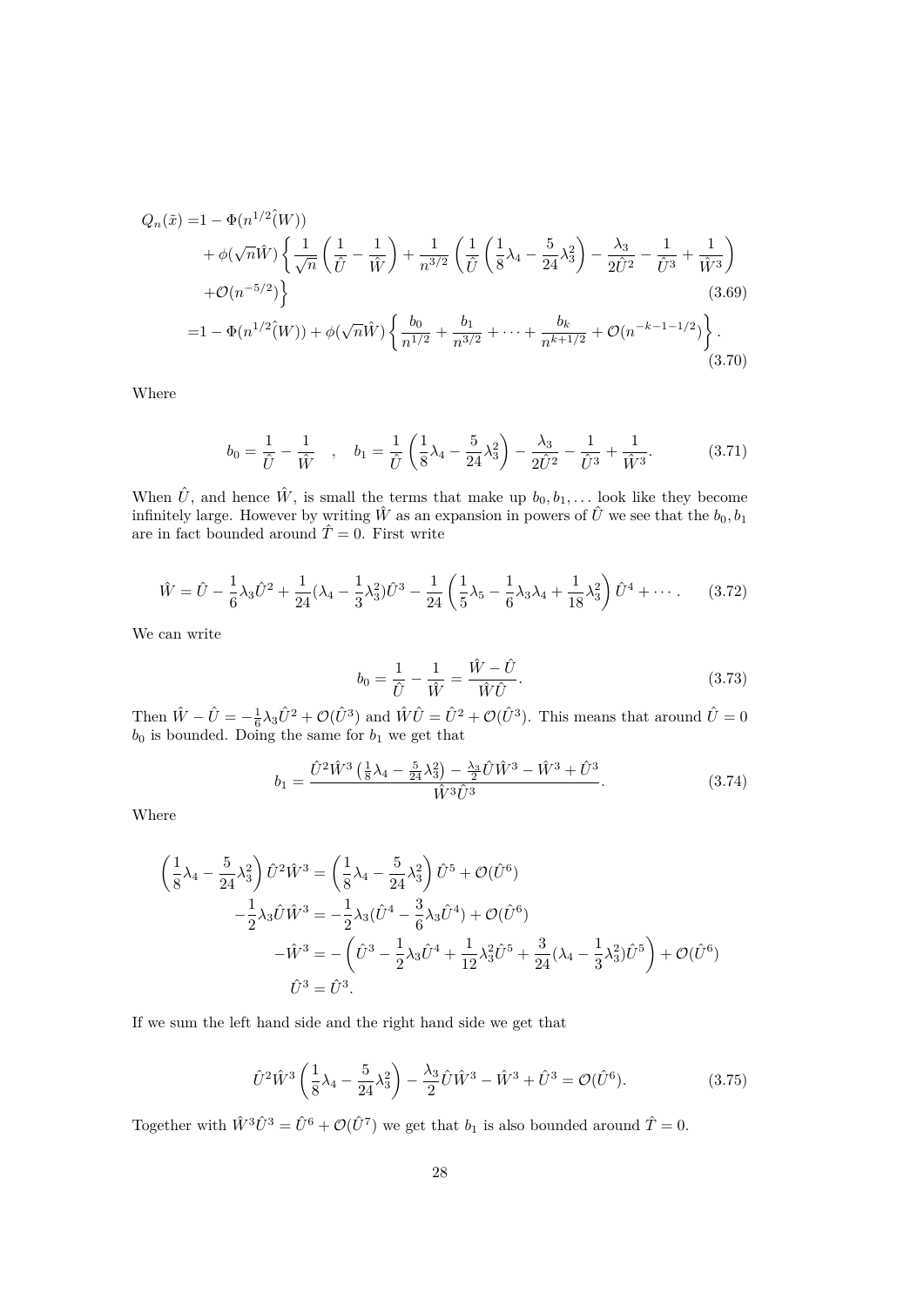#### **3.2.3 Using the saddlepoint approximation**

We now have two formulas for the approximation of the excess probability. The first one is

$$
Q_n(\tilde{x}) = H(-T_0) + e^{n(K(T_0) - T_0\tilde{x}) + \frac{1}{2}z_0^2}
$$
  
\n
$$
\times \left( (H(T_0) - \Phi(z_0)) \left[ 1 - \frac{z_0^3}{6n^{1/2}} \frac{K_0^{(3)}}{(K_0'')^{3/2}} + \frac{1}{n} \left\{ \frac{z_0^4}{24} \frac{K_0^{(4)}}{(K_0'')^2} + \frac{z_0^6}{72} \frac{(K_0^{(3)})^2}{(K_0'')^3} \right\} \right]
$$
  
\n
$$
+ \phi(z_0) \left[ \frac{1}{n^{1/2}} \left\{ \frac{1}{6} \frac{K_0^{(3)}}{(K_0'')^{3/2}} (z_0^2 - 1) \right\}
$$
  
\n
$$
- \frac{1}{n} \left\{ \frac{1}{24} \frac{K_0^{(4)}}{(K_0'')^2} (z_0^3 - z_0) + \frac{1}{72} \frac{(K_0^{(3)})^2}{(K_0'')^3} (z_0^5 - z_0^3 + 3z_0) \right\} \right] \right\} \times (1 + \mathcal{O}(n^{-3/2})).
$$
\n(3.76)

The second one is

$$
Q_n(\tilde{x}) = 1 - \Phi(n^{1/2}(\tilde{W}))
$$
  
+  $\phi(\sqrt{n}\hat{W}) \left\{ \frac{1}{\sqrt{n}} \left( \frac{1}{\hat{U}} - \frac{1}{\hat{W}} \right) + \frac{1}{n^{3/2}} \left( \frac{1}{\hat{U}} \left( \frac{1}{8} \lambda_4 - \frac{5}{24} \lambda_3^2 \right) - \frac{\lambda_3}{2 \hat{U}^2} - \frac{1}{\hat{U}^3} + \frac{1}{\hat{W}^3} \right) \right\}$   
+  $\mathcal{O}(n^{-5/2})$ }  
=  $1 - \Phi(n^{1/2}(\tilde{W})) + \phi(\sqrt{n}\hat{W}) \left\{ \frac{b_0}{n^{1/2}} + \frac{b_1}{n^{3/2}} + \dots + \frac{b_k}{n^{k+1/2}} + \mathcal{O}(n^{-k-1-1/2}) \right\}.$  (3.77)

These approximate the probability  $\mathbb{P}(\tilde{X} \geq \tilde{x})$ . These approximations are suited to when  $\tilde{x}$ is located in the tail region. The approximation refers to a sample mean when the sample is an i.i.d. sample. In our case of a credit portfolio we have neither independence nor an identical distribution for all off the loan losses. We can condition on the common factor. Then all the loan losses are independent. By taking the formulas and insert  $n = 1$  and letting  $M(T) = \prod_{i=1}^{n} M_i(T, Y)$ , where  $M_i(T, Y)$  is the conditional moment generating function for loan loss  $i$  and  $n$  is the original value (not 1). We can use the saddlepoint approximations with  $K(T) := \log(M(T))$ . In using the distribution given the common factor we have to use the conditional PD  $c_i(Y)$  where

$$
c_i(Y) := \Phi\left(\frac{\Phi^{-1}(p_i) + \sqrt{\rho_i}Y}{\sqrt{1 - \rho_i}}\right). \tag{3.79}
$$

Then the probability  $\mathbb{P}(L^p > u)$  can be calculated by

$$
\mathbb{P}(L^p > u) = \mathbb{E}\left(\mathbb{P}\left(L^p > u | Y\right)\right) = \int_{-\infty}^{\infty} \mathbb{P}\left(L^p > u | y\right) f(y) dy.
$$
 (3.80)

Where f is the density of the common factor Y. Here  $P(L^p > u | y)$  can be approximated by  $Q_{n=1}(u)$ , where we use  $M(T) = \prod_{i=1}^{n} M_i(T, Y)$ . Then we get that

$$
\mathbb{P}(L^p > u) \approx \int_{-\infty}^{\infty} Q_{n=1}(u) f(y) dy.
$$
 (3.81)

Where the dependence of  $Q_{n=1}(u)$  on *Y* is implicit via the conditional Laplace transform.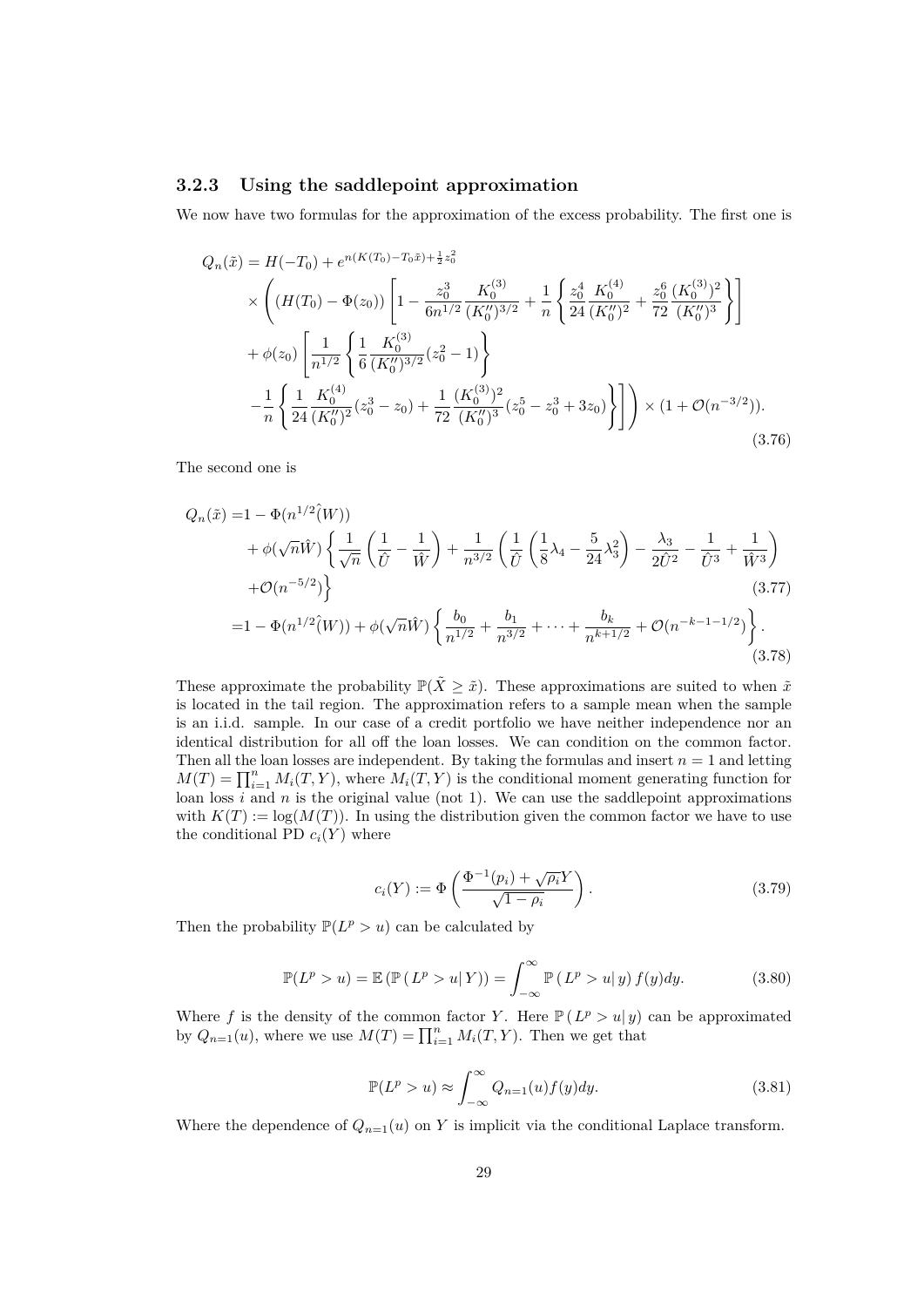#### **3.2.4 Calculating cumulants**

The saddlepoint approximation formulas depend on derivatives of cumulant *K*. Since the cumulant *K* is the sum of the cumulants  $K_i$  of the individual cumulants of the loan losses, i.e.  $K(T) = \sum_{i=1}^{n} K_i(T)$ . Where  $K_i(T)$  is the cumulant of loan loss  $L_i$  conditional on the common factor Y. Then

$$
K_i(T, Y) = \log(M_i(T, Y)).
$$
\n(3.82)

We define for the ease of notation

$$
\frac{\partial^r K_i(T, Y)}{\partial T^r} := K_i^{(r)}(T, Y) \tag{3.83}
$$

$$
\frac{\partial^r M_i(T, Y)}{\partial T^r} := M_i^{(r)}(T, Y) \tag{3.84}
$$

Then we have

$$
K_i^{(1)}(T,Y) = \frac{M_i^{(1)}(T,Y)}{M_i(T,Y)}
$$
  
\n
$$
K_i^{(2)}(T,Y) = \frac{M_i^{(2)}(T,Y)}{M_i(T,Y)} - (K_i^{(1)}(T,Y))^2
$$
  
\n
$$
K_i^{(3)}(T,Y) = \frac{M_i^{(3)}(T,Y)}{M_i(T,Y)} - 3K_i^{(1)}(T,Y)K_i^{(2)}(T,Y) - (K_i^{(1)}(T,Y))^3
$$
  
\n
$$
K_i^{(4)}(T,Y) = \frac{M_i^{(4)}(T,Y)}{M_i(T,Y)} - (4K_i^{(1)}(T,Y)K_i^{(3)}(T,Y) + 3K_i^{(2)}(T,Y)K_i^{(2)}(T,Y)
$$
  
\n
$$
+6K_i^{(2)}(T,Y) (K_i^{(1)}(T,Y))^2 + (K_i^{(1)}(T,Y))^4)
$$
\n(3.85)

If we use our Merton model with only two possible states (default or non-default) we have that

$$
M_i(T, Y) = 1 - c_i(Y) + c_i(Y)e^{LGD_i \cdot EAD_i}.
$$
\n(3.86)

The partial derivatives of  $M_i(T, Y)$  with respect to *T* are then for  $r = 1, 2, \ldots$ 

$$
M_i^{(r)}(T,Y) = (LGD_i \cdot EAD_i)^r c_i(Y) e^{TLGD_i \cdot EAD_i},\tag{3.87}
$$

## **3.3 Saddlepoint contour**

Suppose we have a function of the form  $e^{f(z)}$  that we want to integrate over some contour and use the real part of the integral. We also use an approximation of *f* that works well around a neighbourhood of some point *w*. For our approximating to give a good approximation of the integral we would like to have that the real part of *f* on the contour has a maximum at *w* and decreases rapidly away from *w* at either direction. Define  $z = x + iy$  and  $u(x, y) = \text{Re}(f(z))$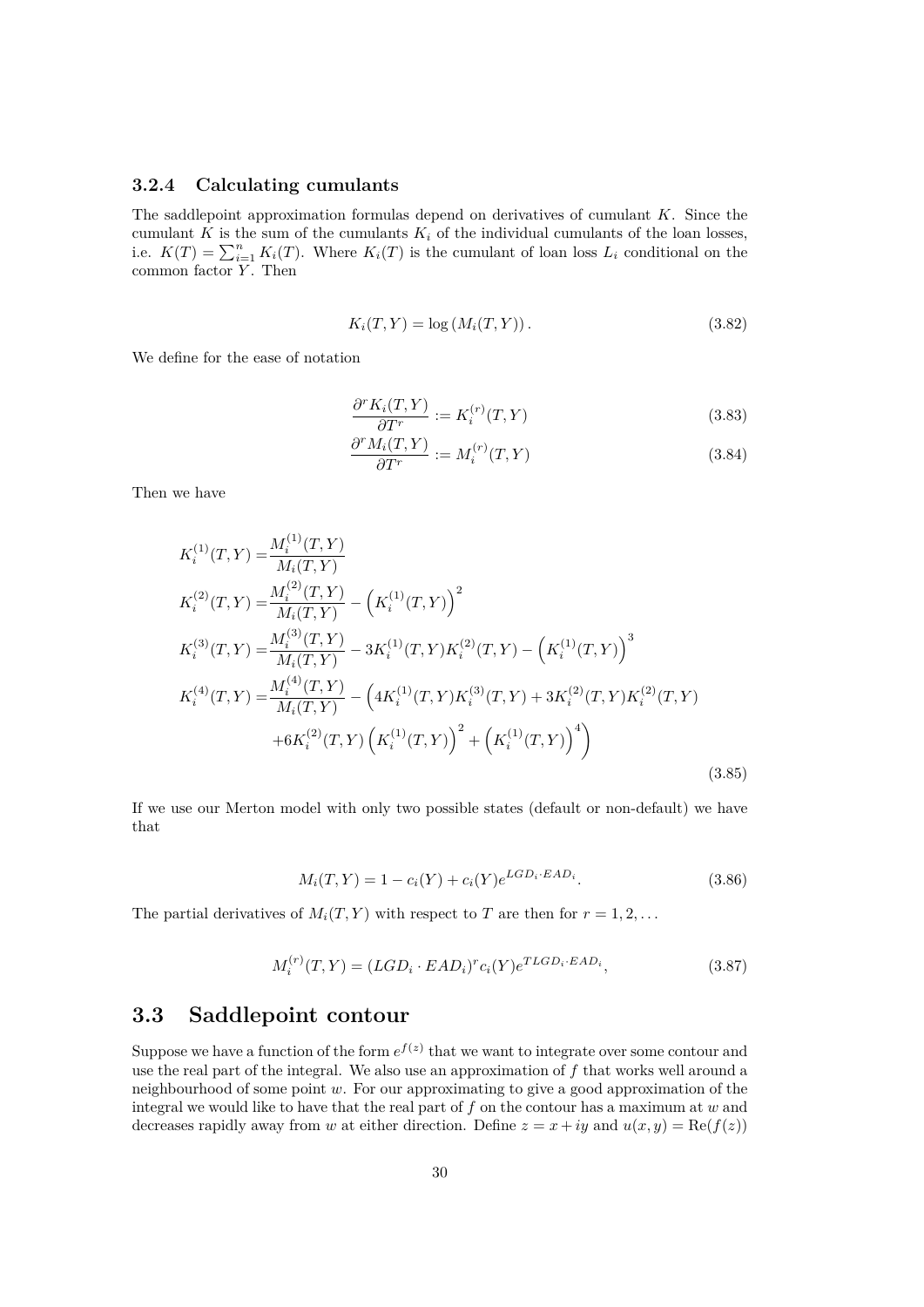and  $v(x, y) = \text{Im}(f(z))$ . If we are at point  $z = x + iy$  the direction in which *u* decreases or increases the most is  $[\partial u(x, y)/\partial x, \partial u(x, y)/\partial y]$ . If we have a path  $h(t) + iq(t)$ ,  $t \in \mathbb{R}$  and at *t* we have that  $dh(t)/dt\partial u(x, y)/\partial x$  and  $dg(t)/dt = \partial u(x, y)/\partial y$  then with  $z = h(t) + ig(t)$ 

$$
\frac{dv(h(t), g(t))}{dt} = \frac{\partial v(h(t), g(t))}{\partial x} \frac{dh(t)}{dt} + \frac{\partial v(h(t), g(t))}{\partial y} \frac{dg(t)}{dt}
$$

$$
= \frac{\partial v(h(t), g(t))}{\partial x} \frac{\partial u(x, y)}{dx} + \frac{\partial v(h(t), g(t))}{\partial y} \frac{\partial u(x, y)}{dy}
$$

$$
= 0.
$$
(3.88)

Where the last equality is due to the Cauchy-Riemann equations. This means that the imaginary part of *f* must be zero on the contour where the real parts decreases or increases the fastest. Take the case  $f(z) := n(K(z) - z(x))$ . For our case we know that if *z* is on the real axis then *f* must be real as well. We also know for that  $f'' > 0$  as  $K''(z) > 0$  for any real *z*. Although the imaginary part of *f* is zero and therefor constant on the real axis it is not a good contour as we have a minimum here. If we have a contour  $h(t) + i\dot{q}(t)$  that crosses the real axis at  $w_0$ , but  $f'(w_0) \neq 0$ , then we do not have that *v* is constant along that contour. This is becaus the only direction in which *v* is constant is that on the real axis. In case that  $f'(w) = 0$  then there could be other paths running through w for which v is constant along the path. If we move along the direction  $\left[\frac{\partial u(x, y)}{\partial x}, \frac{\partial u(x, y)}{\partial y}\right]$  we want the have that *u* is decreasing away from a point *w* at which *u* should have a maximum. We also know that  $\frac{\partial^2 u(x,y)}{\partial x^2} > 0$  for  $y = 0$ . Then by an application of the Cauchy-Riemann equations we know that  $\frac{\partial^2 u(x,y)}{\partial x^2} + \frac{\partial^2 u(x,y)}{\partial y^2} = 0$  giving  $\frac{\partial^2 u(x,y)}{\partial y^2} < 0$  on *y* = 0. We have the original contour  $w_0 + it$ ,  $t \in (-\infty, \infty)$ . We can deform this contour such that it the function  $f$  has the right properties of quick decrease after a maximum on this deformed contour. So we apply the following strategy for our new contour  $\gamma$ . For some  $\varepsilon > 0$ , where  $\varepsilon$  is small, we take that  $\gamma_0(t) = w_0 + it$  for  $t \in [-\varepsilon, \varepsilon]$ . Here  $w_0$  is any of the real valued solutions to  $w_0 := \{z | K'(z) - \tilde{x} = 0\}$ . Then from the points  $w_0 + i\varepsilon$  and  $w_0 - i\varepsilon$  we continue on a contour for which the imaginary part of *f* is constant, call this contours  $\gamma_1$  and  $\gamma_2$ . Then we have that  $\text{Im}(f(\gamma_1(t))) = \text{Im}(f(w_0 + i\varepsilon))$ ,  $t \in (\varepsilon, t_1]$  and  $\text{Im}(f(\gamma_2(t))) = \text{Im}(f(w_0 - i\varepsilon))$ ,  $t \in [-t_2, -\varepsilon)$  for some  $0 < t_1, t_2 < \infty$ . After  $\gamma_1$  we take a contour,  $\gamma_3(t)$ ,  $t \in (t_1, t_3]$ , back to the original contour and after  $\gamma_2$  we take a contour, *γ*<sub>4</sub>(*t*)*, t* ∈ (−*t*<sub>4</sub>*,* −*t*<sub>2</sub>] back to the original contour. For *γ*<sub>1</sub> and *γ*<sub>2</sub> we want to have that at the ends of the contours, i.e. at  $\gamma_1(t_3)$  and  $\gamma_2(t_4)$ , that the the real part of f is small. We also let  $\varepsilon \to 0$ . Then  $\text{Im}(f(w_0 + i\varepsilon)) \to \text{Im}(f(w_0))$ . Also we have that along our new contour *u* is decreasing at least before entering contours  $\gamma_3$  or  $\gamma_4$ . This can be seen as follows. Along the contour  $\gamma_0$  we have that *u* is downward sloping except at  $\gamma_0 = w_0$ . In order for *u* to be upward sloping again on  $\gamma_1$  or  $\gamma_2$  we need to have crossed a stationary point where  $f' = 0$ . In our case there is only one stationary point  $w_0$  and we have that  $u$  is decreasing on some contour *γ* where  $u(\gamma(t)) < u(w_0)$  it cannot come to a point  $w_0$  such that  $u(\gamma(t)) = u(w_0)$ . We also have to choose  $t_1, t_2$  such that after these points  $u$  is negligible.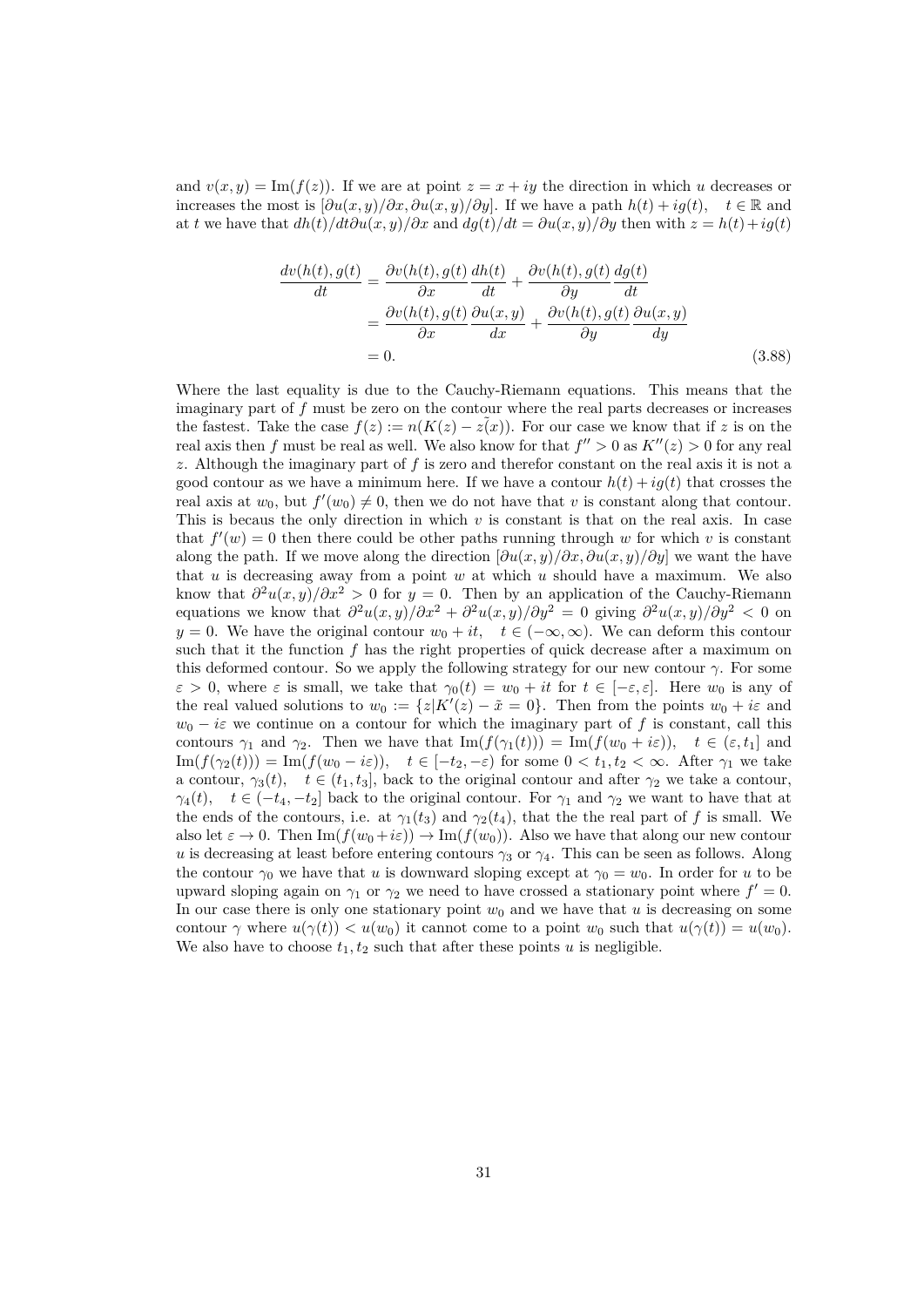### **3.4 Wavelets**

This section is due to [7]. They employ wavelets to numerically invert the Laplace transform. We will use the Merton default model described in the previous chapter. Also in this case the *LGD* and *EAD* are taken to be fixed and there is one common risk factor. Again let *L<sup>i</sup>* be the loss on loan *i*,  $L^p$  the credit portfolio loss with  $L^p = \sum_i L_i$ . First some definitions. let *F* be the cumulative distribution function of  $L^p$  (we also denote it just as  $L$ ). Now assume without loss of generality that  $\sum_{i=1}^{n} EAD_i = 1$ . Suppose

$$
F = \begin{cases} \overline{F}(x), & \text{if } 0 \le x \le 1, \\ 1, & \text{if } x > 1, \end{cases} \tag{3.89}
$$

For some  $\bar{F}$  defined on [0, 1].

#### **3.4.1 The Haar basis wavelets system**

Consider the space of measurable functions defined on  $\mathbb R$  called  $L^2(\mathbb R)$  defined as  $L^2(\mathbb R)$  :=  ${f : \int_{-\infty}^{\infty} |f(x)|^2 dx < \infty}$ . A general structure for wavelets in  $\hat{L}^2(\mathbb{R})$  is called a Multiresolution Analysis (MRA). We start with a family of closed nested subspaces

$$
\ldots \subset V_{-2} \subset V_{-1} \subset V_{-0} \subset V_1 \subset V_2. \tag{3.90}
$$

in  $L^2(\mathbb{R})$  where

$$
\bigcap_{j\in\mathbb{Z}} V_j = 0, \qquad \overline{\bigcup_{j\in\mathbb{Z}} V_j} = L^2(\mathbb{R}). \tag{3.91}
$$

This means that the intersection of all the subspaces is the zero function and the closure of their union is the space  $L^2(\mathbb{R})$ . Also

$$
f(x) \in V_j \Leftrightarrow f(2x) \in V_{j+1}.\tag{3.92}
$$

If these conditions are met, then there exists a function  $\phi \in V_0$  such that  $\{\phi_{i,k}\}_{k\in\mathbb{Z}}$  is an orthonormal basis of  $V_j$ , where

$$
\phi_{j,k}(x) = 2^{j/2}\phi(2^jx - k). \tag{3.93}
$$

This means that, the function *ϕ*, called the father function, will generate an orthonormal basis for each subspace  $V_j$ . Then we define  $W_j$  such that  $V_{j+1} = V_j \oplus W_j$ . This says that  $W_j$ is the space of functions that is in  $V_{j+1}$ , but not in  $V_j$ . Then  $L^2(\mathbb{R}) = \sum_j \oplus W_j$ . Then there exists a function  $\psi \in W_0$  such that  $\{\psi_{j,k}\}_{k \in \mathbb{Z}}$  is an orthonormal basis of  $W_j$  and  $\{\psi_{j,k}\}_{k \in \mathbb{Z}}$ is a wavelet basis of  $L^2(\mathbb{R})$ , where

$$
\psi_{j,k}(x) = 2^{j/2}\psi(2^jx - k),
$$

$$
\int_{-\infty}^{\infty} \psi(x)dx = 0.
$$
 (3.94)

The function  $\psi$  is called the mother function and the  ${\lbrace \psi_{j,k} \rbrace_{k \in \mathbb{Z}}}$  are the wavelet functions. For any function  $f \in L^2(\mathbb{R})$  a projection map of  $L^2(\mathbb{R})$  onto  $V_m$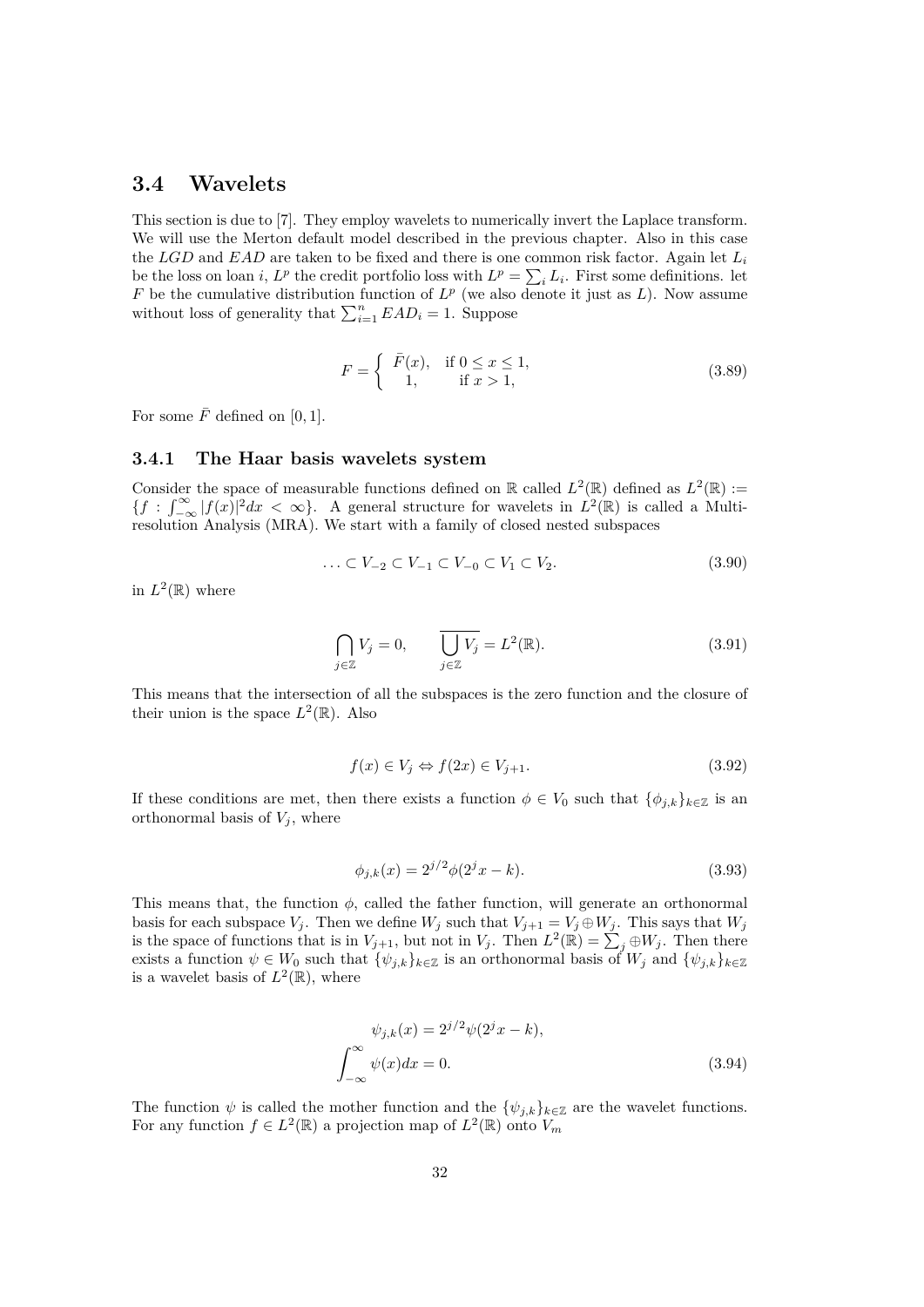$$
\mathcal{P}_m: L^2(\mathbb{R}) \to V_m. \tag{3.95}
$$

is defined by

$$
\mathcal{P}_{m}f(x) = \sum_{j=-\infty}^{m-1} \sum_{k=-\infty}^{k=-\infty} d_{j,k} \psi_{j,k}(x) = \sum_{k \in \mathbb{Z}} c_{m,k} \phi_{m,k}(x)
$$
(3.96)

Where  $d_{j,k} = \int_{-\infty}^{+\infty} f(x)\psi_{j,k}(x)dx$  are the wavelet coefficients and  $c_{m,k} = \int_{-\infty}^{+\infty} f(x)\phi_{m,k}(x)dx$ are the scaling coefficients. Considering higher values of *m*, using more terms, the truncation becomes a better approximation of *f*. For the analysis we will use Haar wavelets. For these wavelets the space  $V_j$  are all functions that are constant on a interval of the form  $\left[\frac{k}{2^j}, \frac{k+1}{2^j}\right)$ for all integers *k*. Then

$$
\phi(x) \begin{cases} 1, & \text{if } 0 \le x < 1, \\ 0, & \text{otherwise.} \end{cases} \tag{3.97}
$$

and

$$
\psi(x) \begin{cases}\n1, & \text{if } 0 \le x < \frac{1}{2}, \\
-1, & \text{if } \frac{1}{2} \le x < 1, \\
0, & \text{otherwise.} \n\end{cases}
$$
\n(3.98)

#### **3.4.2 Haar wavelets approximation**

Since the CDF  $\bar{F}$  defined above is in our case a discontinuous step function the Haar wavelets are a very suitable wavelet to approximate this function.

#### **Laplace transform inversion**

Since  $\bar{F} \in L^2([0,1])$  and using the theory of MRA we can approximate  $\bar{F}$  on [0, 1] by sum of scaling functions

$$
\bar{F}(x) \approx \sum_{k=0}^{2^m - 1} c_{m,k} \phi_{m,k}(x),
$$
\n(3.99)

and

$$
\bar{F}(x) = \lim_{m \to +\infty} \sum_{k=0}^{2^m - 1} c_{m,k} \phi_{m,k}(x),
$$
\n(3.100)

For the unconditional Laplace transform  ${\cal M}_L$  we have that

$$
M_L(s) := \mathbb{E}\left(e^{-sL}\right) = \int_0^{+\infty} e^{-sx} dF(x),\tag{3.101}
$$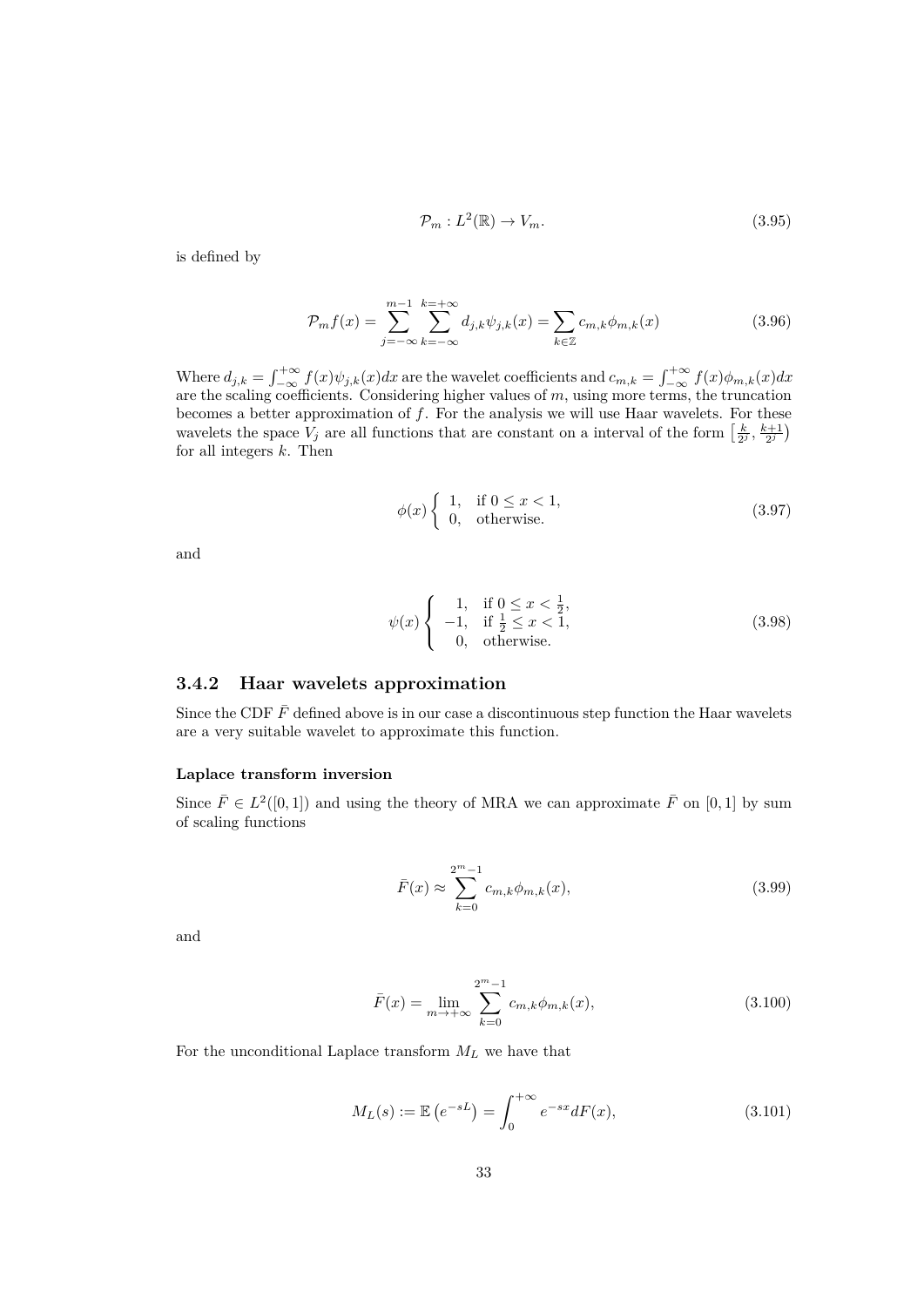Where the last integral is with respect to the counting measure on the set  $x_1, \ldots, x_N$ , which is the set of all possible values of *L*. Also for  $Re(s) > 0$  and  $x \ge 0$  we have that

$$
e^{-sx} = \int_{x}^{\infty} se^{-st}dt,
$$
\n(3.102)

Then with  $\mu$  the counting measure on  $x_1, \ldots, x_N$  and  $dF = f(x)\mu(dx)$ 

$$
\int_0^\infty e^{-sx} dF(x) = \int_0^\infty \int_x^\infty s e^{-st} dt dF(x)
$$

$$
= \int_0^\infty \int_x^\infty s e^{-st} f(x) dt \mu(dx)
$$

$$
= \int_0^\infty s e^{-st} \int_0^t f(x) \mu(dx) dt
$$

$$
= \int_0^\infty s e^{-st} F(t) dt
$$

$$
= \int_0^1 s e^{-st} \bar{F}(t) dt + \int_1^\infty s e^{-st} dt
$$

$$
= \int_0^1 s e^{-st} \bar{F}(t) dt + e^{-s}.
$$
(3.103)

Where we used the fact that for  $0 \le x \le 1$   $F(x) = \overline{F}(x)$  and for  $x > 1$   $F(x) = 1$ . If we then approximate the last part by inserting the expansion of  $\bar{F}$  into scaling functions we get that

$$
M_L(s) \approx e^{-s} + \int_0^1 s e^{-st} \sum_{k=0}^{2^m - 1} c_{m,k} \phi_{m,k}(t) dt
$$
  
=  $e^{-s} + 2^{\frac{m}{2}} s \sum_{k=0}^{2^m - 1} c_{m,k} \tilde{\phi}_{m,k}(s).$ 

Where

$$
\tilde{\phi}_{m,k}(s) = \frac{1}{s} e^{-s \frac{k}{2^m}} \left( 1 - e^{-s \frac{1}{2^m}} \right). \tag{3.104}
$$

is the Laplace transform of the basis function  $\phi_{m,k}$ . We observe that  $\tilde{\phi}_{m,k}(s) = \tilde{\phi}_{m,0}(s)e^{-s\frac{k}{2m}}$ and making the change of variable  $z = e^{-s\frac{1}{2m}}$  we get that

$$
Q(z) := \sum_{k=0}^{2^m - 1} c_{m,k} z^k \approx \frac{M_L(-2^m \log(z)) - z^{2^m}}{2^{\frac{m}{2}} (1 - z)}.
$$
 (3.105)

Where we used that  $\tilde{\phi}_{m,0}(s) = (1-z)/s$ . For  $|z| < 1$  *Q* is analytic on this area. Also the singularity at  $z = 0$  is removable since if we let the real part of *s* tend to infinity  $M_l(s)$ will always converge to the same value, regardless how the real part converges to infinity or what the value of the imaginary part of *s* is. Then given  $Q$  we can obtain the value for  $c_{m,k}$ using the Cauchy integral formula. Then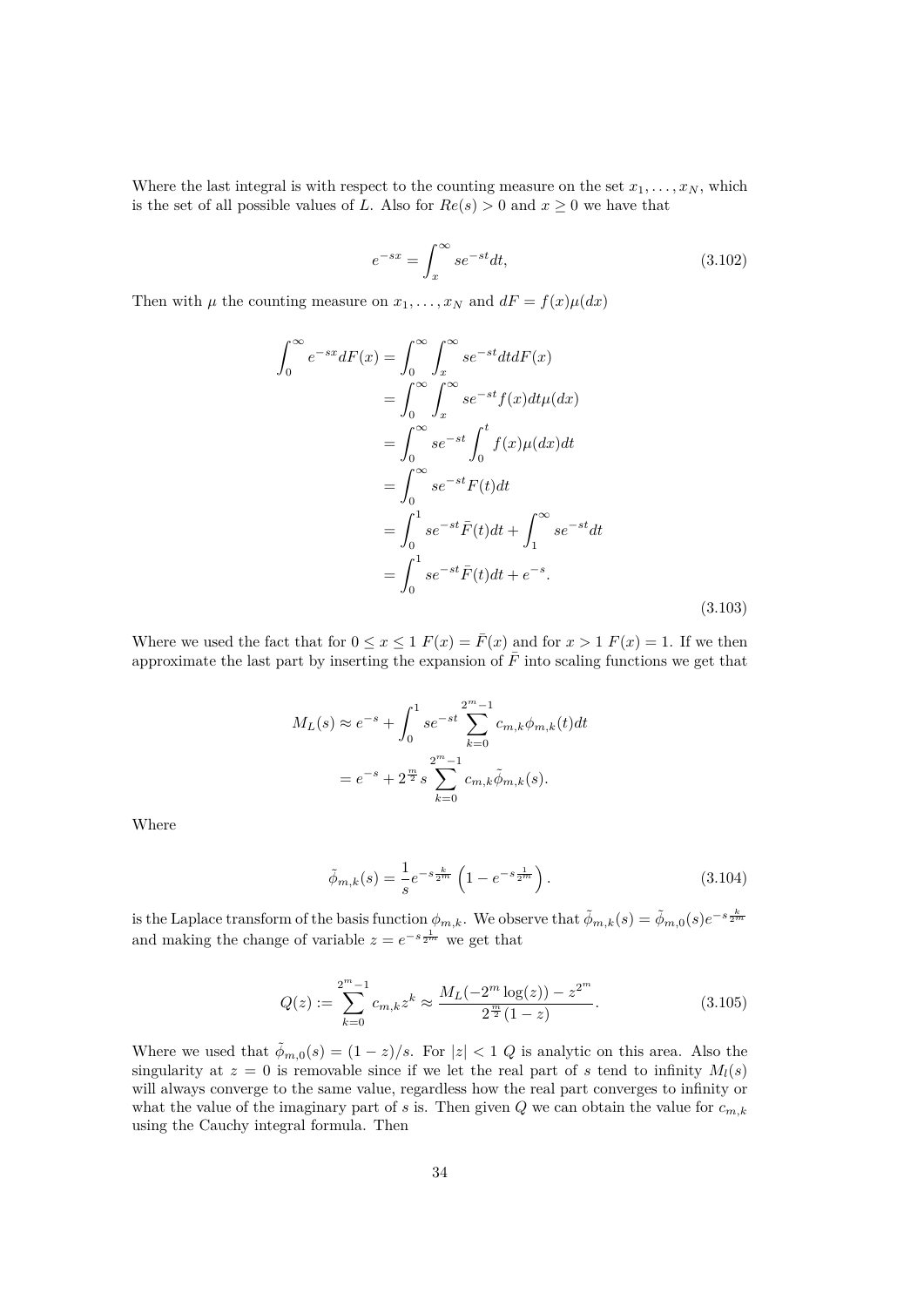$$
c_{m,k} = \frac{1}{2\pi i} \int_{\gamma} \frac{Q(z)}{z^{k+1}} dz, \qquad k = 0, 1, \dots, 2^m - 1.
$$
 (3.106)

Where  $\gamma$  is a circle around the origin with radius  $r, 0 < r < 1$ . If we make the change of variable  $z = re^{iu}$ ,  $0 < r < 1$  then

$$
c_{m,k} = \frac{1}{2\pi r^k} \int_0^{2\pi} \frac{Q(re^{iu})}{e^{iku}} du
$$
  
= 
$$
\frac{1}{2\pi r^k} \int_0^{2\pi} \left[ Re(Q(re^{iu})) \cos(ku) + Im(Q(re^{iu})) \sin(ku) \right] du
$$
  
= 
$$
\frac{2}{\pi r^k} \int_0^{\pi} Re(Q(re^{iu})) \cos(ku) du
$$
(3.107)

Where for second equality we use the fact that  $c_{m,k}$  must be real valued. For the third equality that  $\int_0^{2\pi} \cos(ku)\cos(mu)du = \int_0^{2\pi} \sin(ku)\sin(mu)du$  and  $\int_0^{\pi} \cos(ku)\cos(mu)du =$  $\int_{\pi}^{2\pi} \cos(ku)\cos(mu)du$  for  $0 \le m \le k$ .

#### **Value-at-Risk computation**

It is easy to see that

$$
0 \le c_{m,k} \le 2^{-\frac{m}{2}}, \qquad k = 0, 1, \dots, 2^m - 1 \tag{3.108}
$$

as

$$
c_{m,k} = \int_{-\infty}^{+\infty} \bar{F}(x)\phi_{m,k}(x)dx \le \int_{0}^{2^{-m}} 2^{m/2}dx = 2^{-m/2}
$$
 (3.109)

We also have that

$$
0 \le c_{m,0} \le c_{m,1} \le \dots \le c_{m,2^m-1} \tag{3.110}
$$

This is due to the fact that  $\phi_{m,k}$  shifts to the right as *k* increases and  $\bar{F}(x)$  increases as *x* increases up to  $x = 1$ . We can approximate  $\overline{F}$  by

$$
\bar{F} \approx \sum_{k=0}^{2^m - 1} c_{m,k} \phi_{m,k} = \sum_{k=0}^{2^m - 1} 2^{\frac{m}{2}} c_{m,k} I_{\left[\frac{k}{2^m}, \frac{k+1}{2^m}\right)}(x)
$$
(3.111)

Where  $I_A$  is the indicator function on the interval A. Calculating the *q* quantile  $I_q$  is easy now as we need to choose the smallest *k* such that  $c_{m,k} \geq \alpha$  and then  $l_q \in \left[\frac{k}{2^m}, \frac{k+1}{2^m}\right)$ . Call this value  $k^*$ . Our desired quantile (or Value-at-Risk) will be  $k^*/2^m$ . We can search for  $k^*$  using a bisection algorithm so that we do not have to caculate all  $c_{m,k}$  for all  $k = 0, 1, \ldots, 2<sup>m</sup> - 1$ . By using a bi-section algorithm only for those *k* for  $x \in \left[\frac{k}{2^m}, \frac{k+1}{2^m}\right)$  for the *x* value that is used in the bi-section algorithm needs to be calculated. We can determine the accuracy of  $l_q$  up to  $2^{-m}$ .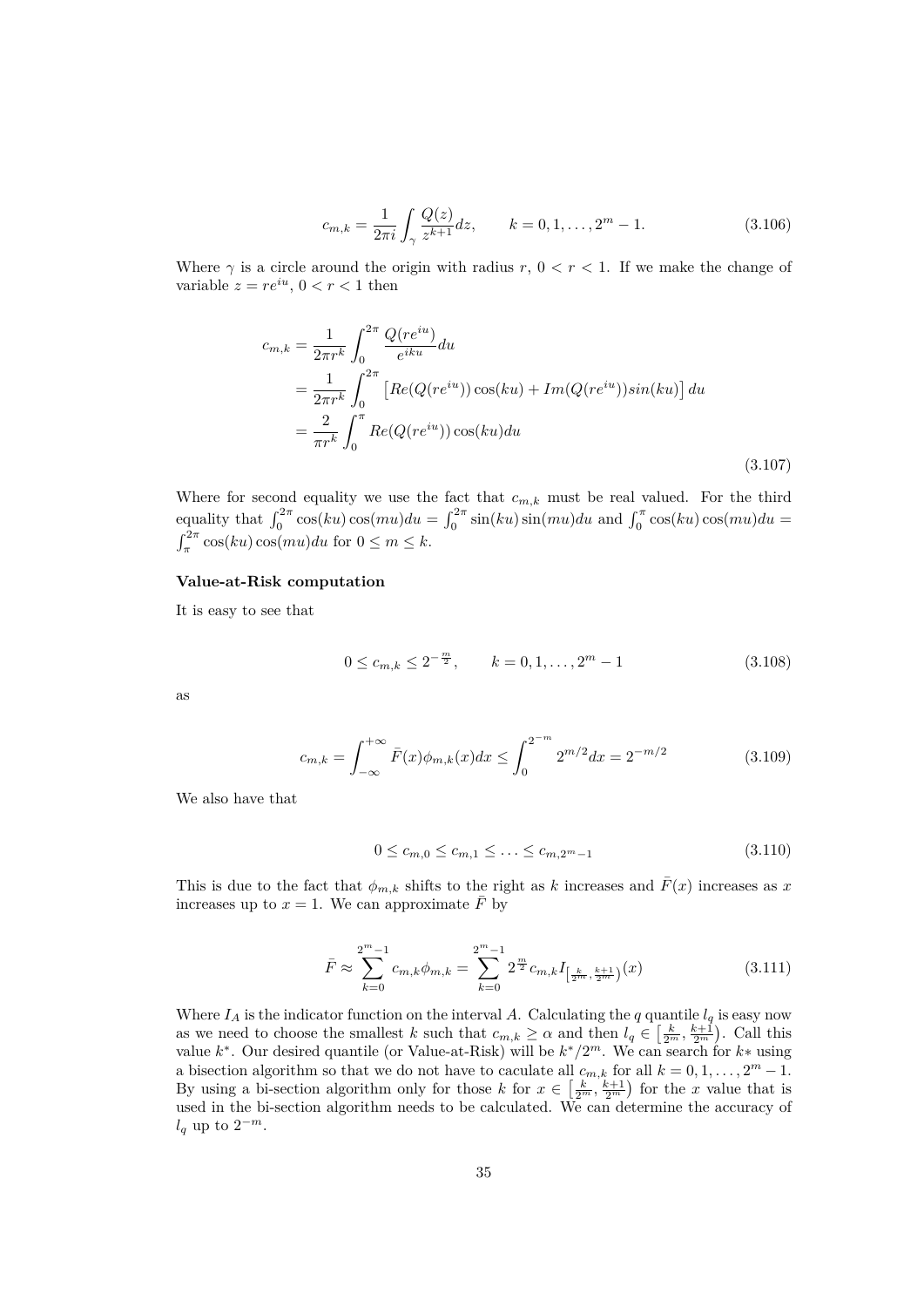#### **Alternative method for determining the scaling coefficients**

The scaling coefficients have been determined in the previous section by means of Cauchy's integral formula. We have that we need to determine  $c_{m,k}$  for

$$
Q(z) := \sum_{k=0}^{2^m - 1} c_{m,k} z^k \approx \frac{M_L(-2^m \log(z)) - z^{2^m}}{2^{\frac{m}{2}} (1 - z)}
$$
(3.112)

Define

$$
H(z) = \frac{M_L(-2^m \log(z)) - z^{2^m}}{2^{\frac{m}{2}}(1-z)}
$$
(3.113)

If we wish to approximate *H* by a polynomial then the coefficients of this polynomial can also be determined by solving a linear system. We would like to have that  $Q(z) \approx H(z)$ . This holds for every  $z \in D$  where  $D$  is some subset of  $\mathbb{C}$ . If we could calculate for some  $2^m$ different values of  $z$  then using linear algebra to can obtain the  $c_{m,k}$ . The values of  $z$  can be chosen real. Now take some set  $z_0, z_1, \ldots, z_{N-1}$ , where  $N = 2^m$ . Define a vector  $N \times 1$ *y* by  $y_j = H(z_j)$ , a vector *b* by  $b_j = c_{m,j}$  and a  $N \times N$  matrix *X* by  $X_{s,t} = z_s^t$ 

$$
b = X^{-1}y\tag{3.114}
$$

Here  $H(z)$  has to be calculated for many  $z$  values just like in the numerical Cauchy integral formula. With the cost of calculating the invese of *X* we get all  $c_{m,k}$  for  $k = 0, 1, \ldots, 2<sup>m</sup> - 1$ . The matrix *X* (or  $X<sup>T</sup>$ ) is a so called Vandermonde matrix. There exist several algorithms to obtain the matrix inverse tailored to the case of a Vandermonde matrix.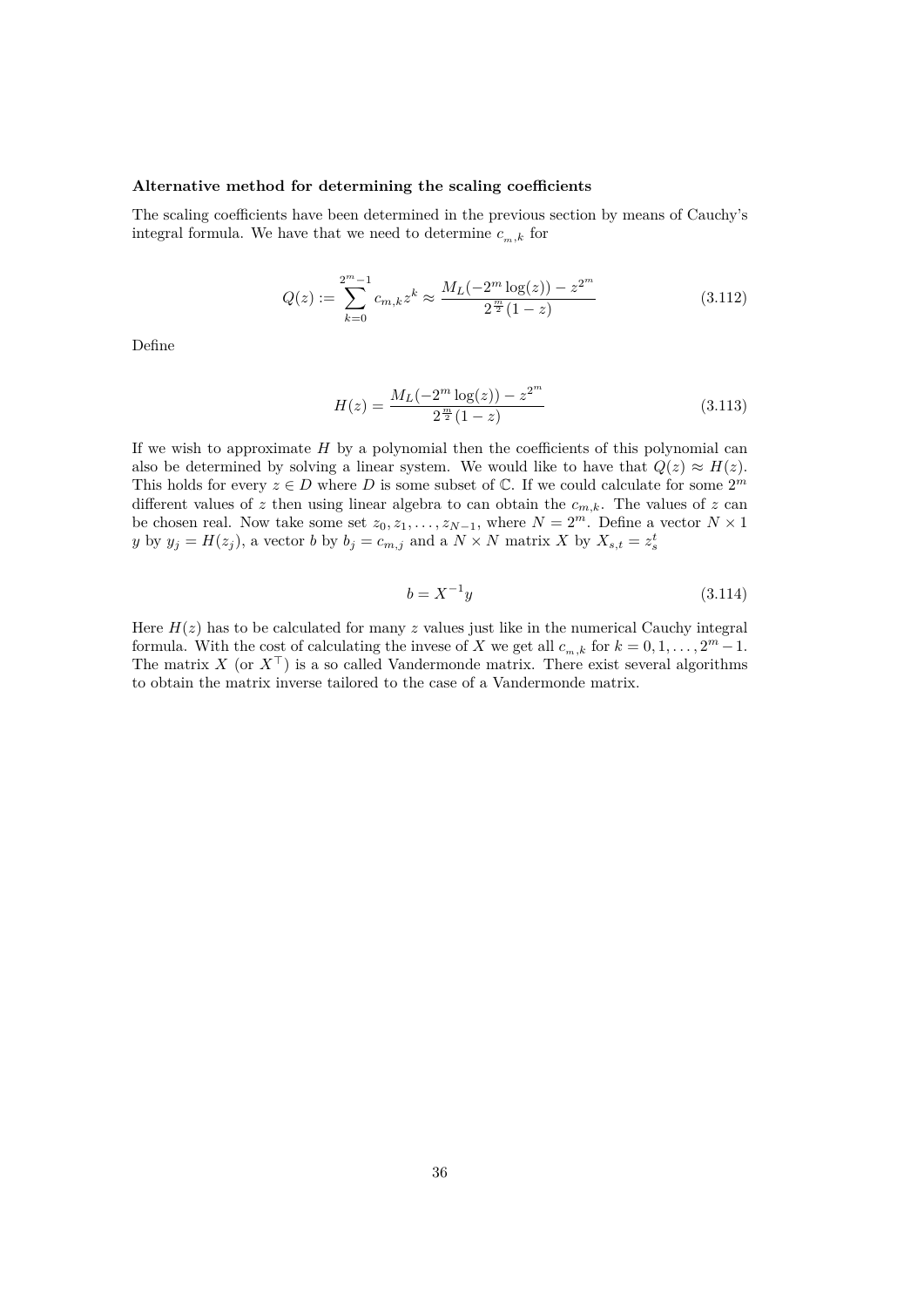### **3.5 De Hoog's method for numerical Laplace inversion**

This part is based on [8]. In their article they address both the single common factor case as well as the multivariate common factor case. We shall address only the single common factor case. Let us start with some notation. Let *X* be the common factor. Again we use the Merton model for the default process. Let *M<sup>L</sup>* be the Laplace transform of the portfolio loss and  $M_L(X)$  the conditional Laplace trasnform of the portfolio loss, with  $M_L(s) = \mathbb{E}(M_L(s, X))$ . Let  $F_L$  be the portfolio distribution function define on [0, 1] by normalising the EADs such that  $\sum_{j=1}^{n} EAD_j = 1$  where *n* is the total number of loans in the portfolio. Then by the Bromwich inversion formula we have that for  $\gamma > 0$ 

$$
F_L(x) = \frac{1}{2\pi i} \int_{\gamma - i\infty}^{\gamma + i\infty} \frac{e^{sx}}{s} M_L(s) ds
$$
  
= 
$$
\frac{1}{2\pi i} \int_{\gamma - i\infty}^{\gamma + i\infty} \frac{e^{sx}}{s} \mathbb{E}(M_L(s, X)) ds.
$$

The key idea of De Hoog's algorithm is to divide the above interval of integration into small subintervals and evaluate the integral using the trapzoidal rule and obtain an infinite polynomial whose coefficients can be calculated. Then using a Padé approximation for this polynomial only relatively small number of the coefficients of the polynomial have to be calculated to get a fast convergence. If we divide the contour of the above integral into small intervals with width *h*. So the contour  $\gamma + it$  with *t* ranging from  $-\infty$  to  $\infty$  is divided into small subcontours  $[\gamma + ihk, \gamma + i(h(k+1))$  with  $k \in \mathbb{Z}$ . Then we get for the approximation  $F^h_L$  of  $F_L$ 

$$
F_L^h(x) := \frac{h}{2\pi} \sum_{k=-\infty}^{\infty} \exp\{(\gamma + ikh)x\} \frac{M_L(\gamma + ikh)}{\gamma + ikh}
$$
  
=  $\frac{h}{\pi} \exp(\gamma x) \left[ \frac{M_L(\gamma)}{2\gamma} + \sum_{k=1}^{\infty} Re \left\{ \exp(ikhx) \frac{M_L(\gamma + ikh)}{\gamma + ikh} \right\} \right]$   
=  $\frac{h}{\pi} \exp(\gamma x) Re \left( \sum_{k=0}^{\infty} s_k z_x^k \right).$  (3.115)

Where

$$
s_0 := \frac{M_L(\gamma)}{2\gamma}, \qquad s_k := \frac{M_L(\gamma + ikh)}{\gamma + ikh} \quad , k = 1, 2, \dots
$$
  

$$
z_x := \exp(ikx).
$$

If we truncate the infinite sum to a finite one we get

$$
F_L(x) \approx F_L^{h, N_t}(x) := \frac{h}{\pi} \exp(\gamma x) Re\left(\sum_{k=0}^{N_t} s_k z_x^k\right).
$$
 (3.116)

Where  $N_t$  is the truncation parameter. The convergence of  $F_L^{h,N_t}$  is very slow if  $F_L$  is discontinuous as  $F_L^{h,N_t}$  can be written as a triginometric series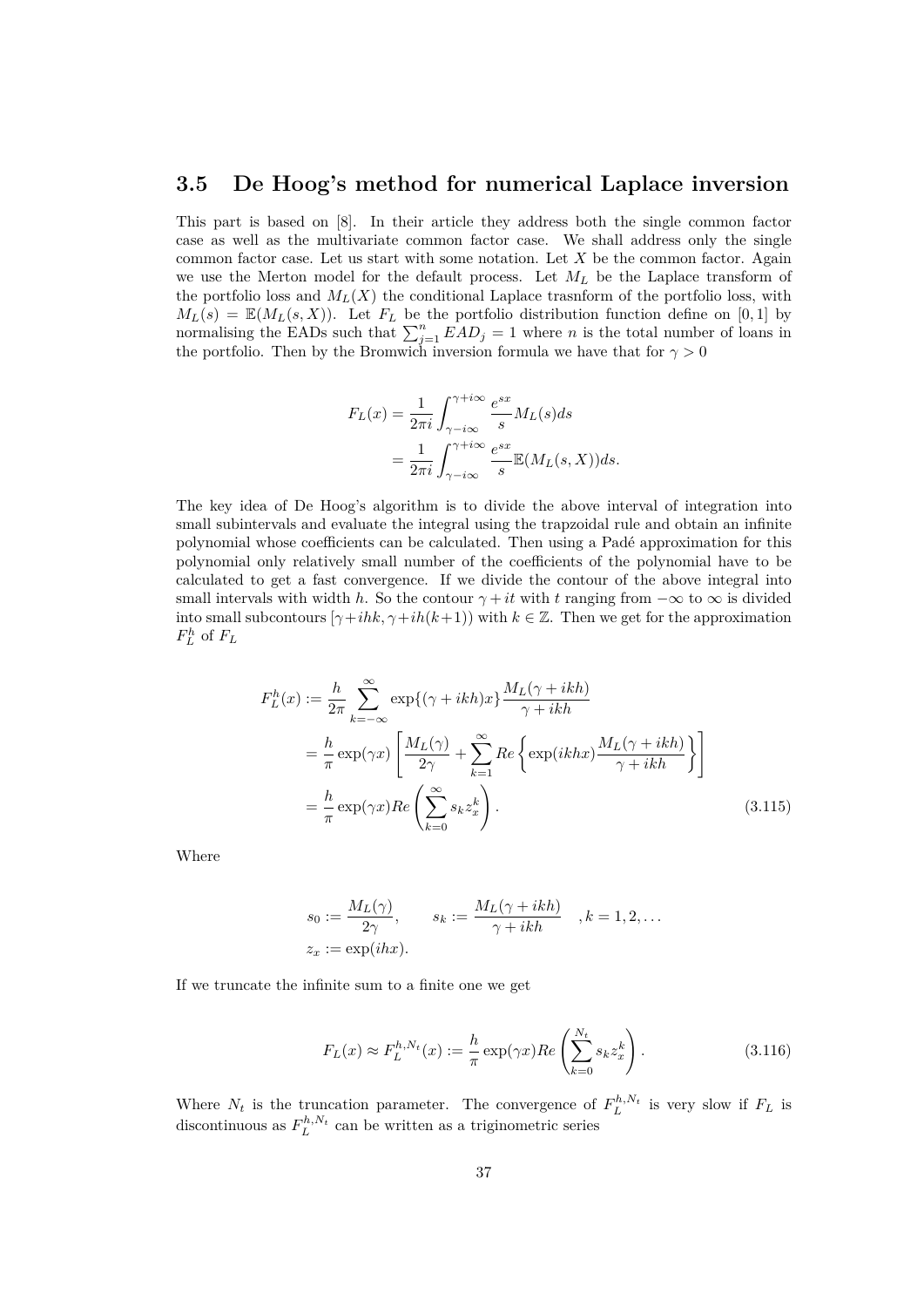$$
F_L^{h,N_t}(x) := \frac{h}{\pi} \exp(\gamma x) \sum_{k=0}^{N_t} \{a_k \cos(khx) + b_k \sin(khx)\}.
$$
 (3.117)

Where  $a_k - ib_k := s_k$ . Then for any discontinuity there have to be a lot of cosine and sine functions summed to get a good approximation, so *N<sup>t</sup>* has to be large. A faster convergence is obtained by using a Padé approximation for  $\sum_{k=0}^{\infty} s_k z_x^k$ . This is the subject of the next section.

#### **3.5.1 Continued fraction expansion**

A continued fraction is a quantity of the form

$$
b_0 + \frac{a_1}{b_1 + \frac{a_2}{b_2 + \frac{a_3}{b_3 + \dots}}}
$$
\n(3.118)

These are also denoted as

$$
b_0 + \frac{a_1}{b_1 + \frac{a_2}{b_2 + \frac{a_3}{b_3 + \dots + \frac{a_n}{b_n}}}} = b_0 + \left[\frac{a_k}{b_k}\right]_{k=1}^n.
$$
 (3.119)

Where  $\left[\frac{a_k}{b_k}\right]_k^n$ is assumed to be 0 if  $n \leq 0$ . **Definition 1.** *For all*  $i \geq 0$  *and*  $k \geq 0$ *,* 

> $\begin{array}{c} \begin{array}{c} \begin{array}{c} \end{array} \\ \begin{array}{c} \end{array} \end{array} \end{array}$  $H_k^{(i)}$ *k*  $\neq 0,$  (3.120)

*where*  $H_k^{(i)}$ *k is a Hankel matrix*

$$
H_k^{(i)} = \begin{bmatrix} s_i & s_{i+1} & \cdots & s_{i+k-1} \\ s_{i+1} & s_{i+2} & \cdots & s_{i+k} \\ \vdots & \vdots & \ddots & \vdots \\ s_{i+k-1} & s_{i+k} & \cdots & s_{i+2k-2} \end{bmatrix},
$$
(3.121)

*and*  $H_k^{(i)}$ *k is its determinant with*  $H_0^{(i)}$  $= 0$ 

Now we can give a continued fraction expansion given the following three lemmas. Proofs are given in the appendix.

**Lemma 1.** Let  $S(z)$  be a power series whose coefficients are given by  $s_i$ , namely

$$
S(z) = \sum_{k=0}^{\infty} s_k z^k,
$$
\n(3.122)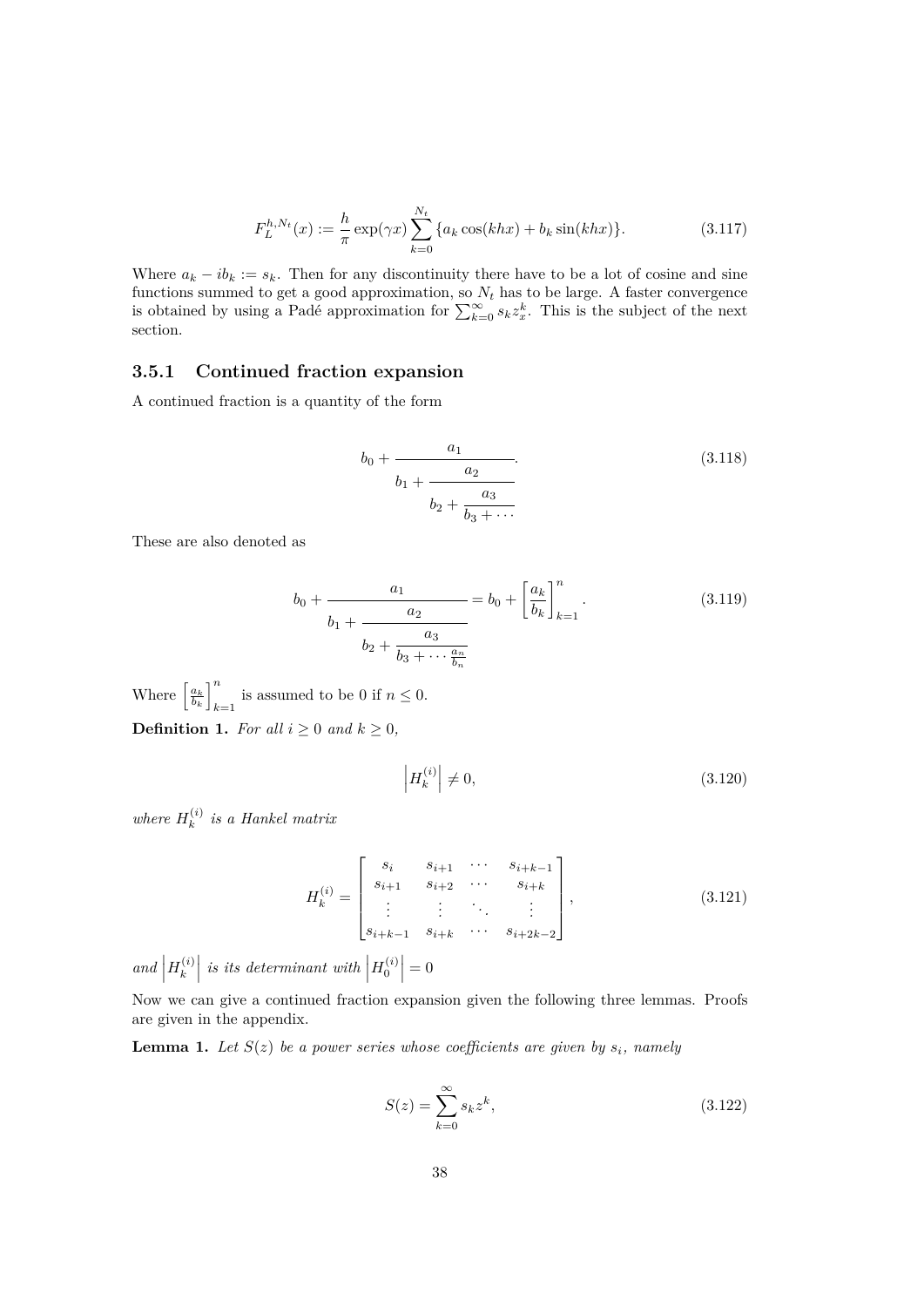*and a sequence c<sup>k</sup> by*

$$
c_0 = s_0, \quad c_{2k-1} = -\frac{|H_{k-1}^{(0)}||H_k^{(1)}|}{|H_k^{(0)}||H_{k-1}^{(1)}|}, \quad c_{2k} = -\frac{|H_{k+1}^{(0)}||H_{k-1}^{(1)}|}{|H_k^{(0)}||H_k^{(1)}|}, \quad k = 1, 2, \dots
$$
 (3.123)

*Then a continued fraction*

$$
C_n(z) := c_0 / \left( 1 + \left[ \frac{c_k z}{1} \right]_{k=1}^n \right), \tag{3.124}
$$

*is the*  $\lfloor n/2 \rfloor / \lfloor (n+1)/2 \rfloor$  *Padé approximation to*  $S(z)$ *. Or equivalently,*  $C_n(z)$  *is a rational function whose numerator and denominator are polynomials of degree*  $\lfloor n/2 \rfloor$  *and*  $\lfloor (n+1)/2 \rfloor$ *repectively and satisfies*

$$
S(z) - C_n(z) = \mathcal{O}(z^{n+1})
$$
\n(3.125)

Here *|⋅* is the rounding down to the nearest integer and the definition of the Padé approximation will be given in the appendix. This lemma allows us to find the Padé approximation from the determinants of the Hankel matrices. However determining the determinants directly takes a lot time. The following lemma give an efficients method of obtaining the determinants.

**Lemma 2.** QD algorithm Let  $e_k^{(i)}$  $\binom{i}{k}$  and  $d_k^{(i)}$  $h_k^{(i)}$  be the sequences defined by

$$
e_0^{(i)} = 0, \quad q_1^{(i)} = s_{i+1}/s_i, \quad i = 0, 1, 2, \dots
$$
  
\n
$$
e_k^{(i)} = e_{k-1}^{(i+1)} + q_k^{(i+1)} - q_k^{(i)}, \quad i = 0, 1, 2, \dots; k = 1, 2, \dots
$$
  
\n
$$
q_{k+1}^{(i)} = q_k^{(i+1)} e_k^{(i+1)}/e_k^{(i)}, \quad i = 0, 1, 2, \dots; k = 1, 2, \dots
$$

*Then they satisfy*

$$
e_k^{(i)} = \frac{|H_{k+1}^{(i)}||H_{k-1}^{(i+1)}|}{|H_k^{(i)}||H_k^{(i+1)}|}, \quad q_k^{(i)} = \frac{|H_{k-1}^{(i)}||H_k^{(i+1)}|}{|H_k^{(i)}||H_{k-1}^{(i+1)}|}, \quad i = 0, 1, 2, \dots; k = 1, 2, \dots
$$
\n(3.126)

The next lemma show how to quickly calculate the continued fraction

**Lemma 3.** Let  $A_n(z)$  and  $B_n(z)$  be the sequences of polynomials defined by

$$
A_{-1}(z) = 0, \quad A_0(z) = c_0, \quad B_{-1}(z) = 1, \quad B_0(z) = 1,
$$
  
\n
$$
A_{n+2}(z) = A_{n+1}(z) + c_{n+2}A_n(z), \qquad n = -1, 0, 1, 2, ...
$$
  
\n
$$
B_{n+2}(z) = B_{n+1}(z) + c_{n+2}B_n(z)
$$
\n(3.127)

Then  $A_n(z)$  and  $B_n(z)$  are polynomials of degree  $\lfloor n/2 \rfloor$  and  $\lfloor (n+1)/2 \rfloor$  with  $B_n(0) = 1$  and *satisfy*

$$
C_n(z) = \frac{A_n(z)}{B_n(z)}
$$
(3.128)

*Where*  $C_n(z)$  *is defined by 3.124*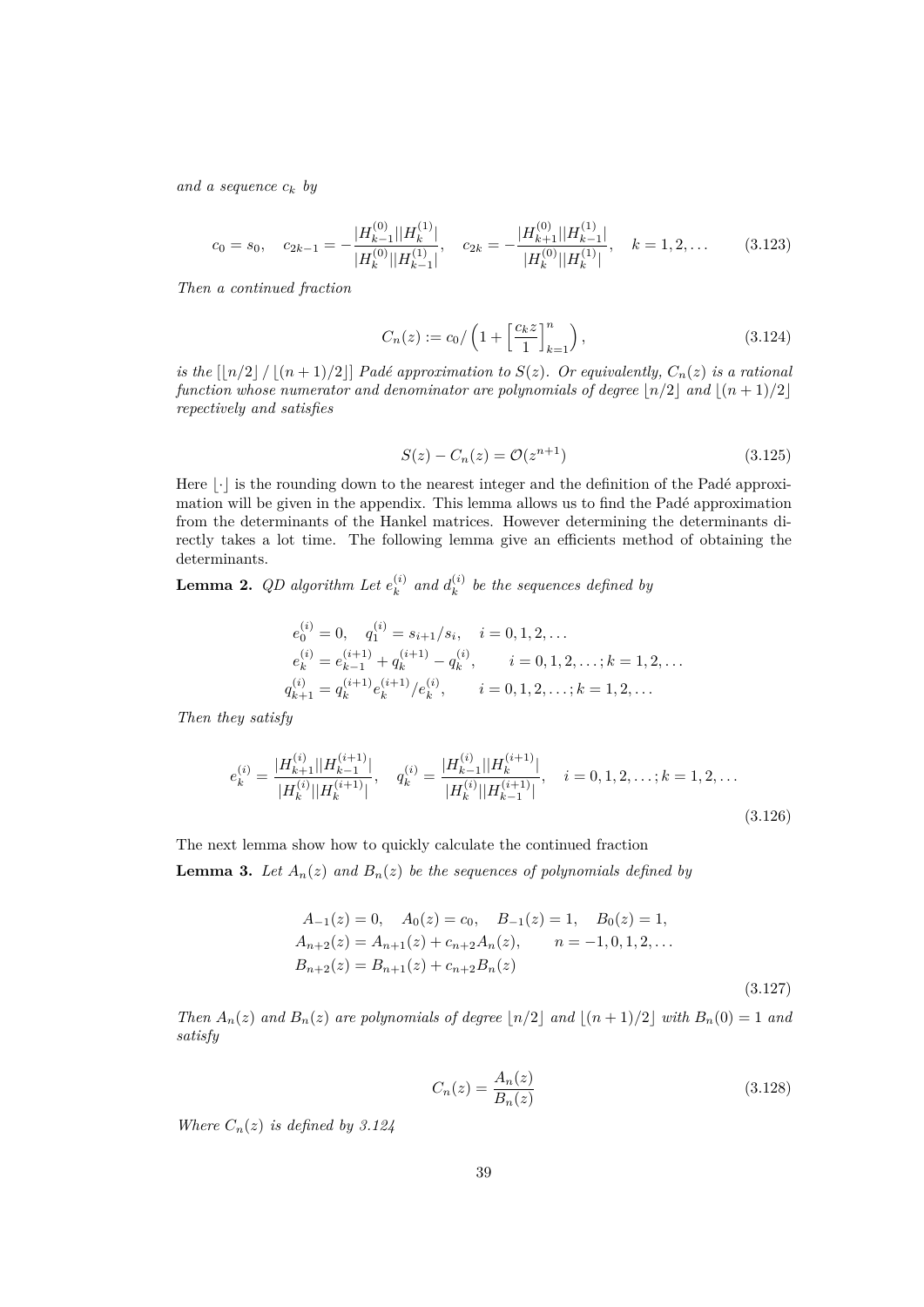Now we want to approximate  $\sum_{k=0}^{\infty} s_k z_x^k$  by a Padé approximation for say degree  $N_t$ . Then we determine  $s_k$  for  $k = 0, 1, \ldots, 2N_t$ . Then with the help of lemma 2 we can determine the relevant determinants of the Hankel matrices to get  $c_0, c_1, \ldots, c_{2N_t}$ . With lemma 3 we get the polynomials  $A_{2N_t}$  and  $B_{2N_t}$  and thus  $C_n(z)$ . This is then the approximation to  $\sum_{k=0}^{\infty} s_k z_x^k$ . Using this approximation we can calculate an approximation to  $F_L^h(x)$  by setting  $z = e^{ihx}$  in  $C_n(z)$ . Call this approximation as before  $F_L^{h,N_t}$ . Where

$$
F_L^{h,N_t}(x) := \frac{h}{\pi} e^{\gamma x} \text{Re}\left(C_{2N_t}(e^{ihx})\right)
$$
 (3.129)

It is easy to calculate this approximation for different values of *x*. Since we have that  $\sum_{j=1}^{n} EAD_j = 1$  it follows that  $0 \leq x \leq 1$ . Then a simple search algorithm would give us the smallest *x*-value such that  $F_L^{h,N_t}(x) \ge q$  for some *q*, say  $q = 99.99\%$ . This *x*-value is then the quantile we are looking for.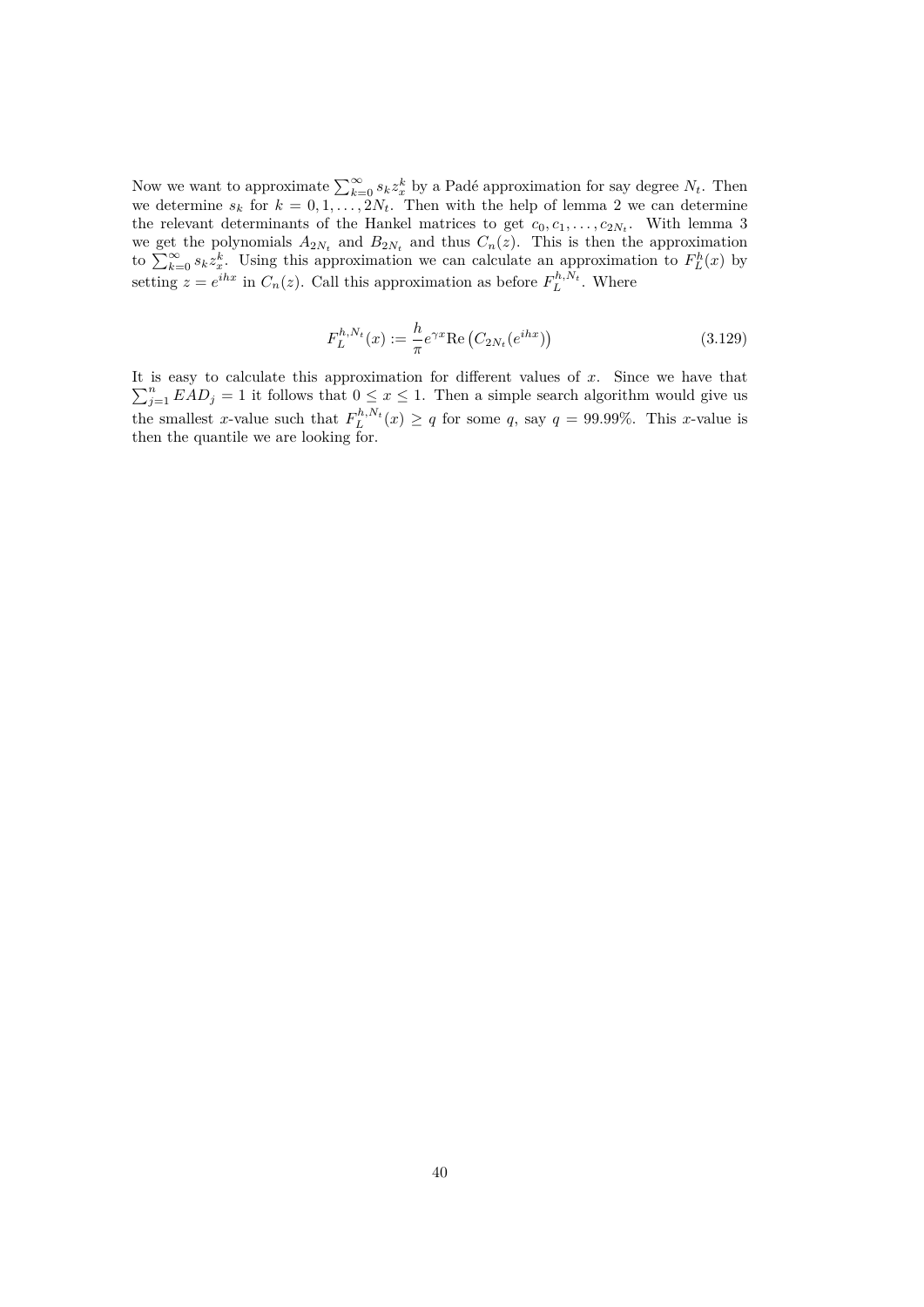### **3.6 Gordy-Vasicek method**

In this section we will discuss the method developed by Gordy to obtain an analytic formula for the quantile of the credit portfolio loss. See [5] for a formal treatment. The method is applicable to portfolios which can be considered well-diversified. This means that all loans are small compared to the total portfolio. Also it works only if the losses are correlated through one single factor and independent conditional on this single common factor. The key idea of the method is that if we condition on the single common factor the independence allows us to use the strong law of large numbers. This means that the loss (conditional on the common factor) converges to its conditional mean. This mean only depends on the common factor and the portfolio loss becomes a function of the common factor. If this function satisfies some conditions, e.g. monotonicity, then the quantile of the portfolio loss is simply the function evaluated at the quantile of the common factor. The quantile of the common factor is usually easily determined as its distribution is usually modeled as a standard distribution such as the normal distribution. The monotonicity assumption is just an example, some other conditions also lead to the same conclusion. Let us set-up the model again in the setting of the Merton model. Assume we have a portfolio with *n* loans. Let  $LGD_i$  and  $EAD_i$ ,  $i = 1, 2, \ldots, n$  be non-random, but do not need to be same for all loan. Also the PDs  $PD_i$ ,  $i = 1, 2, \ldots, n$  may differ across loans and the same holds for the asset correlation  $\rho_i$ . The conditional *PD* on the common factor *X* is

$$
PD_i(X) = \Phi\left(\frac{\Phi^{-1}(PD_i) + \sqrt{\rho_i}X}{\sqrt{1-\rho_i}}\right)
$$
\n(3.130)

Where  $\Phi$  is the standard normal distribution and  $\Phi^{-1}$  is the inverse function of  $\Phi$ . Define

$$
w_{i,n} := \frac{LGD_i \cdot EAD_i}{\sum_{j=1}^n LGD_j \cdot EAD_j}, \quad L_{i,n} = D_i \cdot w_{i,n}.
$$
\n(3.131)

where  $D_i$  is the default indicator for loan *i* and  $L_i$  the relative loss on loan *i*. Then under the condition that

$$
\lim_{n \to \infty} \sum_{i=1}^{n} w_{i,n}^{2} = 0.
$$
\n(3.132)

We have that conditional on *X* and using the strong law of large numbers

$$
\sum_{j=1}^{n} L_i \to \sum_{j=1}^{n} w_{i,n} PD_i(X)
$$
\n(3.133)

This function is monotonically increasing in  $X$  since  $\Phi$  is monotonically increasing. Then we have that the portfolio loss  $L_n$ ,  $L_n := \sum_{j=1}^n L_j$  converges to a function *H* with  $H(x) :=$  $\lim_{n\to\infty}\sum_{j=1}^n w_{i,n} PD_i(x)$ . The quantile of  $L_n$  converges to the quantile of  $H(X)$ . The quantile of  $H(X)$ , due to monotonicity, is just  $H(\alpha_q(X))$ , where  $\alpha_q(X)$  is the quantile of *X* of level *q*.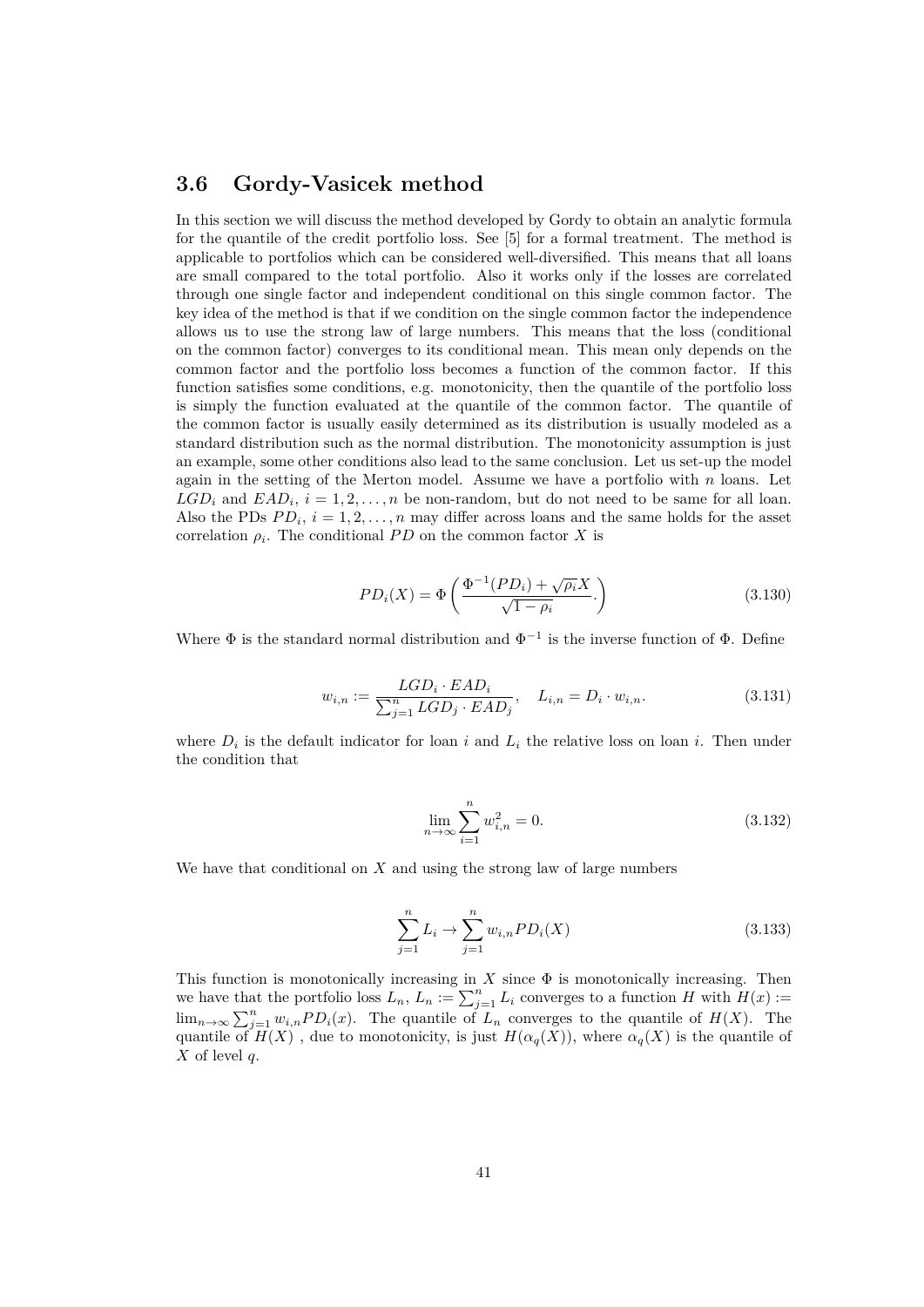## **3.7 Monte Carlo Simulation**

In this section we describe the method of Monte Carlo simulation to obtain estimates for quantiles. Suppose we have clients 1*,* 2*, . . . , n* with specific default indicator, PD, LGD and EAD and asset correlation. Call these  $D_i$ ,  $PD_i$ ,  $LGD_i$ ,  $EAD_i$ ,  $\rho_i$ ,  $i = 1, \ldots, n$ . Define the loss for client *i*,  $L_i$ , as  $L_i := D_i \cdot LGD_i \cdot EAD_i$ . Now define the portfolio loss  $L^P$  again as before

$$
L^{P} = \sum_{i=1}^{n} L_{i}.
$$
\n(3.134)

The model for generating defaults is the Merton model from the previous chapters. So a default occurs if a clients asset return it too low. Now we simulate the losses by simulating the asset return for every individual. Let  $r_i$  be the asset return for client *i*. This return is composed of a common part, call this *Y*, and a idiosynctric part  $\varepsilon_i$ . Here we have that  $r_i = \sqrt{\rho_i} Y + \sqrt{1 - \rho_i} \varepsilon_i$ . We also have that the random variables *X* and  $\varepsilon_i$ ,  $i = 1, ..., n$ are independent of each other and standard normally distributed. So the common factor is independent of the idiosyncratic variables and they are independent from each other. Default for client *i* occurs if  $r_i < \Phi^{-1}(PD_i)$ . Where  $\Phi^{-1}$  is inverse standard normal distribution function. Then

$$
D_i = \begin{cases} 1 & r_i < \Phi^{-1}(PD_i) \\ 0 & r_i \ge \Phi^{-1}(PD_i) \end{cases}
$$
 (3.135)

Now we draw *S* times a  $(n+1) \times 1$  vector  $(Y^{(s)}, \varepsilon_1^{(s)}, \ldots, \varepsilon_1^{(s)})$ )<sup> $\top$ </sup>. Here the superscipt *s* denotes the variable in simulation run *s* with  $s = 1, 2, \ldots, S$ . Over the simulation run all variables are independent as well of course. So after simulating the vector  $(Y^{(s)}, \varepsilon_1^{(s)}, \ldots, \varepsilon_1^{(s)})^{\top}$  we can calculate all  $D_i^{(s)}$  and hence the  $L_i^{(s)}$  and  $L^{(s),P}$ . Then we have a set of simulated portfolio loss  $L^{(s),P}$ ,  $s = 1, \ldots, S$ . We use this set to create an empirical distribution function. From this empirical distribution function we can get an estimate for a quantile at level *q*. If *q* is close to 1 then in order toe get a stable and accurate estimate the number of simulations *S* needs to be high. The Monte Carlo simulation itself is easy to implement on a computer. However there are some drawbacks, such as a large number of simulations are needed and we may not know how close our estimate of the quantile is to the actual value. Because we are working with very small probabilities a small deviation in an estimated probability may cause huge deviations in the quantile.

### **3.8 Recursive method**

In case the losses on loans are discrete values and independent then one can recursively build up the portfolio loss. Now in our Merton model the losses are independent conditional on the common factor *Y*. We then use the conditional *PD(Y)* for the conditional distribution of the losses. Then we build up the conditional distribution of the portfolio loss  $L^P$ . The idea is an application of the convolution of two independent discrete random variables. Suppose we have two independent random variables *X* and *Y* that take values in  $\mathbb{Z}$ . Then for  $k \in \mathbb{Z}$ 

$$
\mathbb{P}(X+Y=k) = \sum_{j\in\mathbb{Z}} \mathbb{P}(X=k-j)
$$
\n(3.136)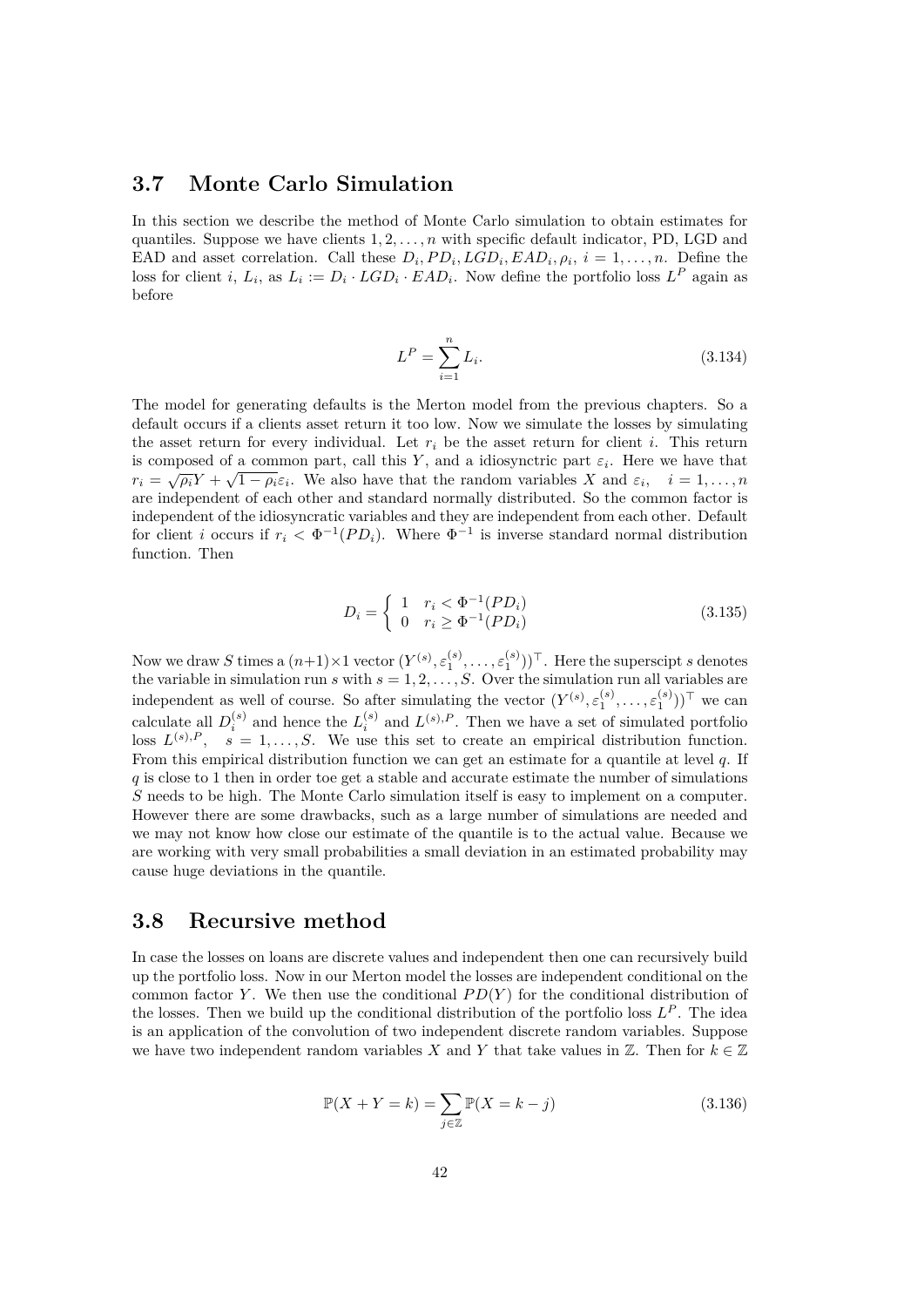In our case the random variables take only two possible values. Define

$$
c_i(Y) := \Phi\left(\frac{\Phi^{-1}(p_i) - \sqrt{\rho_i}Y}{\sqrt{1 - \rho_i}}\right). \tag{3.137}
$$

Where  $p_i = PD_i$ . Define  $L_k^P := \sum_{j=1}^k L_i$ , where  $L_0 = 0$  a.s.. Then  $L_{k+1}^P = L_k^P + L_{k+1}$ . Suppose  $L_i \in \{a_i, b_i\}$  with  $a_i, b_i \in \mathbb{Z}$ ,  $a_i \leq b_i$  and  $\mathbb{P}(L_i = a_i | Y) = 1 - c_i(Y)$ ,  $\mathbb{P}(L_i = a_i | Y) = 1 - c_i(Y)$  $b_i|Y$  =  $c_i(Y)$  then for  $m \in \mathbb{Z} \cap [\min\{0, \sum_{i=1}^n a_i\}, \sum_{i=1}^n b_i]$ 

$$
\mathbb{P}(L_{k+1}^P = m|Y) = \mathbb{P}(L_k^P = m - a_{k+1}|Y)(1 - c_{k+1}(Y)) + \mathbb{P}(L_k^P = m - b_{k+1}|Y)c_{k+1}(Y).
$$
\n(3.138)

So we iterate over *k* until  $k + 1 = n$ . Then we have the conditional distribtion of  $L_n^P$  for which  $L_n^P = L^P$ . We have that

$$
\mathbb{P}(L^P = m) = \int_{-\infty}^{\infty} \mathbb{P}(L^P = m|y) f(y) dy.
$$
 (3.139)

Where  $f$  is the density of the common factor which is standard normal. We can do a numeric integration by calculating  $\mathbb{P}(L_{k+1}^P = m|y)$  for  $y \in \{y_0, y_2, \ldots, y_S\}$ . Here we choose  $y_1, y_2, \ldots, y_\mathcal{S}$  such that they form a relevant partition of the real line. We could choose  $y_0 = -5, y_S = 5$  and  $y_s = -5 + 10s/S$ . Then

$$
\mathbb{P}(L^P = m) \approx \sum_{s=1}^{S-1} \frac{1}{2} \left[ \mathbb{P}(L^P = m|y_s) f(y_s) + \mathbb{P}(L^P = m|y_{s+1}) f(y_{s+1}) \right] (y_{s+1} - y_s)
$$
\n(3.140)

In case the *y<sup>s</sup>* are equally space the above formula simplifies to the standard trapezium rule. This should give an accurate unconditional distribution of  $L^P$ . The quantiles then follow easily as we have the full distribution over all *m* with  $\sum_{i=1}^{n} a_i \le m \le \sum_{i=1}^{n} b_i$ . For our case we have that  $a_i = 0$  and  $b_i = LGD_i$  for  $i = 1, \ldots, n$ .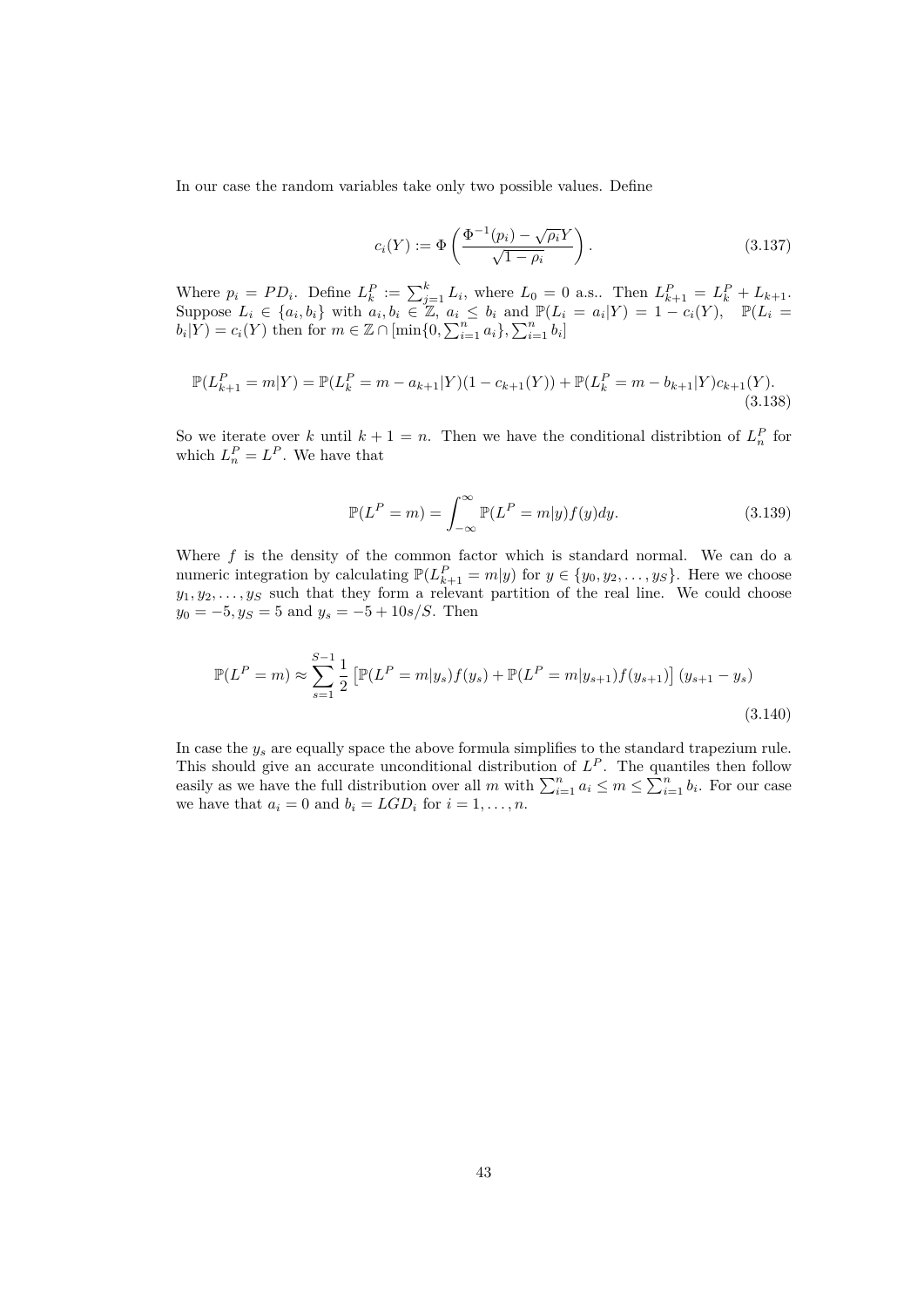## **Chapter 4**

## **Adjustments**

In this chapter we discuss some adjustments to some of the methods described in the previous chapter.

### **4.1 Smoothing**

The first adjustment is that of smoothing. The losses of indivual loans are either 0 or  $LGD \cdot EAD$ . In case the portfolio consists of many small loans and one very large loan we would see that the distribution has a small hump at the tail where the large<sup>1</sup> loan defaults. Between the lower part of the distribution, where the large loan is not in default, and the tail the distribution function is almost flat. For flat parts the methods using Laplace inversion would be expected not to work well as they are a sum of periodic functions. One way of mitigating the flatness of the distribution is by making the loss on individual loans, particularly the large ones, more smooth. We do this by creating some fuzziness around the points 0 and  $LGD \cdot EAD$ . So adjust the distribution of the loss on loan *i*,  $L_i$ , as follows

$$
\mathbb{P}(L_i \le b) = (1 - PD_i)\Phi\left(\frac{b}{\sigma_i}\right) + PD_i\Phi\left(\frac{b - LGD_i \cdot EAD_i}{\sigma_i}\right). \tag{4.1}
$$

Where  $\Phi$  is the standard normal distribution function. Here  $\sigma_i$  is a loan specific smoothing parameter. The larger  $\sigma_i$  is the more smooth the loss will be. Also  $\sigma_i$  will likely depend on  $LGD_i \cdot EAD_i$  to get a smoothing that can deal with large loans. Whether a loan is considered to be large depends on its weight,  $w_i$ , in the portfolio measured by

$$
w_i = \frac{LGD_i \cdot EAD_i}{\sum_{j=1}^n LGD_j \cdot EAD_j} \tag{4.2}
$$

The Laplace transform of the loss of loan *i* under this new probability distribution is

$$
M_{L_i}(t) := \mathbb{E}(e^{L_i t}) = (1 - PD_i)e^{\frac{1}{2}\sigma_i^2 t^2} + PD_i e^{(LGD_i \cdot EAD_i)t + \frac{1}{2}\sigma_i^2 t^2}
$$
(4.3)

The difficulty in this method is finding an optimal value for  $\sigma_i$  if there exists any. We would to be able to determine this optimal value based on parameters like PD, LGD, EAD, asset correlation, number of loans in the portfolio and quantile level. We would expect that  $\sigma_i$ has a positive relation with  $w_i$ , most likely a linear one.

<sup>1</sup>By 'large' we mean large relative to the total portfolio. In many banks a loan that is 2% of the portfolio would be considered large.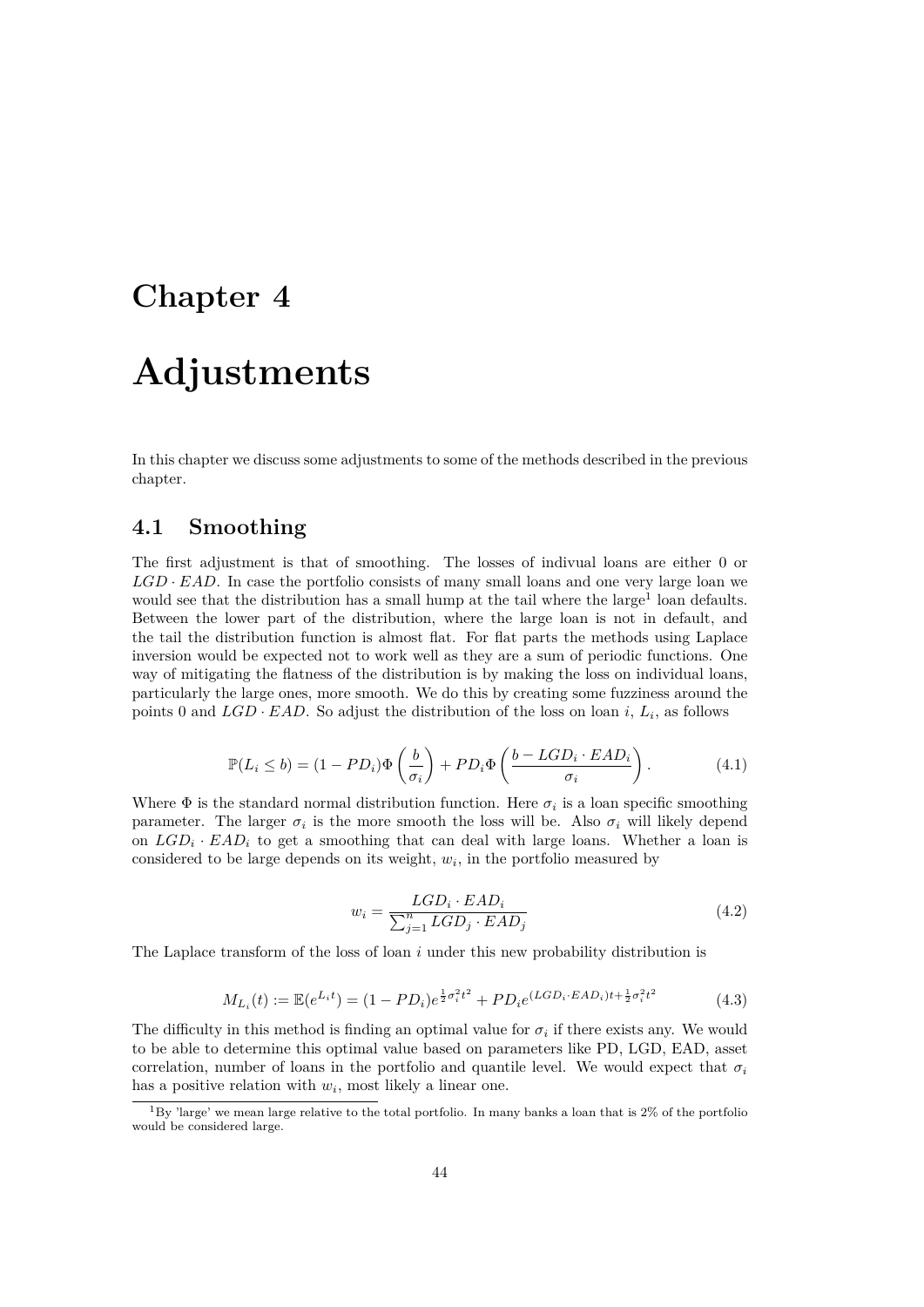### **4.2 Contour of integration**

Another way of obtaining a better approximation is to change the contour in the Bromwich integral. It our methods it is a vertical line in the complex plane. In [10] a deformation of the contour is discussed to obtain a better numerical approximation of the contour integral. Some conditions on the Laplace transform, *F*, do apply such that  $|F(z)| \to 0$  as  $|z| \to \infty$ for  $Re z \leq \sigma_0$ . Here  $\sigma_0$  is such that all singularities of *F* lie to the left of  $\sigma_0$ . We apply the deformation of the contour to the De Hoog method. We would like the discretization of the contour to integral to remain such that it can be easily written as a (infinite) polynomial. I f we take a contour  $\gamma(t) = x(t) + iy(t)$  then we have that using the trapezium rule

$$
\frac{1}{2\pi i} \int_{\gamma - i\infty}^{\gamma + i\infty} \frac{e^{sx}}{s} M_L(s) ds = \frac{1}{2\pi i} \int_{-\infty}^{\infty} \frac{e^{\gamma(t)x}}{\gamma(t)} M_L(\gamma(t)) \gamma'(t) dt
$$

$$
\approx \sum_{k=-\infty}^{k=\infty} \frac{e^{\gamma(t_k)x}}{\gamma(t_k)} M_L(\gamma(t_k)) \gamma'(t_k) \frac{1}{2}(t_{k+1} - t_{k-1}).
$$

Here  $\dots < t_{-1} < t_0 < t_1 < t_2 < \dots$  form a partition of  $(-\infty, \infty)$ . One way to proceed from here is to define

$$
a_k := \frac{e^{\gamma(t_k)x}}{\gamma(t_k)} M_L(\gamma(t_k)) \gamma'(t_k) \frac{1}{2} (t_{k+1} - t_{k-1}).
$$
\n(4.4)

Furthermore define  $S(z)$  as

$$
S(z) := \sum_{k=-\infty}^{k=\infty} a_k z^k.
$$

If we have that  $\sum_{k=-\infty}^{k=\infty} |a_k| \leq \infty$  then  $S(z)$  converges for  $|z| \leq 1$ . For  $|z| > 1$  it might still converge depending on how fast the *ak*'s tend to zero. Then we can approximate *S* by means of Padé approximation and evaluate this approximation at  $z = 1$ . In this case we are not restricted in the contour  $\gamma(t)$  other than that modulus of the integrand,  $\frac{e^{zx}}{z}M_L(z)$  on the contour must converge to 0. In case that for some *k* that  $a_k = 0$  we introduce two new polynomials  $S_1$  and  $S_2$  defined by

$$
S_1(z) := \sum_{k=-\infty}^{k=\infty} b_k z^k,
$$
  

$$
S_1(z) := \sum_{k=-\infty}^{k=\infty} c_k z^k.
$$

Where

$$
b_k = \begin{cases} \frac{1}{2}a_k & a_k \neq 0\\ 2^{-k} & a_k = 0 \end{cases}
$$
  

$$
c_k = \begin{cases} \frac{1}{2}a_k & a_k \neq 0\\ -2^{-k} & a_k = 0 \end{cases}
$$
.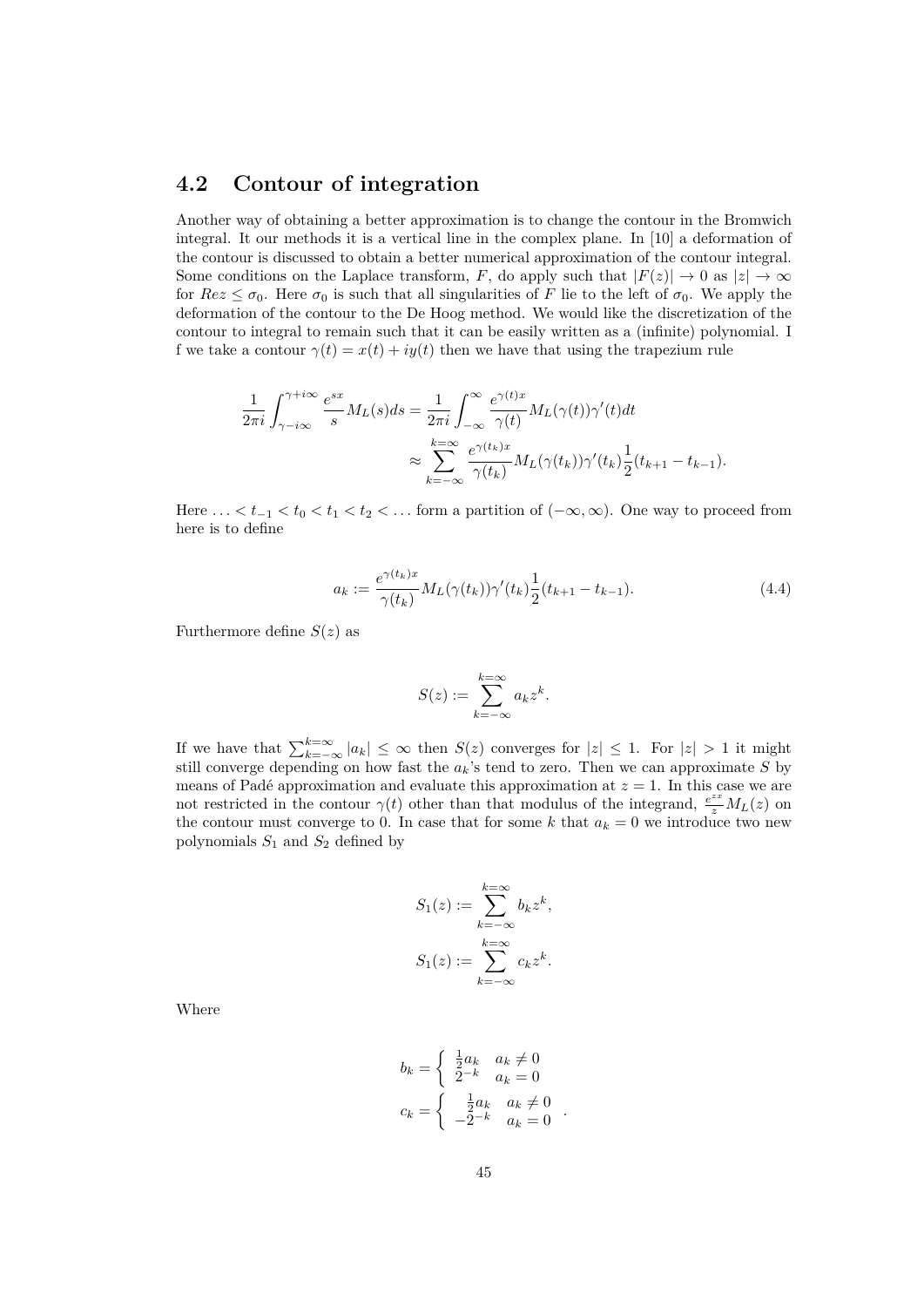Then  $S = S_1 + S_2$  and  $S_1$  and  $S_2$  can be approximated individually using the Padé approximation. The reason that in case that  $a_k = 0$  for *k*'s requires new polynomials is that in the algorithm for the Padé approximation we have the quotient  $a_{k+1}/a_k$  which would not be defined for  $a_k = 0$ .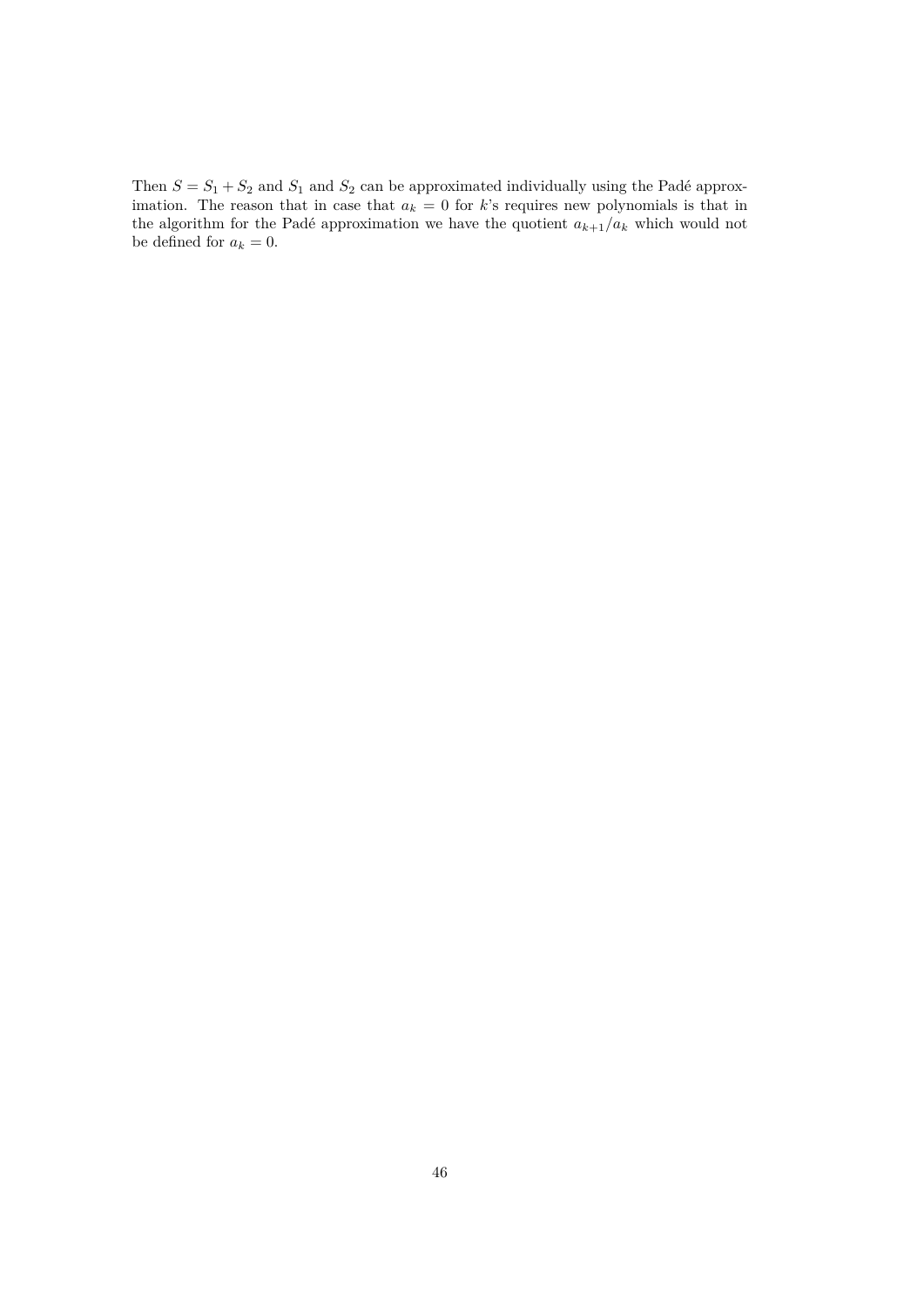## **Chapter 5**

## **Simulation of results**

In this chapter we investigate the performs of the methods by some numerical calculations. The methods we investigate are the recursive method, Moody-Vasicek method, Monte Carlo method, saddlepoint Lugannani-Rice (see 3.78),saddlepoint Lugannani-Rice smooth, saddlepoint (see 3.76), saddlepoint smooth, De Hoog algorithm, De Hoog algorithm smooth and wavelet method.

## **5.1 Parameters**

For the Monte Carlo method we do 1 million simulations. For the recursive saddlepoint, wavelet, De Hoog algorithm we have 1001 points for the numeric integration. These are *y*<sub>*s*</sub> = −5+10*s*/1000, *s* = 0*,* 1*, . . . ,* 1000. TThe range [−5*,* 5] was chosen as outside these values the standard normal density is very small. For the De Hoog algorithm we also use  $h = 1/(8 \cdot$  $L_{max}$ ),  $N_t = 1600$  and  $\gamma = -\log(10^{-14})/L_{max}$ . Here  $L_{max} = \max\{EAD_i/\sum_{j=1}^{n} EAD_j, i = 1600$  $1, 2, \ldots, n$ <sup>2</sup>. For the smoothing the parameter was  $\sigma = 0.1$ .

## **5.2 Test portfolios**

We have tested six portfolio with various level of PDs, EADs and asset correlations. The LGD have been kept at 1 as these are fixed and can be incorporated in the EAD without loss of generality. The portfolios are build up in the following way.

**Portfolio 1**. Parameters:

$$
n = 1000
$$
  
\n
$$
PD_i = 0.003,
$$
  
\n
$$
EAD_i = 1,
$$
  
\n
$$
\rho_i = 0.2,
$$
  
\n
$$
i = 1, ..., n
$$
  
\n
$$
i = 1, ..., n
$$
  
\n
$$
i = 1, ..., n
$$
  
\n
$$
i = 1, ..., n
$$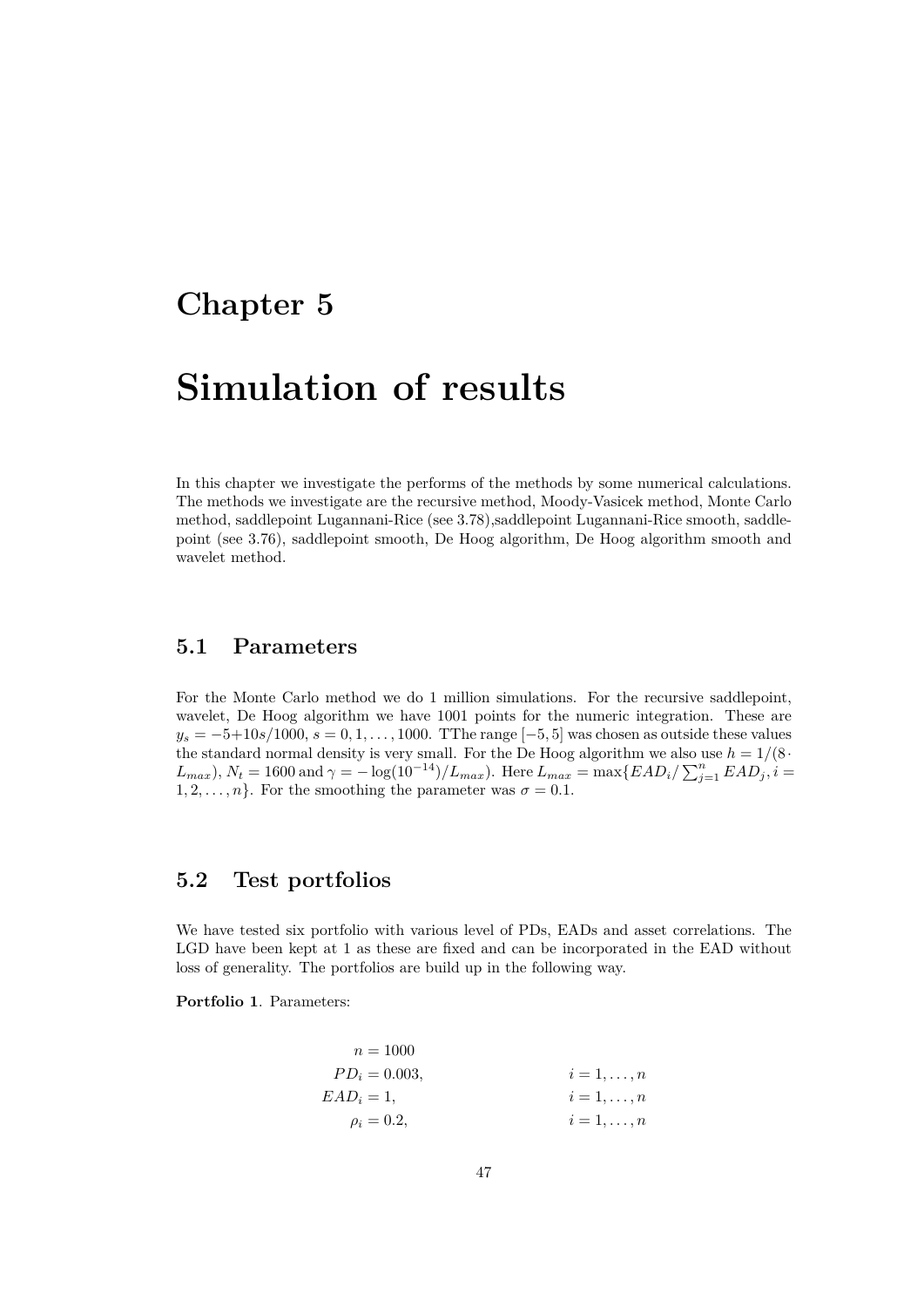**Portfolio 2**. Parameters:

$$
n = 1000
$$
  
\n
$$
PD_i = 0.01,
$$
  
\n
$$
EAD_i = C/i,
$$
  
\n
$$
\rho_i = 0.2,
$$
  
\n
$$
i = 1, ..., n
$$
  
\n
$$
i = 1, ..., n
$$
  
\n
$$
i = 1, ..., n
$$
  
\n
$$
i = 1, ..., n
$$
  
\n
$$
i = 1, ..., n
$$
  
\n
$$
i = 1, ..., n
$$

**Portfolio 3**. Parameters:

$$
n = 1000
$$
  
\n
$$
PD_{i} = 0.001,
$$
  
\n
$$
EAD_{i} = C/i,
$$
  
\n
$$
\rho_{i} = 0.2,
$$
  
\n
$$
i = 1,...,n
$$
  
\n
$$
i = 1,...,n
$$
  
\n
$$
i = 1,...,n
$$
  
\n
$$
i = 1,...,n
$$
  
\n
$$
i = 1,...,n
$$
  
\n
$$
i = 1,...,n
$$

**Portfolio 4**. Parameters:

$$
n = 1001
$$
  
\n
$$
PD_i = 0.001,
$$
  
\n
$$
EAD_i = 1,
$$
  
\n
$$
EAD_i = 500,
$$
  
\n
$$
\rho_i = 0.2,
$$
  
\n
$$
i = 1,...,n - 1
$$
  
\n
$$
i = 1,...,n - 1
$$
  
\n
$$
i = 1,...,n
$$
  
\n
$$
i = 1,...,n
$$

**Portfolio 5**. Parameters:

$$
n = 1001
$$
  
\n
$$
PD_i = 0.01,
$$
  
\n
$$
PD_i = 0.0001,
$$
  
\n
$$
EAD_i = 1,
$$
  
\n
$$
EAD_n = 500,
$$
  
\n
$$
\rho_i = 0.2,
$$
  
\n
$$
i = 1, ..., n - 1
$$
  
\n
$$
i = 1, ..., n - 1
$$
  
\n
$$
i = 1, ..., n - 1
$$
  
\n
$$
i = 1, ..., n - 1
$$
  
\n
$$
i = 1, ..., n - 1
$$
  
\n
$$
i = 1, ..., n - 1
$$
  
\n
$$
i = 1, ..., n - 1
$$
  
\n
$$
i = 1, ..., n - 1
$$
  
\n
$$
i = 1, ..., n - 1
$$

**Portfolio 5**. Parameters:

$$
n = 1001
$$
  
\n
$$
PD_i = 0.01,
$$
  
\n
$$
PD_i = 0.0001,
$$
  
\n
$$
EAD_i = 1,
$$
  
\n
$$
EAD_n = 500,
$$
  
\n
$$
\rho_i = 0.05,
$$
  
\n
$$
i = 1,..., n - 1
$$
  
\n
$$
i = n
$$
  
\n
$$
i = 1,..., n - 1
$$
  
\n
$$
i = n
$$
  
\n
$$
i = 1,..., n
$$

We compute quantiles at the level of 99.9% and 99.88%. The first level is the level as used in the Basel 2 regulation for regulatory capital and the second number is the internally used number for economic capital for Rabobank.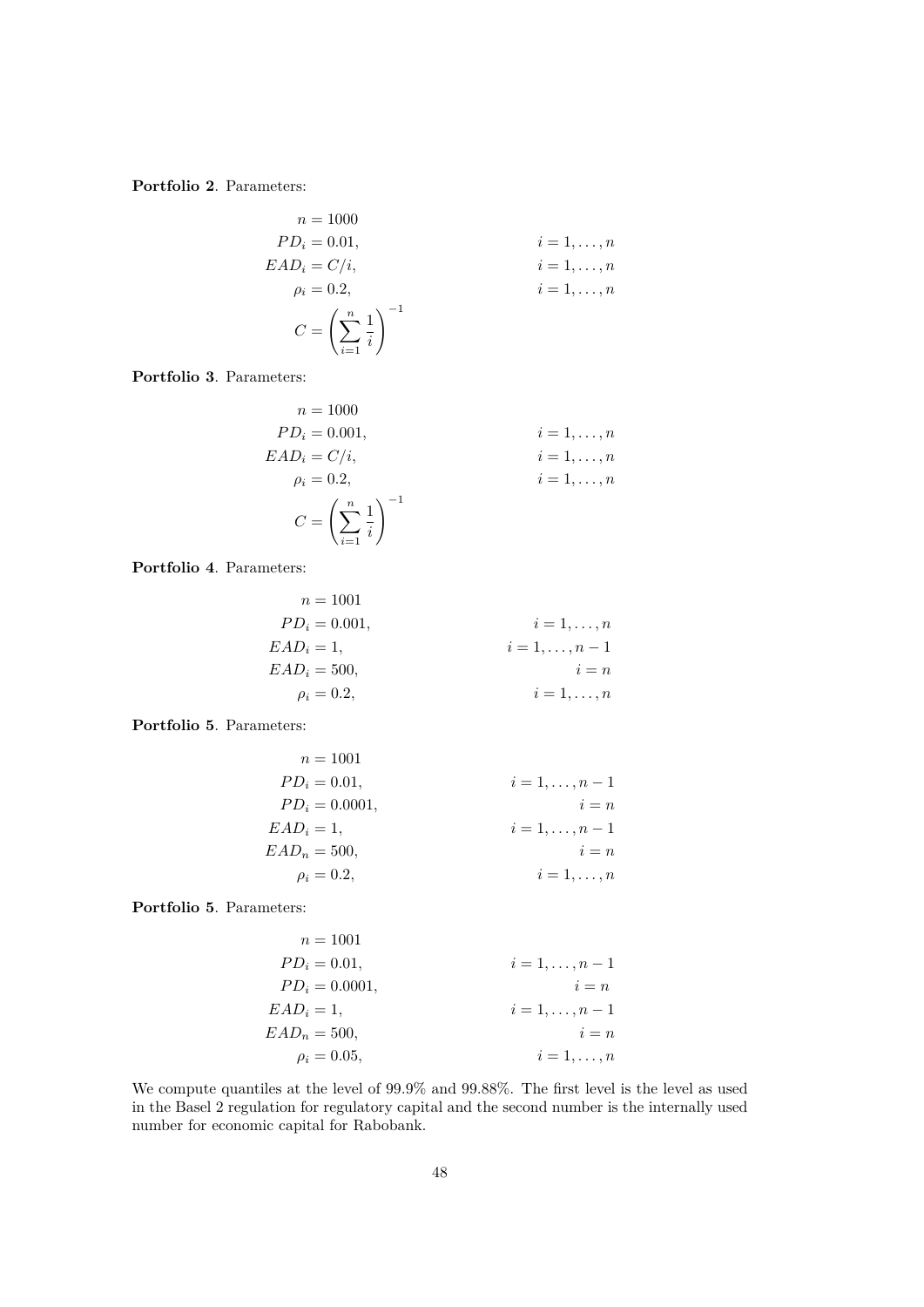## **5.3 Results**

The results of our calculations are summarized in the following tables. The smoothing for the wavelet method yielded such bad results that we did not included them. Also for the method of obtaining the wavelet scaling coefficients using matrix inversion yielded very bad results and are also not included. The contour deformation was not investigated in the numerics. For portfolio 2 and 3 the Recursive method could not be used as the exposures were not discrete and scaling led to a too large a grid to compute.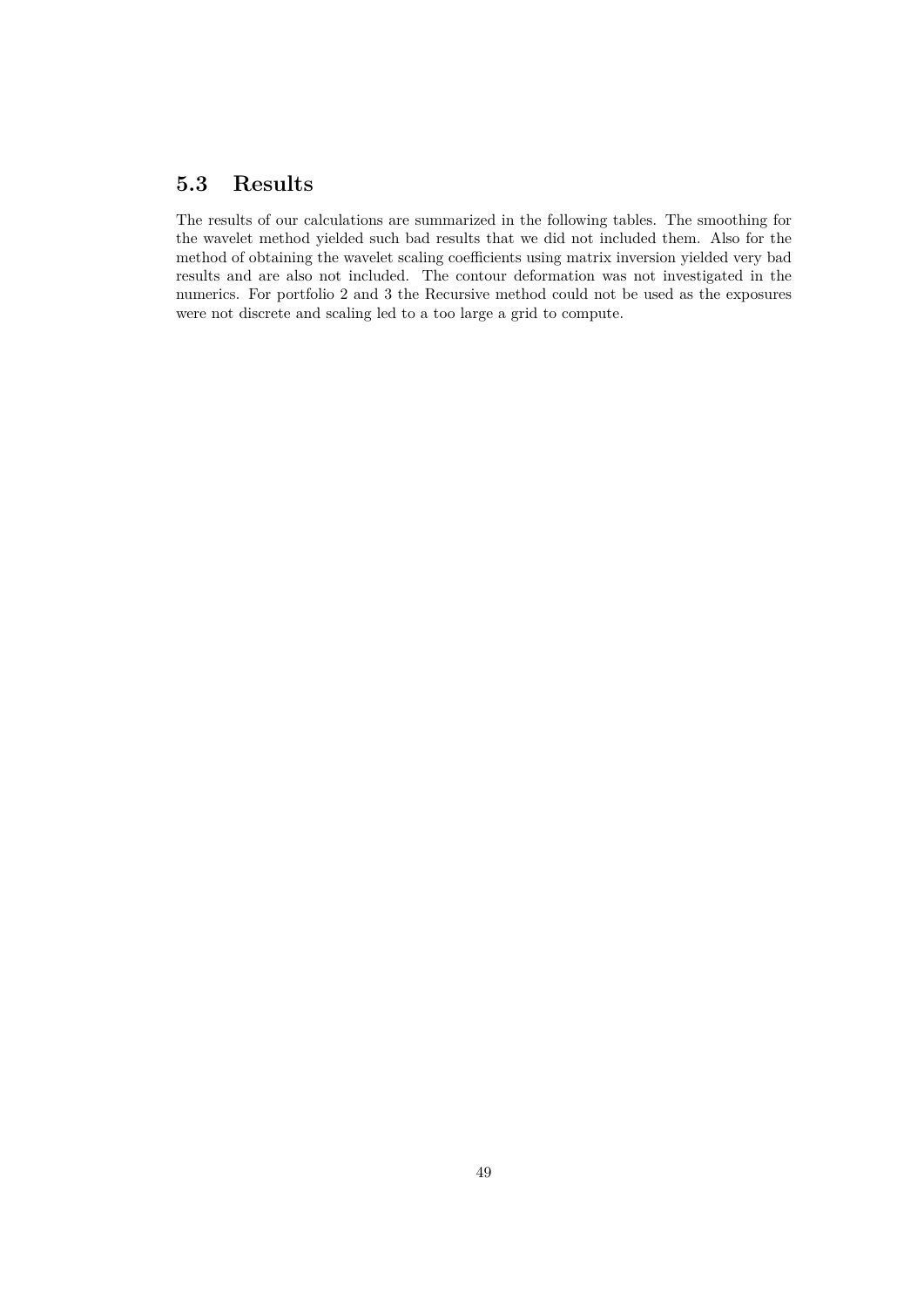| Portfolio 1              | 99.90% | 99.99% |
|--------------------------|--------|--------|
| Recursive                | 62.0   | 111.0  |
| Vasicek                  | 60.4   | 109.6  |
| Monte Carlo              | 62.0   | 117.0  |
| Saddlepoint LR           | 61.8   | 111.6  |
| Saddlepoint LR smooth    | 60.3   | 109.5  |
| SaddlePoint              | 61.8   | 111.6  |
| Saddlepoint smooth       | 60.8   | 110.7  |
| De Hoog algorithm        | 62.1   | 111.9  |
| De Hoog algorithm smooth | 61.8   | 111.6  |
| Wavelet                  | 60.4   | 109.6  |

Figure 5.1: Overview of portfolio 1.

| Portfolio 2              | 99.90% | 99.99% |
|--------------------------|--------|--------|
| Recursive                | ΝA     | ΝA     |
| Vasicek                  | 0.136  | 0.219  |
| Monte Carlo              | 0.204  | 0.294  |
| Saddlepoint LR           | 0.205  | 0.296  |
| Saddlepoint LR smooth    | 0.192  | 0.272  |
| SaddlePoint              | 0.205  | 0.297  |
| Saddlepoint smooth       | 0.191  | 0.274  |
| De Hoog algorithm        | 0.063  | 0.065  |
| De Hoog algorithm smooth | 0.059  | 0.060  |
| Wavelet                  | 0.206  | 0.296  |

Figure 5.2: Overview of portfolio 2.

| Portfolio 3              | 99.90% | 99.99% |
|--------------------------|--------|--------|
| Recursive                | ΝA     | ΝA     |
| Vasicek                  | 0.027  | 0.054  |
| Monte Carlo              | 0.101  | 0.150  |
| Saddlepoint LR           | 0.133  | 0.153  |
| Saddlepoint LR smooth    | 0.133  | 0.147  |
| SaddlePoint              | 0.133  | 0.154  |
| Saddlepoint smooth       | 0.133  | 0.146  |
| De Hoog algorithm        | 0.073  | 0.126  |
| De Hoog algorithm smooth | 0.067  | 0.133  |
| Wavelet                  | 0.112  | 0.151  |

Figure 5.3: Overview of portfolio 3.

| Portfolio 4              | 99.90% | 99.99% |
|--------------------------|--------|--------|
| Recursive                | 506.0  | 713.0  |
| Vasicek                  | 294.8  | 580.7  |
| Monte Carlo              | 506.0  | 707.0  |
| Saddlepoint LR           | 495.9  | 702.9  |
| Saddlepoint LR smooth    | 496.1  | 701.3  |
| SaddlePoint              | 495.9  | 702.9  |
| Saddlepoint smooth       | 496.2  | 702.0  |
| De Hoog algorithm        | 485.7  | 726.3  |
| De Hoog algorithm smooth | 506.6  | 713.6  |
| Wavelet                  | 481.7  | 675.2  |

Figure 5.4: Overview of portfolio 4.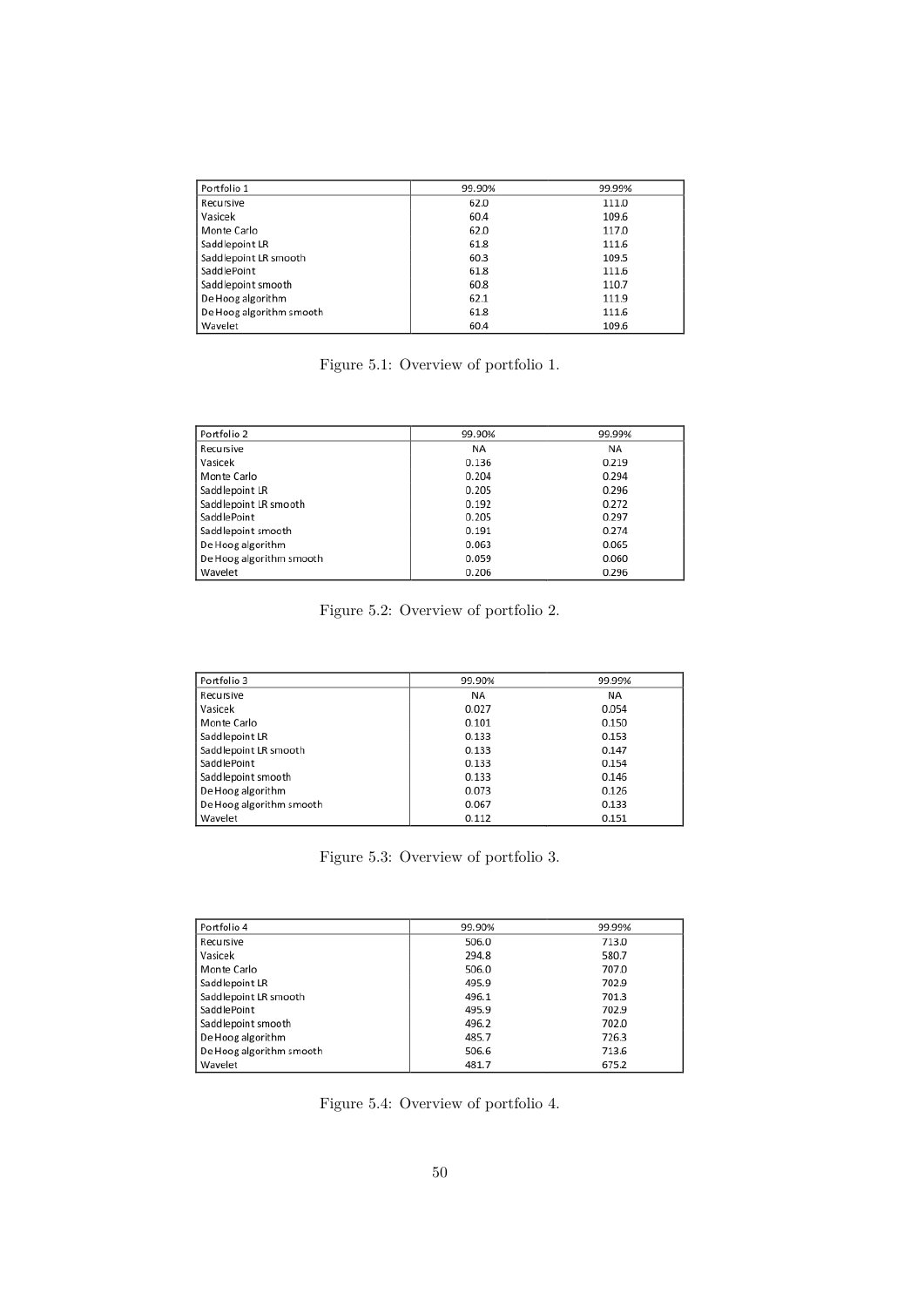| Portfolio 5              | 99.90% | 99.99% |
|--------------------------|--------|--------|
| Recursive                | 1463.0 | 2294.0 |
| Vasicek                  | 1457.5 | 2297.6 |
| Monte Carlo              | 1474.0 | 2379.0 |
| Saddlepoint LR           | 1360.7 | 2204.5 |
| Saddlepoint LR smooth    | 1354.8 | 2208.6 |
| SaddlePoint              | 1360.7 | 2204.5 |
| Saddlepoint smooth       | 1360.0 | 2203.7 |
| De Hoog algorithm        | 1465.4 | 2087.1 |
| De Hoog algorithm smooth | 1500.2 | 2005.3 |
| Wavelet                  | 1376.5 | 2197.5 |

Figure 5.5: Overview of portfolio 5.

| Portfolio 6              | 99.90% | 99.99% |
|--------------------------|--------|--------|
| Recursive                | 477.0  | 666.0  |
| Vasicek                  | 467.4  | 626.4  |
| Monte Carlo              | 481.0  | 673.0  |
| Saddlepoint LR           | 376.9  | 566.6  |
| Saddlepoint LR smooth    | 373.5  | 563.4  |
| SaddlePoint              | 376.8  | 566.8  |
| Saddlepoint smooth       | 374.6  | 565.0  |
| De Hoog algorithm        | 496.8  | 682.5  |
| De Hoog algorithm smooth | 476.9  | 667.5  |
| Wavelet                  | 392.1  | 683.9  |

Figure 5.6: Overview of portfolio 6.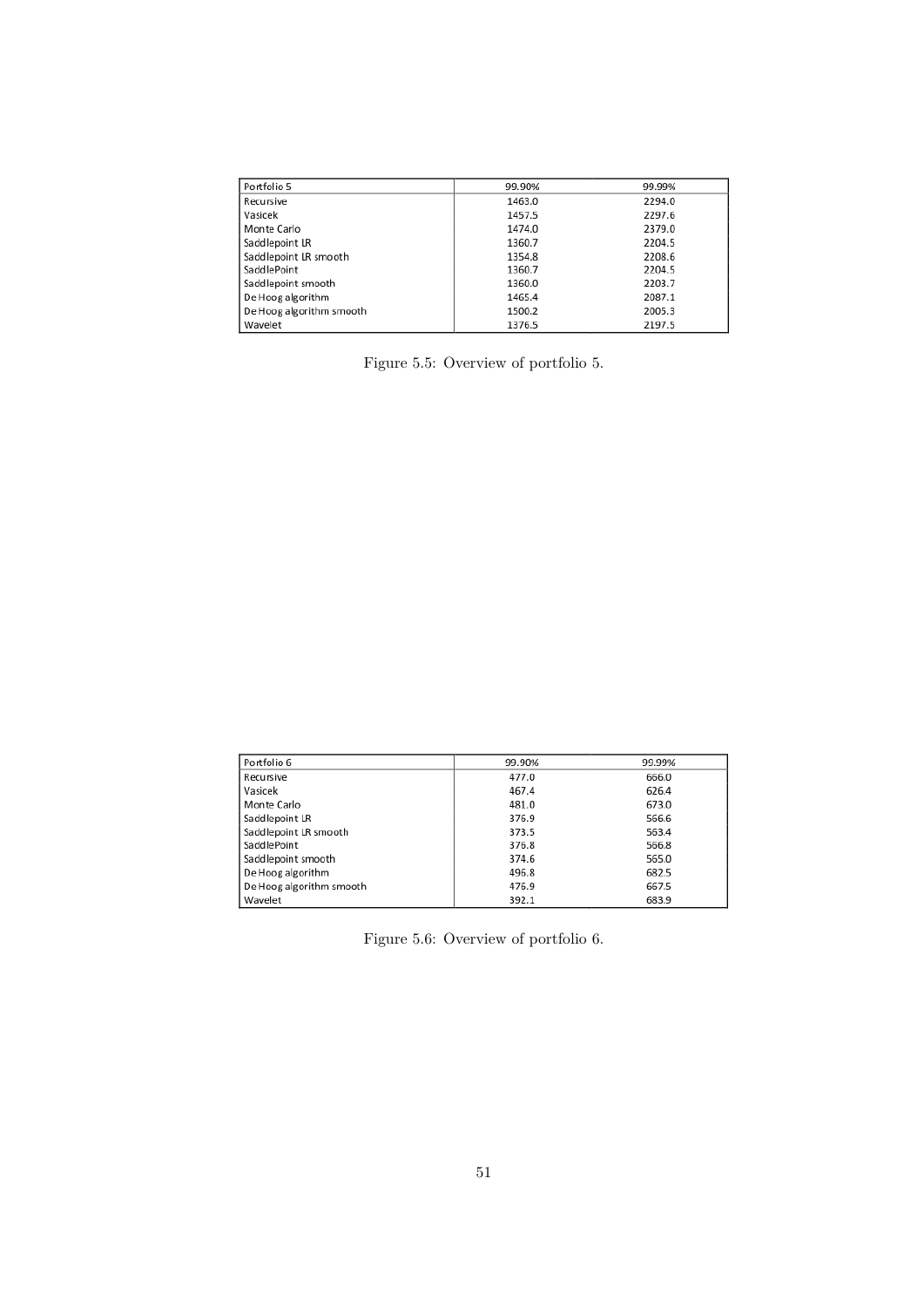## **5.4 Conclusion**

We see that for the uniform portfolio 1 that all methods perform reasonably if we take the Recursive method results as our benchmark. The Saddlepoint methods perform a bit better for the 99.99% level. For portfolio 2 with more diverse exposure levels the De Hoog algorithm and the Vasicek method are much less accurate, if we take the Monte Carlo simulation method as our benchmark. The other methods are in line with the Monte Carlo benchmark. The same can be said for portfolio 3. For portfolio 4 most methods perform reasonably well taking the Recursive method as a benchmark. The Wavelet method and the De Hoog algorithm are a bit off and the Vasicek method is again well off the mark. The same holds for portfolio 5. For portfolio 6 we see that the saddlepoint methods are far off the mark for both quantile levels. Also the Wavelet method does not do well. The De Hoog algorithm does quite well for this portfolio and somewhat surpisingly so does the Vasicek method for this portfolio with some concentration. We also see that smoothing does not improve the accuracy of a method in most cases. There is no method that consistently dominates the other methods, but the saddlepoint methods seem to be performing on average the best for a reasonably diversified portfolio. Given that the saddlepoint methods are also reasonably fast they seem like appropriate methods to use. In our analysis we have taken quite basic model

assumptions, one period default model, one common factor and non-random LGD. Things becomes a bit more difficult when we expand on some of model assumptions, especially when going to multifactor. The purpose of this thesis was to investigate the basics of certain approximation methods and investigate their relative performance. As of currently we know of no method that is superior to all other method for all possible types of credit portfolios.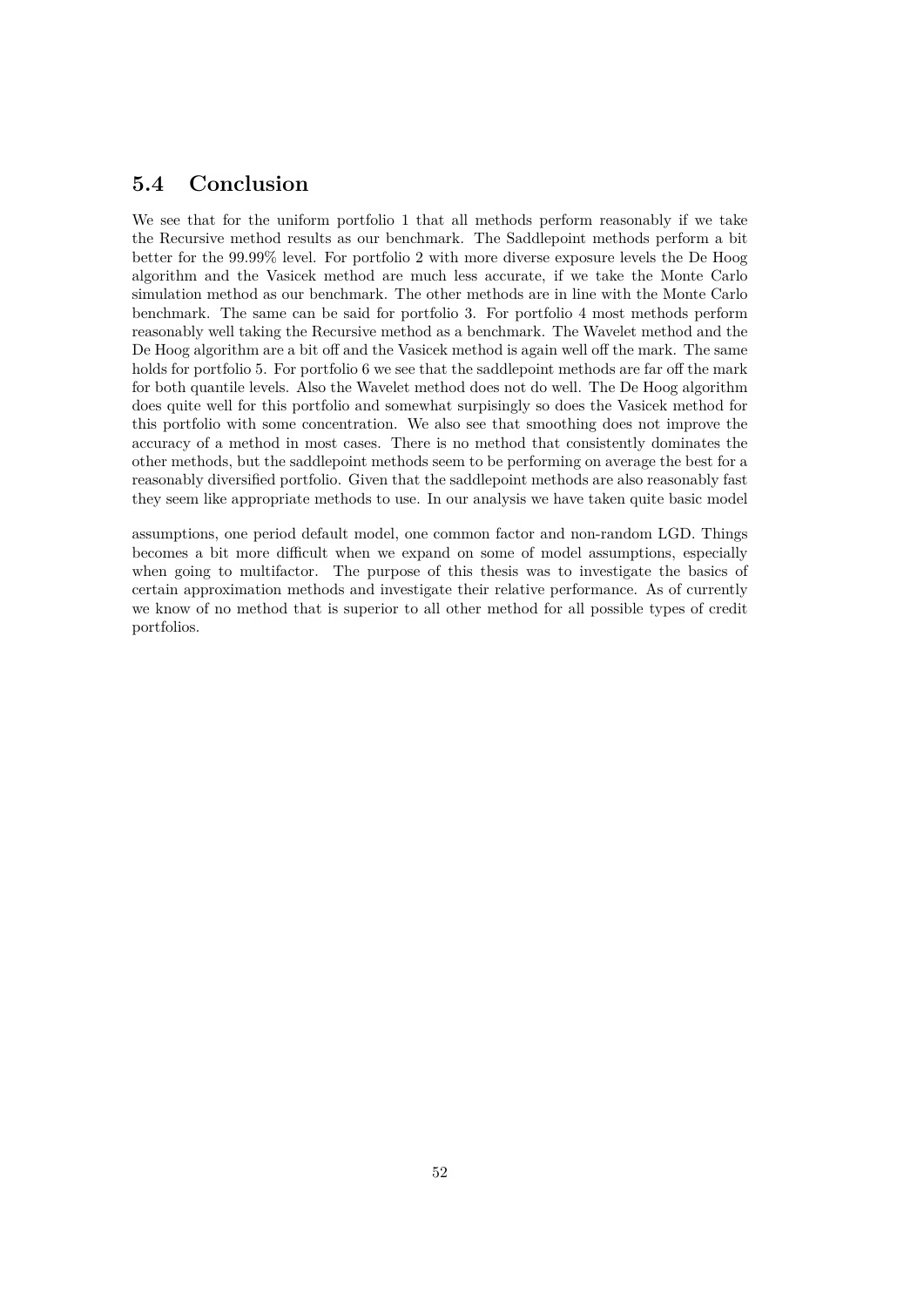# **Appendix A Padé approximation**

In a Padé approximation a function is approximated by a rational function. It usually gives better results than a Taylor approximation. Consider the function *S* that admits a power series expansion as

$$
S(z) = \sum_{k=0}^{\infty} s_k z^k
$$
 (A.1)

and suppose that two polynomials

$$
P_M(z) := \sum_{k=0}^{M} p_k z^k, \quad Q_N(z) := 1 + \sum_{k=1}^{N} p_k z^k,
$$
 (A.2)

are given. Then a rational function  $P_M(z)/Q_N(z)$  is said to be the [M/N] Padé approximation to  $S(z)$  if it satisfies

$$
S(z) - \frac{P_M(z)}{Q_N(z)} = \mathcal{O}(z^{M+N+1})
$$
\n(A.3)

Now write A.3 more explicitly in terms of  $s_k$ ,  $p_k$  and  $q_k$ , for two cases  $N = M$  and  $N =$  $M = 1$ . Since A.3 is equivalent to

$$
S(z)Q_N(z) - P_M(z) = \mathcal{O}(z^{M+N+1}),
$$
\n(A.4)

since  $Q_N(z)O(z^{M+N+1}) = O(z^{M+N+1})$ . Then we have that

$$
s_k + \sum_{l=1}^k s_{k-l}q_l - p_k = 0,
$$
  
\n
$$
s_k + \sum_{l=1}^M s_{k-l}q_l = 0,
$$
  
\n
$$
k = M + 1, M + 2, ..., 2M,
$$

for  $M = N$  and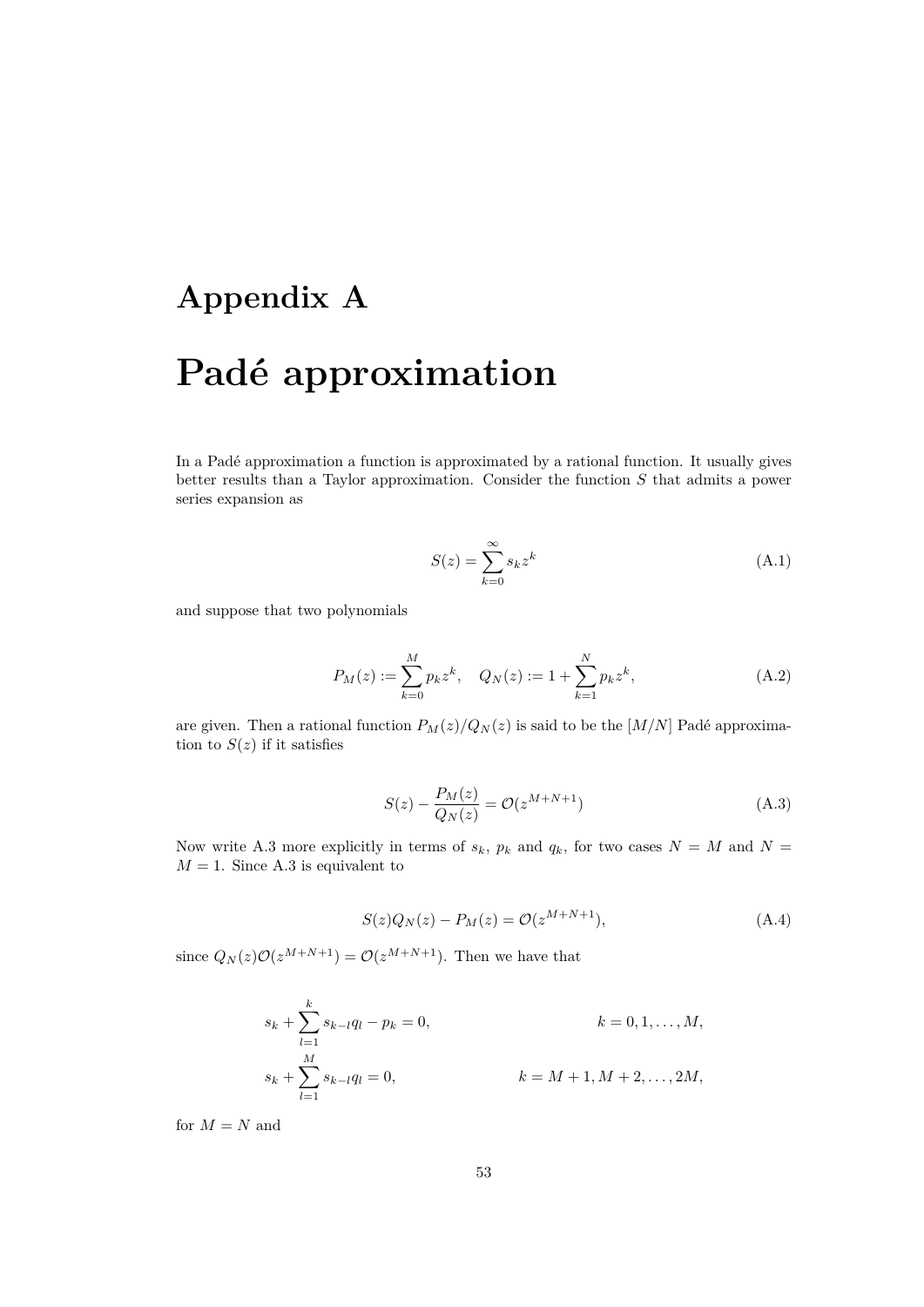$$
s_k + \sum_{l=1}^k s_{k-l}q_l - p_k = 0,
$$
  
\n
$$
s_k + \sum_{l=1}^{M+1} s_{k-l}q_l = 0,
$$
  
\n
$$
k = M + 1, M + 2, ..., 2M + 1,
$$
  
\n
$$
k = M + 1, M + 2, ..., 2M + 1,
$$

for  $N = M + 1$ . Solving these equations we get that

$$
p_{k} = \frac{\begin{vmatrix} s_{M+1} \\ s_{k-M} & \cdots & s_{k-1} \\ s_{k-M} & \cdots & s_{k-1} \\ \hline |H_{M}^{(1)}| & \end{vmatrix}}{\begin{vmatrix} H_{M}^{(1)} \end{vmatrix}} \quad k = 0, 1, ..., M,
$$
\n
$$
q_{k} = \frac{\begin{pmatrix} C_{M+1}^{(1)} \end{pmatrix}_{M+1, M-k+1}}{\begin{vmatrix} H_{M}^{(1)} \end{vmatrix}} \quad k = 1, 2, ..., M.
$$
\n(A.5)

Where  $|\cdot|$  is the determinant,  $(C_n^{(u)})_{i,j}$  denotes the  $(i,j)$ -cofactor <sup>1</sup> of  $H_n^{(u)}$ . This can be seen as follows. The  $q_k$ 's satisfy the equations

$$
\begin{bmatrix} s_1 & s_2 & \cdots & s_M \\ s_2 & s_3 & \cdots & s_{M+1} \\ \vdots & \vdots & \ddots & \vdots \\ s_M & s_{M+1} & \cdots & s_{2M-1} \end{bmatrix} \begin{bmatrix} q_M \\ q_{M-1} \\ \vdots \\ q_1 \end{bmatrix} = - \begin{bmatrix} s_{M+1} \\ s_{M+2} \\ \vdots \\ s_{2M} \end{bmatrix} .
$$
 (A.6)

Notice that the vector of  $q_k$ s has as it's first element  $q_M$ . Now define

$$
b_M := \begin{bmatrix} s_{M+1} \\ s_{M+2} \\ \vdots \\ s_{2M} \end{bmatrix}
$$
 (A.7)

Also define  $H_M^{(1),j}$  as the matrix  $H_M^{(1)}$  with the *j*-th column replaced by  $-b_M$ . Then by Cramer's rule we have that

$$
q_k = \frac{\left| H_M^{(1), M-k+1} \right|}{\left| H_M^{(1)} \right|} \tag{A.8}
$$

The determinant  $\vert$  $H_M^{(1),M-k+1}$  is the  $(M+1, M-k+1)$  cofactor of the matrix  $H_{M+1}^{(1)}$ . This can be seen as follows. The matrix  $H_M^{(1),M-k+1}$  has  $-b_M$  as it's  $M-k+1$  column. Now we

<sup>&</sup>lt;sup>1</sup>The  $(i, j)$ -cofactor of a matrix is the determinant of that matrix with the *i*th row and *j*th column removed multiplied by (*−*1)*i*+*<sup>j</sup>*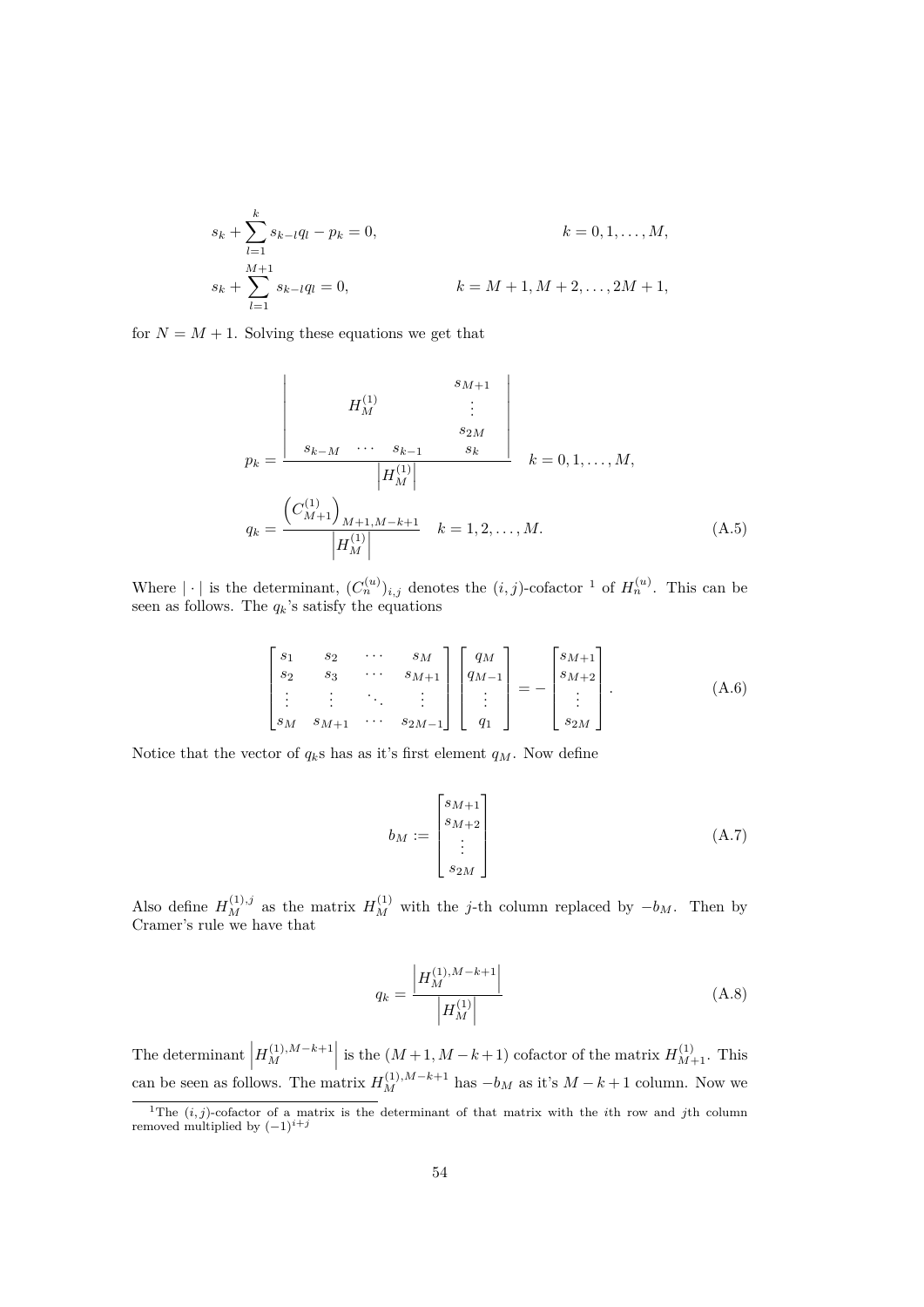want to move the column with  $b_M$  to the last position. We do this by multiple switching with the column to the right. Everytime we switch we have to multiply the determinant with  $-1$ . So if we start at position  $M - k + 1$  and we need to move to the last column with number *M* we need to do  $k-1$  switches. Also we want to habe  $b_M$  as the last column. The we have to again multiply the determinant with *−*1. This gives (*−*1)*<sup>k</sup>−*1+1. Note also that  $(-1)^{k-1+1} = (-1)^{-k+2(M+1)}$ . Then we have that

$$
\left| H_M^{(1),M-k+1} \right| (-1)^{k-1+1} = \left| H_M^{(1)} \right| \Rightarrow \tag{A.9}
$$

$$
\left| H_M^{(1),M-k+1} \right| = (-1)^{k-1+1} \left| H_M^{(1)} \right| \Rightarrow \tag{A.10}
$$

$$
\left| H_M^{(1),M-k+1} \right| = (-1)^{-k+2(M+1)} \left| H_M^{(1)} \right| = \left( C_{M+1}^{(1)} \right)_{M+1,M-k+1}.
$$
 (A.11)

Now for  $p_k$  this can be seen as follows. Define

$$
A_M := \left[ \begin{array}{ccc} & s_{M+1} \\ H_M^{(1)} & & \\ & s_{2M} \end{array} \right] \tag{A.12}
$$

Also define  $A_M^j$  is  $A_M$  with column j removed. Then  $|A_M^j| = |H_M^{(1),j}|$  for  $j = 1, ..., M$  and  $|A_M^M| = (-1)^{M-j} |H_M^{(1)}|$ . Also  $q_k = (-1)^{k-1} |A_M^{M-k+1}|/|H_M^{(1)}|$ 

$$
p_{k} = \frac{\begin{vmatrix} s_{M+1} \\ \vdots \\ s_{k-M} & \cdots & s_{k-1} \\ \hline |H_M^{(1)}| \end{vmatrix}}{\begin{vmatrix} H_M^{(1)} \end{vmatrix}} = (A.13)
$$

$$
\sum_{j=0}^{M} s_{k-j}(-1)^{j} \frac{|A_M^{M-j+1}|}{|H_M^{(1)}|} = s_k + \sum_{j=1}^{M} s_{k-j} q_j \tag{A.14}
$$

For  $N = M + 1$  we have that

$$
p_{k} = \frac{\begin{vmatrix} 0 & s_{M+1} \\ H_{M+1}^{(0)} & \vdots \\ s_{k-M-1} & \cdots & s_{k-1} & s_{k} \\ \hline & & & \\ H_M^{(1)} & & & \\ \end{vmatrix}}{q_{k} = \frac{\left(C_{M+2}^{(0)}\right)_{M+2,M-k+2}}{\left|H_{M+1}^{(0)}\right|} \quad k = 1, 2, \ldots, M+1. \tag{A.15}
$$

From the above we can explicitly compute the coefficient of the first order term in A.4 as

$$
s_{2M+1} + \sum_{k=1}^{M} s_{2M+1-k} q_k = \frac{|H_{M+1}^{(1)}|}{|H_M^{(1)}|}, \quad (N = M), s_{2M+2} + \sum_{k=1}^{M+1} s_{2M+2-k} q_k = \frac{|H_{M+2}^{(0)}|}{|H_{M+1}^{(0)}|}, \quad (N = M+1),
$$
\n(A.16)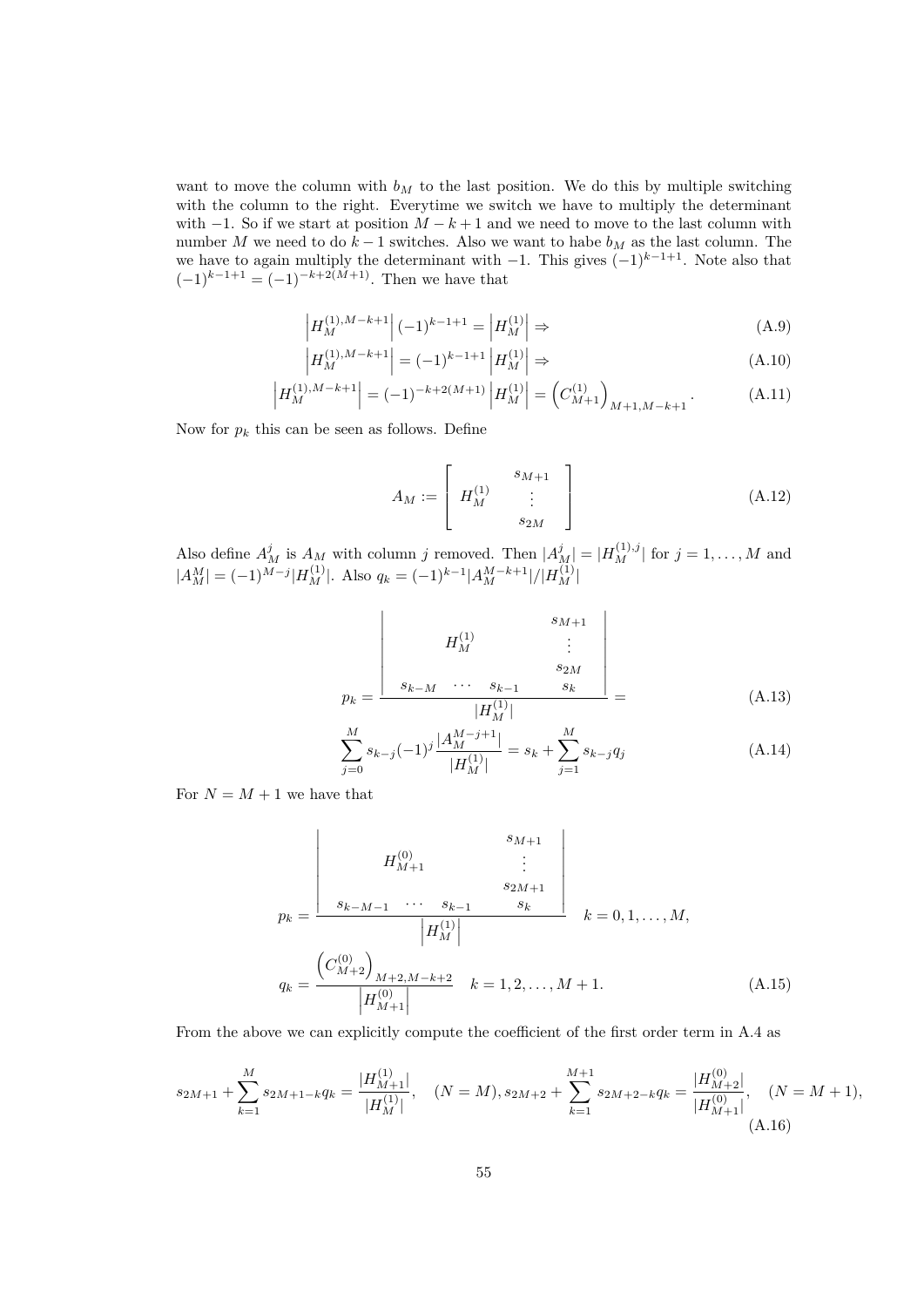For the case  $N = M$  this can be seen by the definition of the determinant  $|H_{M+1}^{(1)}|$ 

$$
\begin{split} |H_{M+1}^{(1)}|=&\sum_{k=0}^{M}s_{M-k+1}\left(C_{M+1}^{(1)}\right)_{M+1,M-k+1}\Rightarrow\\ \frac{|H_{M+1}^{(1)}|}{|H_{M}^{(1)}|}&=\sum_{k=0}^{M}s_{M-k+1}\frac{\left(C_{M+1}^{(1)}\right)_{M+1,M-k+1}}{|H_{M}^{(1)}|}=s_{2M+1}+\sum_{k=1}^{M}s_{M-k+1}q_{k} \end{split}
$$

From this we obtain

$$
S(z)Q_N(z) - P_M(z) = \frac{|H_{M+1}^{(1)}|}{|H_M^{(1)}|} z^{2M+1} + \mathcal{O}(z^{2M+2}), \quad (N = M)
$$
  

$$
S(z)Q_N(z) - P_M(z) = \frac{|H_{M+2}^{(0)}|}{|H_{M+1}^{(0)}|} z^{2M+2} + \mathcal{O}(z^{2M+3}), \quad (N = M+1).
$$

## **A.1 Proof of lemma 3**

We will prove that

$$
C_n(z) = \frac{A_n(z)}{B_n(z)},\tag{A.17}
$$

where  $C_n$  is as in lemma 1. For  $n = 1$  it is easy to see that this is true as  $C_1(z) = c_0/(1+c_1z)$ and  $A_1(z) = c_0$ ,  $B_1(z) = 1 + c_1 z$ . We proceed with a proof by induction. Assume the assertion holds for  $n = k$ ,  $k \geq 1$ . Since  $C_{k+1}(z)$  is obtained from  $C_k(z)$  by replacing  $c_k$  with  $c_k/(1 + c_{k+1})$  we get that

$$
C_{k+1} = \frac{A'_k(z)}{B'_k(z)}
$$
(A.18)

Where by using the recursion relation for *A* and *B*

$$
A'_k(z) := A_{k-1}(z) + \frac{c_k z}{1 + c_{k+1}} A_{k-2}(z),
$$
  

$$
B'_k(z) := B_{k-1}(z) + \frac{c_k z}{1 + c_{k+1}} B_{k-2}(z),
$$

Then we obtain for  $k+1$ 

$$
C_{k+1}(z) = \frac{(1 + c_{k+1})A_{k-1}(z) + c_k z A_{k-2}(z)}{(1 + c_{k+1})B_{k-1}(z) + c_k z B_{k-2}(z)}
$$
  
= 
$$
\frac{A_{k-1}(z) + c_k z A_{k-2}(z) + c_{k+1} A_{k-1}(z)}{B_{k-1}(z) + c_k z B_{k-2}(z) + c_{k+1} B_{k-1}(z)}
$$
  
= 
$$
\frac{A_k(z) + c_{k+1} A_{k-1}(z)}{B_k(z) + c_{k+1} B_{k-1}(z)}
$$
  
= 
$$
\frac{A_{k+1}(z)}{B_{k+1}(z)}
$$

This proves the lemma.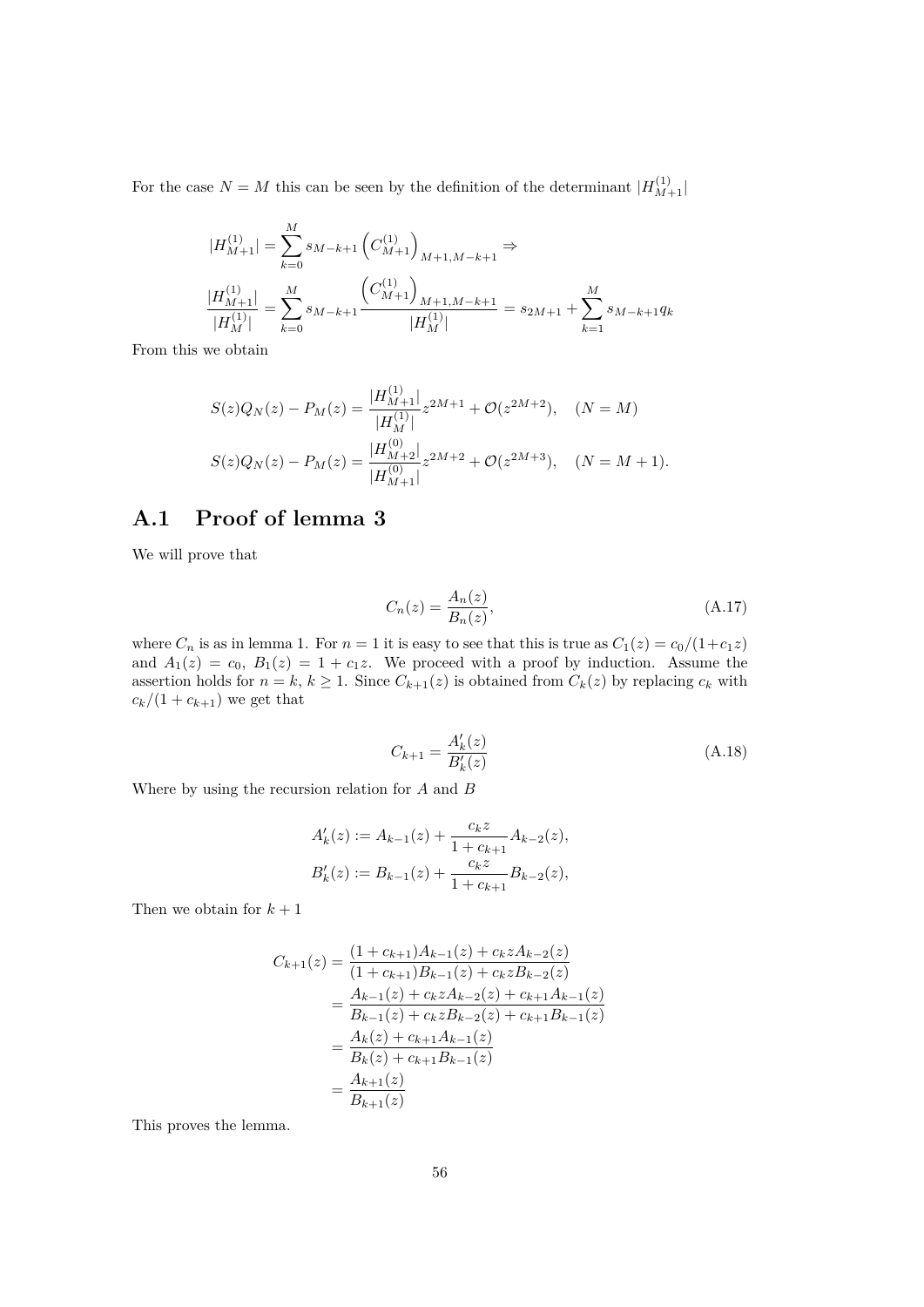## **A.2 Proof of lemma 1**

From lemma 3  $A_n(z)$  and  $B_n(z)$  are polynomials of degree  $\lfloor n/2 \rfloor$  and  $\lfloor (n+1)/2 \rfloor$  respectively. and satisfy

$$
C_n(z) = \frac{A_n(z)}{B_n(z)}, \quad n = 0, 1, 2, ...
$$

$$
B_n(z) = 1.
$$
 (A.19)

So we would expect that  $C_n(z)$  would give the  $\left[\frac{n}{2} / \left(\frac{n+1}{2}\right)\right]$  Padé approximation if the coefficients  $c_k$  are chosen correctly. This is true for the cases  $n = 0$  and  $n = 1$  if we choose

$$
c_0 = s_0, \quad c_1 = -\frac{s_1}{s_0} = -\frac{|H_0^{(0)}||H_1^{(1)}|}{|H_1^{(0)}||H_0^{(1)}|},\tag{A.20}
$$

which follows from  $|H_0^{(0)}| = 1$ ,  $|H_0^{(1)}| = 1$  and the solution for  $q_1$  in the Padé approximation in the previous section. Now we assume that for and integer  $k \geq 0$ ,  $C_{2k}(z)$  and  $C_{2k+1}(z)$  are respectively the  $[k/k]$  and  $[k/k+1]$  Padé approximations to  $S(z)$ . Then we get from A.17 that

$$
S(z)B_{2k}(z) - A_{2k}(z) = \frac{|H_{k+1}^{(1)}|}{|H_k^{(1)}|} z^{2k+1} + \mathcal{O}(z^{2k+2}),
$$
  

$$
S(z)B_{2k+1}(z) - A_{2k+1}(z) = \frac{|H_{k+2}^{(0)}|}{|H_{k+1}^{(0)}|} z^{2k+2} + \mathcal{O}(z^{2k+3}).
$$

This gives using the recursion relation for *A, B*

$$
S(z)B_{2k+2}(z) - A_{2k+2}(z) = S(z) (B_{2k+1}(z) + c_{2k+2}zB_{2k}) - (A_{2k+1}(z) + c_{2k+2}zA_{2k})
$$
  
\n
$$
= S(z)B_{2k+1}(z) - A_{2k+1}(z) + c_{2k+2}z(S(z)B_{2k} - A_{2k})
$$
  
\n
$$
= \left(\frac{|H_{k+2}^{(0)}|}{|H_{k+1}^{(0)}|} + \frac{|H_{k+1}^{(1)}|}{|H_{k}^{(1)}|}c_{2k+2}\right)z^{2k+2} + \mathcal{O}(z^{2k+3})
$$
  
\n
$$
= \mathcal{O}(z^{2k+3}). \tag{A.21}
$$

Since by the definition of  $c_{2k+2}$ 

$$
\frac{|H_{k+2}^{(0)}|}{|H_{k+1}^{(0)}|} + \frac{|H_{k+1}^{(1)}|}{|H_k^{(1)}|}c_{2k+2} = \frac{|H_{k+2}^{(0)}|}{|H_{k+1}^{(0)}|} - \frac{|H_{k+1}^{(1)}|}{|H_k^{(1)}|} \frac{|H_{k+1}^{(0)}|}{|H_{k+1}^{(0)}| |H_{k+1}^{(1)}|} = 0
$$
\n(A.22)

Then  $C_{2k+2}(z) = A_{2k+2}(z)/B_{2k+2}(z)$  is the  $[k+1/k+1]$  Padé aprroximation. In a similar manner we can verify that  $C_{2k+3}(z)$  is the  $[k+1/k+2]$  Padé approximation to  $S(z)$  if  $C_{2k+1}$ and  $C_{2k+2}$  are respectively the  $[k/k+1]$  and  $[k+1/k+1]$  Padé approximations to  $S(z)$  for an integer  $k \geq 0$ .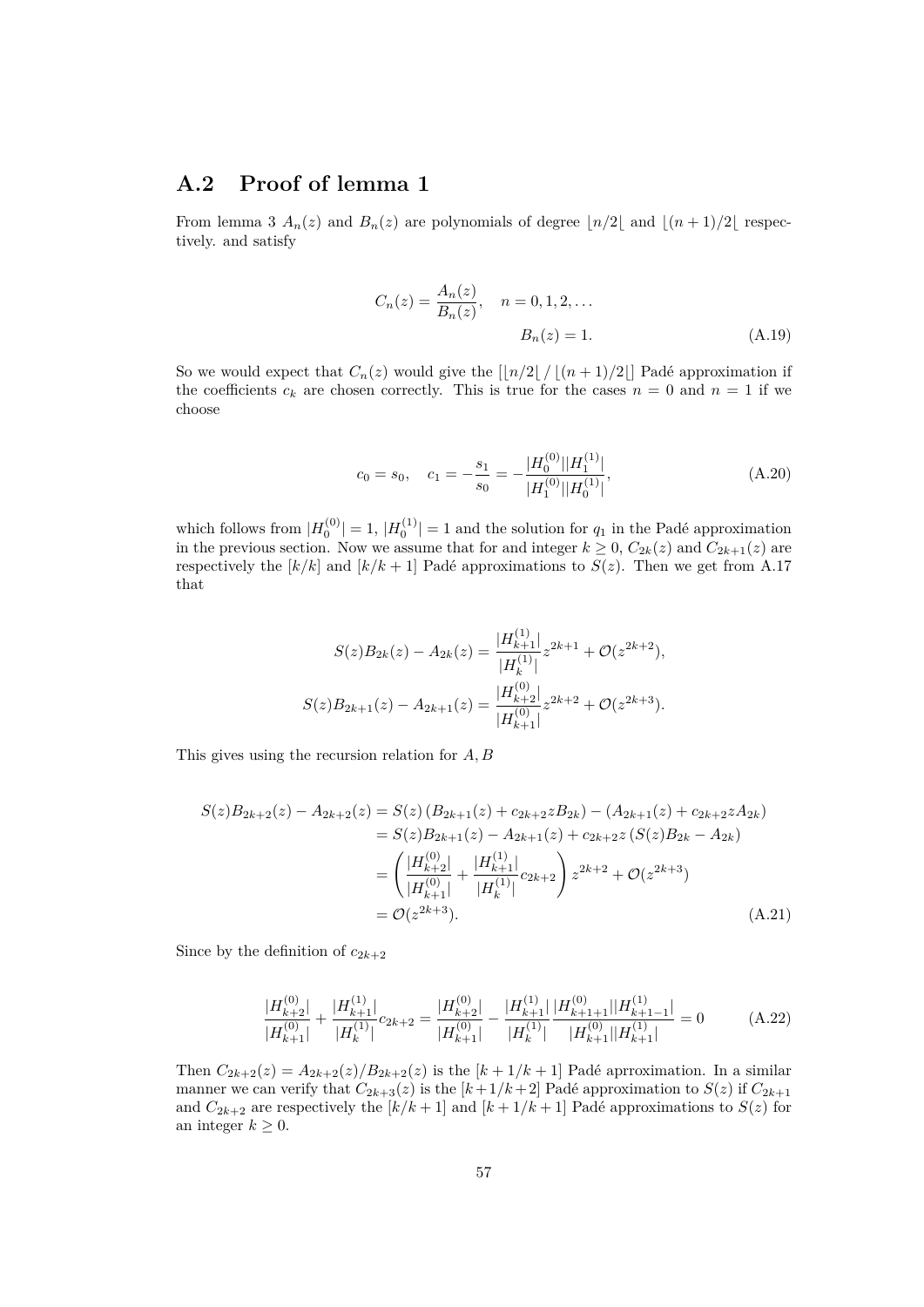## **A.3 Proof of lemma 2**

This lemma can be proven by induction. For  $k = 1$  we can show

$$
q_1^{(i)} = \frac{s_{i+1}}{s_i} = \frac{|H_0^{(i)}||H_1^{(i+1)}|}{|H_1^{(i)}||H_0^{(i+1)}|},
$$
  
\n
$$
e_1^{(i)} = e_0^{(i+1)} + q_1^{(i+1)} - q_1^{(i)} = \frac{s_{i+2}}{s_{i+1}} - \frac{s_{i+1}}{s_i} = \frac{s_i s_{i+2} - s_{i+1}^2}{s_i s_{i+1}}.
$$
\n(A.23)

Now assume that 3.126 holds for all  $k \leq l$  for some integer  $l \geq 1$ . The by the second equation of 3.126 for  $k = l + 1$  we get that

$$
\begin{aligned} q_{l+1}^{(i)} &= q_l^{(i+1)} e_l^{(i+1)}/e_l^{(i)} \\ &= \frac{|H_{l-1}^{(i+1)}||H_l^{(i+2)}|}{|H_l^{(i+1)}||H_{l-1}^{(i+2)}|} \cdot \frac{|H_{l+1}^{(i+1)}||H_{l-1}^{(i+2)}|}{|H_l^{(i+1)}||H_l^{(i+2)}|} / \frac{|H_{l+1}^{(i)}||H_{l-1}^{(i+1)}|}{|H_l^{(i)}||H_l^{(i)}|} \\ &= \frac{|H_l^{(i)}||H_{l+1}^{(i+1)}|}{|H_l^{(i)}||H_l^{(i+1)}||H_l^{(i+1)}|} \end{aligned}
$$

The second equation in 3.126 is more difficult to prove for  $k = l + 1$ . Again note that

$$
C_{2k+1}(z) = c_0 / \left(1 + \left[\frac{c_m z}{1}\right]_{m=1}^{2k+1}\right)
$$
\n(A.24)

is the  $[k/k + 1]$  Padé approximation to  $S_{i+1} = \sum_{k=0}^{\infty} s_{i+1+k} z^k$  if  $k \leq l$  and

$$
c_0 = s_{i+1}, \quad c_1 = -q_1^{(i+1)},
$$
  

$$
c_{2k} = -e_k^{(i+1)}, c_{2k+1} = -q_{k+1}^{(i+1)}, \quad k = 1, 2, \dots, l
$$

Then if we write the polynomial  $B_{2k+1}(z)$ ,  $k \leq l$ , as

$$
B_{2k+1}(z) = 1 + \sum_{m=1}^{k+1} q_m z^m,
$$
\n(A.25)

its coefficients must satisfy

$$
q_m = \frac{(C_{k+2}^{(i+1)})_{k+2,k-m+2}}{|H_{k+1}^{(i+1)}|},\tag{A.26}
$$

from the solution of the Padé approximation equations for  $q_m$  for the case  $N = M + 1$ . Now if we compare terms of *z* on the left and right hand side of the following equation we get by applying the recursion for *B*

$$
B_{2l+1}(z) = B_{2l}(z) + c_{2l+1}zB_{2l-1}(z)
$$
  
= 
$$
B_{2l-1}(z) + c_{2l}zB_{2l-2}(z) + c_{2l+1}zB_{2l-1}(z).
$$
 (A.27)

we get with  $m = 1$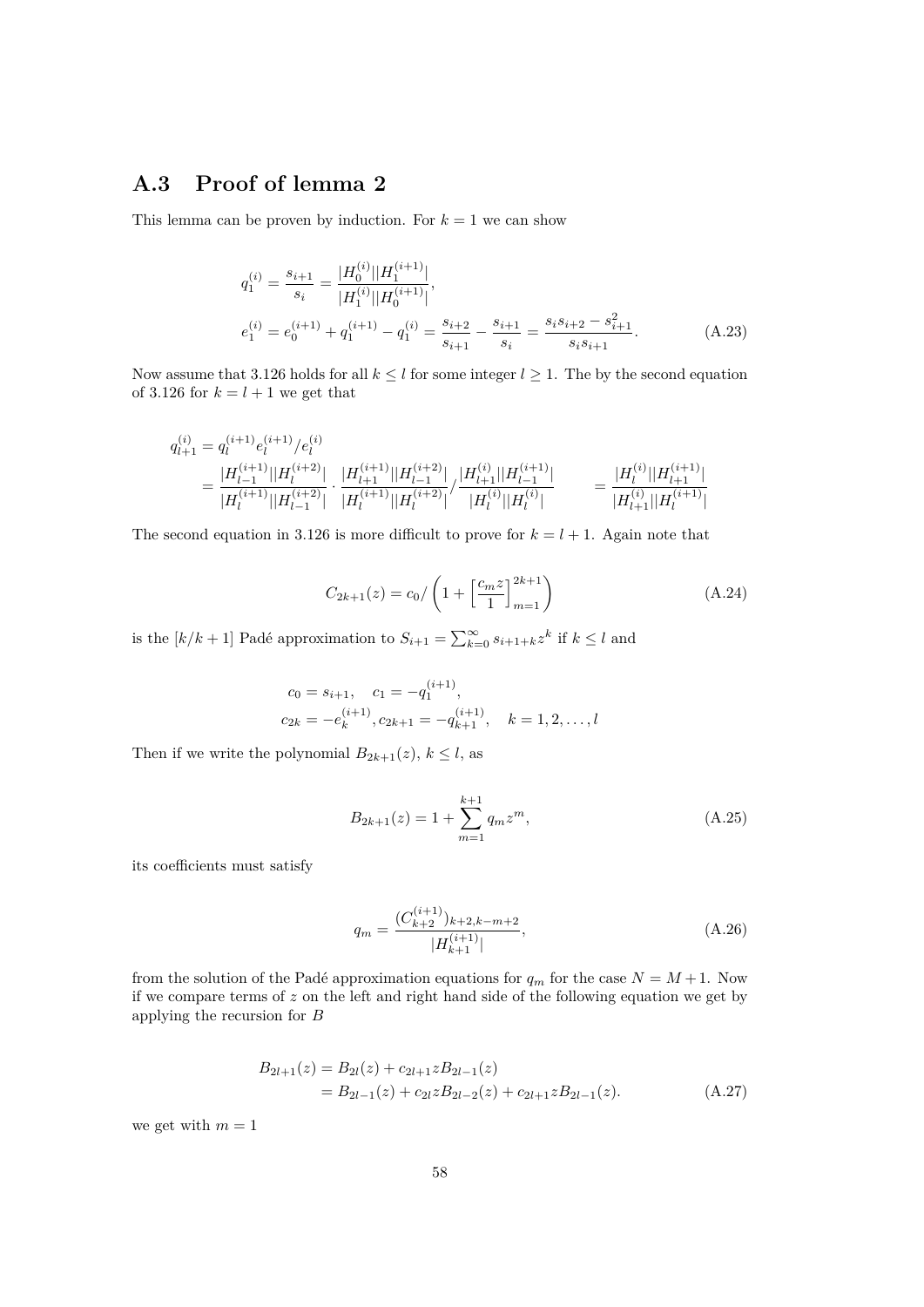$$
\frac{(C_{l+2}^{(i+1)})_{l+2,l-1+2}}{|H_{l+1}^{(i+1)}|} = \frac{(C_{l+1}^{(i+1)})_{l+1,l}}{|H_l^{(i+1)}|} + c_{2l} + c_{2l+1}
$$
\n(A.28)

Then with  $-c_{2l} = e_l^{(i+1)}$  $l_l^{(i+1)}$  and  $-c_{2l+1} = q_{l+1}^{(i+1)}$  we get

$$
e_l^{(i+1)} + q_{l+1}^{(i+1)} = \frac{(C_{l+1}^{(i+1)})_{l+1,l}}{|H_l^{(i+1)}|} - \frac{(C_{l+2}^{(i+1)})_{l+2,l-1+2}}{|H_{l+1}^{(i+1)}|}
$$
(A.29)

Now if we redefine the  $c_k$  by

$$
c_0 = s_i, \quad c_1 = -q_1^{(i)},
$$
  
\n
$$
c_{2k} = -e_k^{(i)}, c_{2k+1} = -q_{k+1}^{(i)}, \quad k = 1, 2, \dots, l
$$
  
\n
$$
c_{2l+2} = -\frac{|H_{l+2}^{(i)}||H_l^{(i+1)}|}{|H_{l+1}^{(i)}||H_{l+1}^{(i+1)}|}.
$$

Then the continued fraction belonging to this set

$$
C_{2k+2}(z) = c_0 / \left(1 + \left[\frac{c_m z}{1}\right]_{m=1}^{2k+2}\right),\tag{A.30}
$$

with  $k \leq l$  is the  $[k+1/k+1]$  Padé approximation to  $S_i(z) = \sum_{k=0}^{\infty} s_{i+k} z^k$  by lemma 1. In a similar manner the coefficients of

$$
B_{2k+2}(z) = 1 + \sum_{m=1}^{k+1} q_m z^m,
$$
\n(A.31)

satisfy

$$
q_m = \frac{(C_{k+2}^{(i+1)})_{k+2,k-m+2}}{|H_{k+1}^{(i+1)}|},\tag{A.32}
$$

as the solution for the Padé approximation for the case  $N = M$ . If we again compare the coefficients for the term *z* in

$$
B_{2l+2}(z) = B_{2l+1}(z) + c_{2l+2}zB_{2l}(z)
$$
  
=  $B_{2l}(z) + c_{2l+1}zB_{2l-1}(z) + c_{2l+2}zB_{2l}(z)$ . (A.33)

then we get that

$$
\frac{(C_{l+2}^{(i+1)})_{l+2,l+1}}{|H_{l+1}^{(i+1)}|} = \frac{(C_{l+1}^{(i+1)})_{l+1,l}}{|H_l^{(i+1)}|} + c_{2l+1} + c_{2l+2}.
$$
\n(A.34)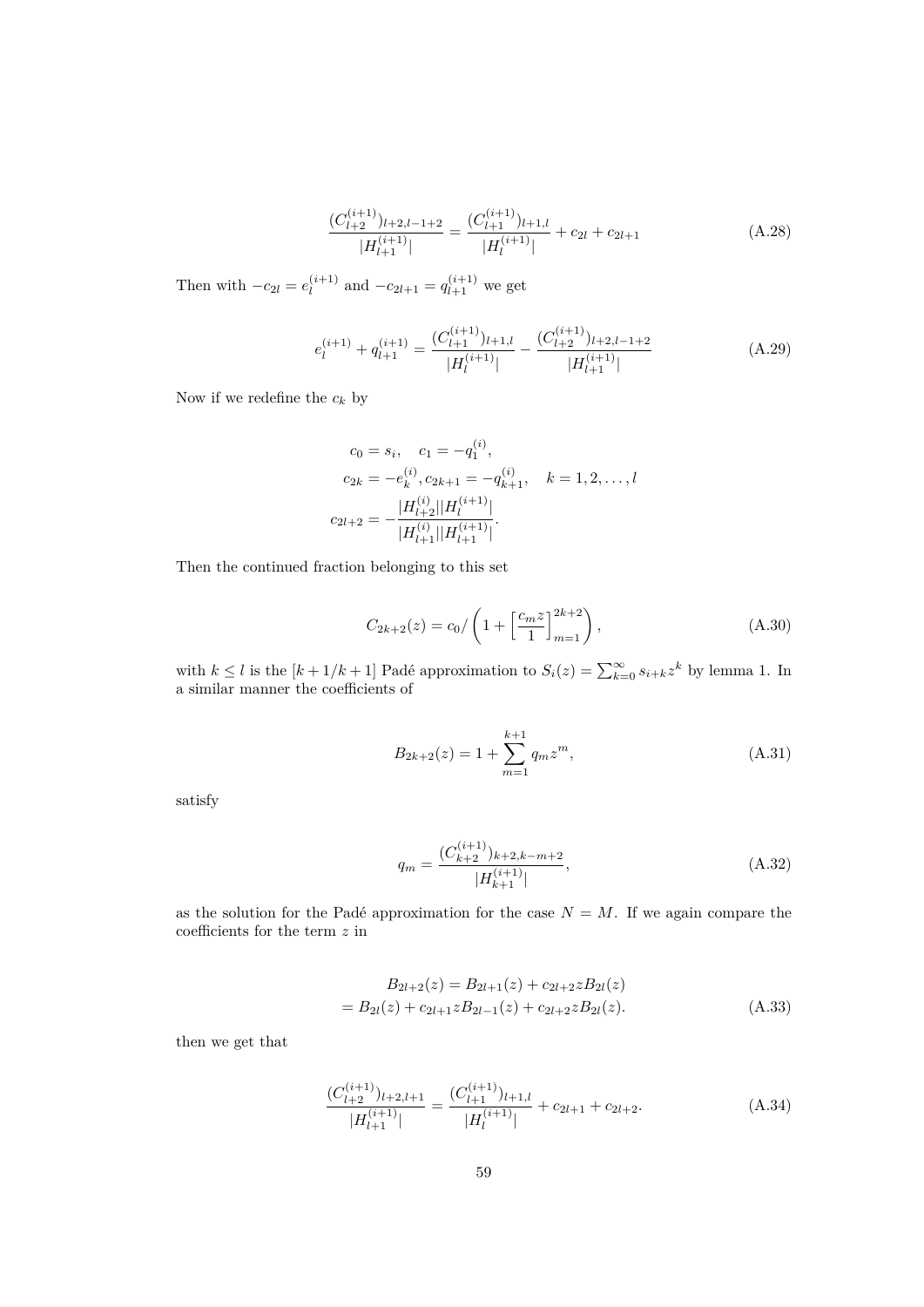Then, using the special definition for  $c_{2l+2}$  and that  $c_{2l+2} = -e^{(i)}_{l+1}$ *l*+1

$$
q_{l+1}^{(i)} + \frac{|H_{l+2}^{(i)}||H_l^{(i+1)}|}{|H_{l+1}^{(i)}||H_{l+1}^{(i+1)}|} = \frac{(C_{l+1}^{(i+1)})_{l+1,l}}{|H_l^{(i+1)}|} - \frac{(C_{l+2}^{(i+1)})_{l+2,l+1}}{|H_{l+1}^{(i+1)}|}
$$
(A.35)

Now subtract A.35 from A.29 to get

$$
e_l^{(i)} = e_l^{(i+1)} + q_{l+1}^{(i+1)} - q_{l+1}^{(i)}
$$
  
= 
$$
\frac{|H_{l+2}^{(i)}||H_l^{(i+1)}|}{|H_{l+1}^{(i)}||H_{l+1}^{(i+1)}|}
$$
 (A.36)